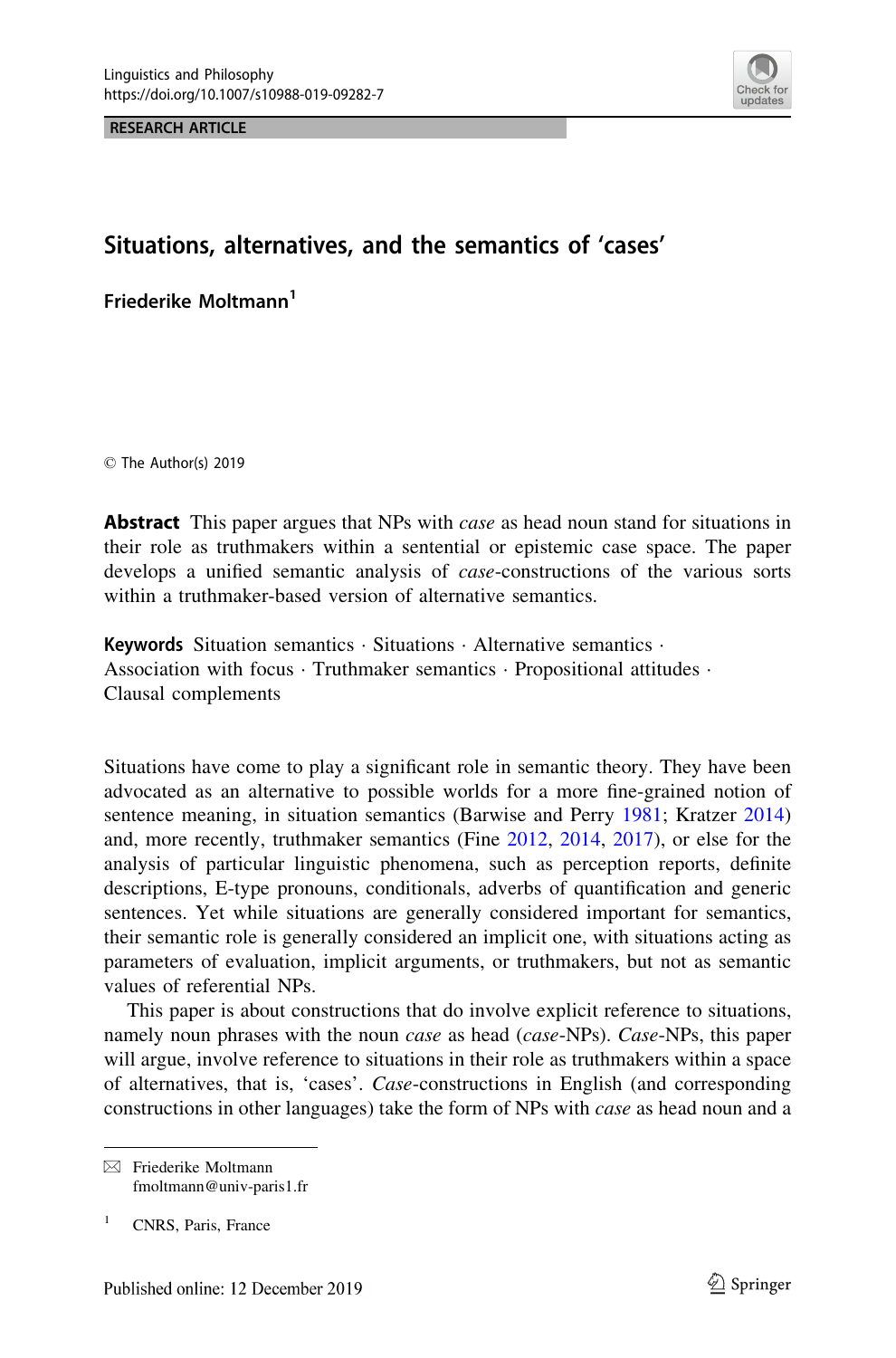clausal modifier (a *case*-clause) as in  $(1)$ , of *case*-anaphora as in  $(2)$ , and of the predicate is the case, as in (3):

Case-NPs with a case-clause as modifier

- (1) a. the cases in which a student failed the exam
	- b. the case in which it might rain tomorrow

Case-anaphora

- (2) a. John might go to the party. In that case, I will go too.
	- b. If John has lost, Mary is happy. In that case, she will celebrate.
	- c. Mary claims that John has won the race. In that case, we will celebrate.

The predicate is the case

(3) It is sometimes the case that a student fails the exam.

In addition to clausal *case*-NPs as in (1), there are nominal *case*-NPs, such as the case of the stolen statue and a case of flu, which share significant similarities with clausal case-NPs. They will not be the focus of this paper, however, but addressed only in an appendix (Appendix [1](#page-32-0)).

The paper outlines a semantic analysis of *case*-constructions that is cast within a development of truthmaker semantics in the sense of Fine ([2012,](#page-38-0) [2014](#page-38-0), [2017](#page-38-0)) and alternative semantics (Hamblin [1973;](#page-38-0) Rooth [1992](#page-39-0); Kratzer and Shimoyama [2002;](#page-39-0) Aloni [2007](#page-38-0); Ciardelli et al. [2017;](#page-38-0) Santorio [2018\)](#page-39-0), the view that a sentence may stand for several alternatives at once. More specifically, the analysis is based on two overall claims:

- [1] Case-constructions involve actual or possible (or even impossible) situations in their role as truthmakers of sentences in the sense of Fine's truthmaker semantics. $<sup>1</sup>$ </sup>
- [2] *Case*-constructions involve situations only within a case space, a set of alternative situations (or kinds of situations) which are either the truthmakers of a sentence or the truthmakers of an epistemic state of uncertainty associated with the use of the *case*-construction.

Case-constructions bear on a range of other issues in philosophy of language and natural language semantics besides truthmaker semantics and alternative semantics, in particular the ontology of situations and related categories of entities, the nature and range of kind reference, actuality or existence entailments of lexical items, the semantics of conditionals and its involvement of situations, and the relation of the predicate is the case to the truth predicate is true.

While not all languages have *case*-constructions, a noun for 'case' appears in more or less the very same constructions in a range of European languages, including German (Fall), French (case), Italian (caso), and Spanish (caso). Some of the important properties of case-constructions are displayed more transparently in other languages than English, which this paper will then make use of.

<sup>1</sup> Fine's notion of a truthmaker in 'truthmaker semantics' differs from the notion of a truthmaker in metaphysics. The former has a purely semantic purpose, the latter a metaphysical one, namely that of grounding truth. See Appendix [2](#page-36-0) for discussion.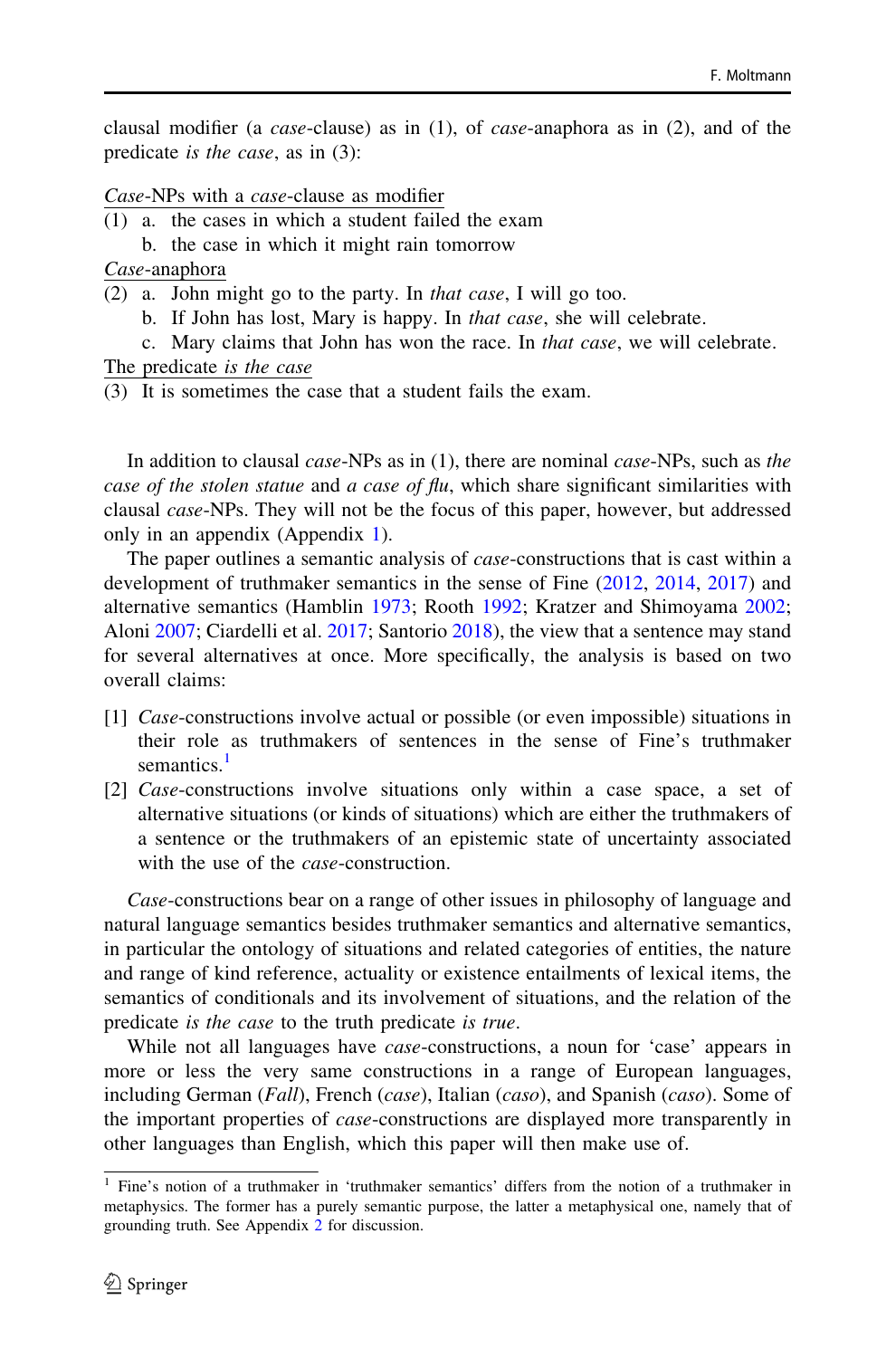The paper will first argue for the involvement of situations as exact truthmakers in case-constructions and present an outline and extension of truthmaker semantics. Second, it will show the involvement of a case space in *case*-constructions and outline a semantic analysis of case-constructions of the various sorts based on a truthmakerbased version of alternative semantics. Appendix [1](#page-32-0) will be about the semantics of nominal *case*-constructions; Appendix [2](#page-36-0) will discuss the relation of the notion of a truthmaker involved in case-constructions to the philosophical truthmaker debate.

## 1 Situations, quantification over cases and reference to kinds of cases

The overall view this paper develops is that cases, the entities *case*-constructions make reference to, are situations (or kinds of situations) in their role as truthmakers, and that within a space of alternative situations (or kinds of situations), a 'case space'. This section will focus on the first part, situations in their role as truthmakers; the next section will focus on the involvement of a case space in the semantics of *case*-constructions.

#### 1.1 The ontology of cases

Let me start with clarifying the ontology of situations, the entities that can play the semantic role of truthmakers. Situations are considered primitives and fully specific parts of actual, possible, or even impossible worlds. Situations involve entities having properties or standing in relations to other entities, at a particular time or time-independently. Such entities form the domain of a situation. Situations need not involve a continuous temporal or spatial location.

Situations that may be cases need to be distinguished from other, related sorts of entities. First of all, situations are not on a par ontologically with events and states.<sup>2</sup> Events and states may be in situations and thus be part of the domain of a situation, but not vice versa. Events and states have a duration and thus may last for a time, but not so for cases. Cases differ from events and states also in the sorts of existence predicates they may accept.<sup>3</sup> Events do not go along with the existence predicate exist, but only with event-specific existence predicates such as *happen* and *take* 

<sup>2</sup> Fine calls the entities that play the truthmaker role 'states' rather than 'situations'. Fine's notion of a state is a technical one and has little to do with states as referents of state-referring terms ((the state of) John's being tired) and as the entities that stative predicates (lie, stand, weigh, believe) describe.

<sup>&</sup>lt;sup>3</sup> Existence predicates form a semantically characterizable class of predicates in natural language. What distinguishes them from other types of predicates is that they may yield true sentences with a subject not standing for an actual entity and a negated predicate, as is illustrated with exist below:

<sup>(</sup>i) Vulcan does not exist.

Existence predicates also include occur, happen, take place, and obtain. See Moltmann ( [2013b,](#page-39-0) [2018b\)](#page-38-0) for a discussion of existence predicates in natural language.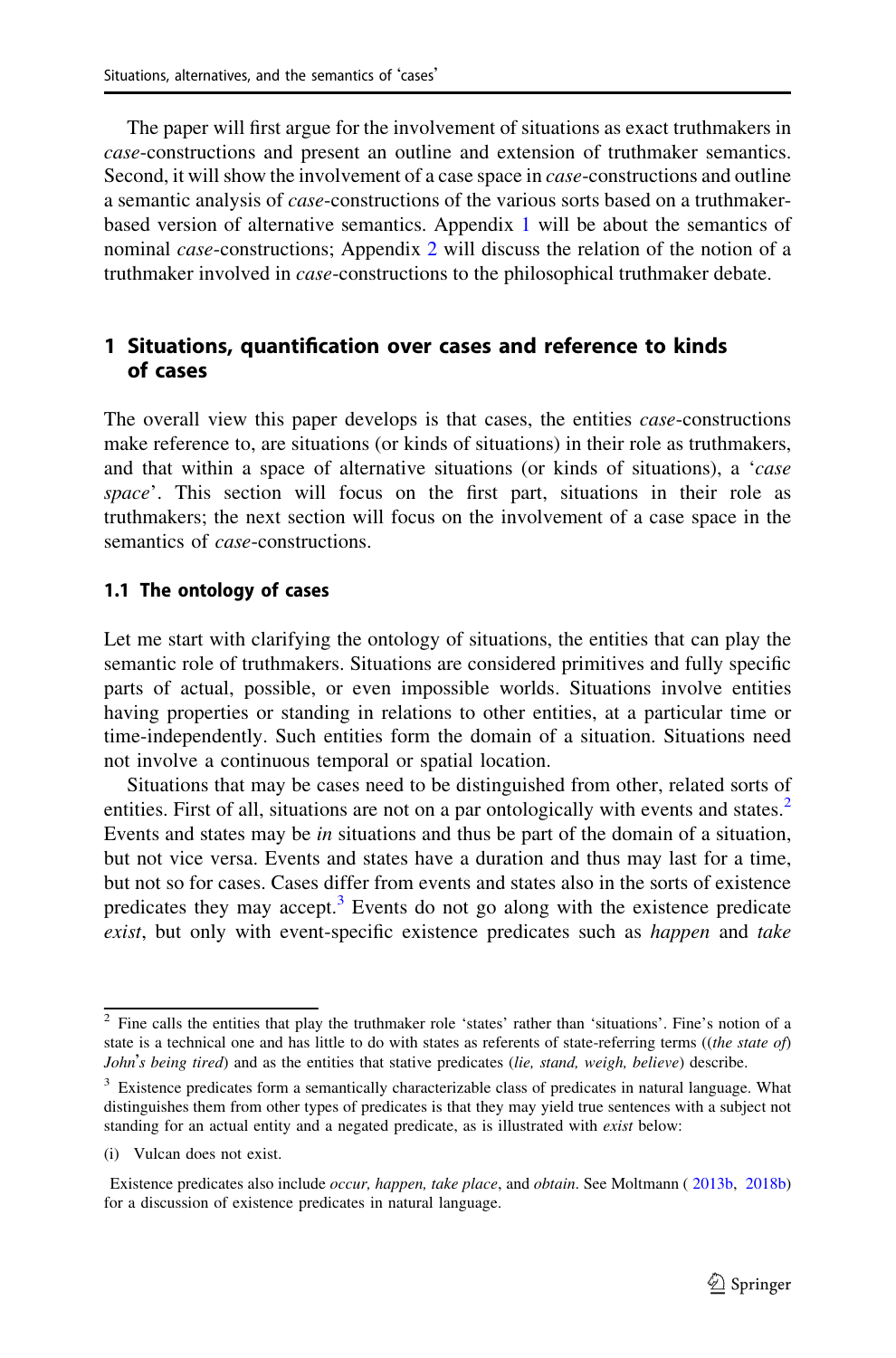place. Happen and take place are not applicable to cases.<sup>4</sup> Only the existence predicate occur is applicable to cases, more precisely kinds of cases (as in The case in which a student passed the exam has never occurred). States go along with the existence predicate *obtain* or even *exist* (as in *The state of war still obtains/exists)*. But neither *obtain* nor *exist* is applicable to cases.

The situations that *case*-constructions make reference to are situations that are fully specific parts of possible (or even impossible) worlds. They are thus on a par with worldly facts in the sense of Austin ([1950,](#page-38-0) [1961\)](#page-38-0), rather than non-worldly facts in the sense of Strawson  $(1949)$  $(1949)$ .<sup>5</sup> Non-worldly facts are entities that stand in a 1-1relation to true propositions and are describable by fact descriptions of the sort the fact that S (however non-worldly facts may be conceived ontologically).<sup>6</sup> Clearly, case-NPs do not stand for possible non-worldly facts. Case-NPs with existentially quantified case-clauses as below make this particularly clear:

- (4) a. several cases in which a student passed the exam
	- b. the three cases in which a student passed the exam

If several students passed the exam, then there are several cases in which a student passed the exam, not a single case in which a student passed the exam. This permits a suitable quantifier domain for (4a) and plural referent for (4b). By contrast, if several students passed the exam, there will still be only a single nonworldly fact described by the fact that a student passed the exam. Also disjunctions make the difference between cases and non-worldly facts apparent and show that cases take the role of truthmakers rather than being constituted by true propositions. A true disjunction such as  $S$  or  $S'$  will correspond to exactly one non-worldly fact, describable as the fact that S or S'. By contrast, there will be as many cases as there are situations making either disjunct true. This then allows the use of the plural and a numeral in the examples below:

(5) a. the cases in which Mary has received an invitation or John has received one b. the two cases in which it rains or it snows

Cases, being fully specific truthmakers, cannot be existentially quantified or disjunctive.

- (i) a. The number four exists.
	- b. ??? The accident existed yesterday.

<sup>4</sup> Natural languages generally display different existence predicates for different sorts of entities. Thus, exist applies to material and abstract objects (or empty terms describing them) as in (ia), but not to events, as seen in (ib):

These semantic selectional restrictions can be traced to exist and occur conveying different ways in which entities relate to space and time (Moltmann 2013b, 2018b).

<sup>5</sup> For the distinction between worldly and non-worldly facts see also Fine ([1982\)](#page-38-0).

<sup>6</sup> For an ontological account of non-worldly facts as pleonastic entities or entities abstracted from true sentences see Moltmann ([2013a,](#page-39-0) Chap. 6).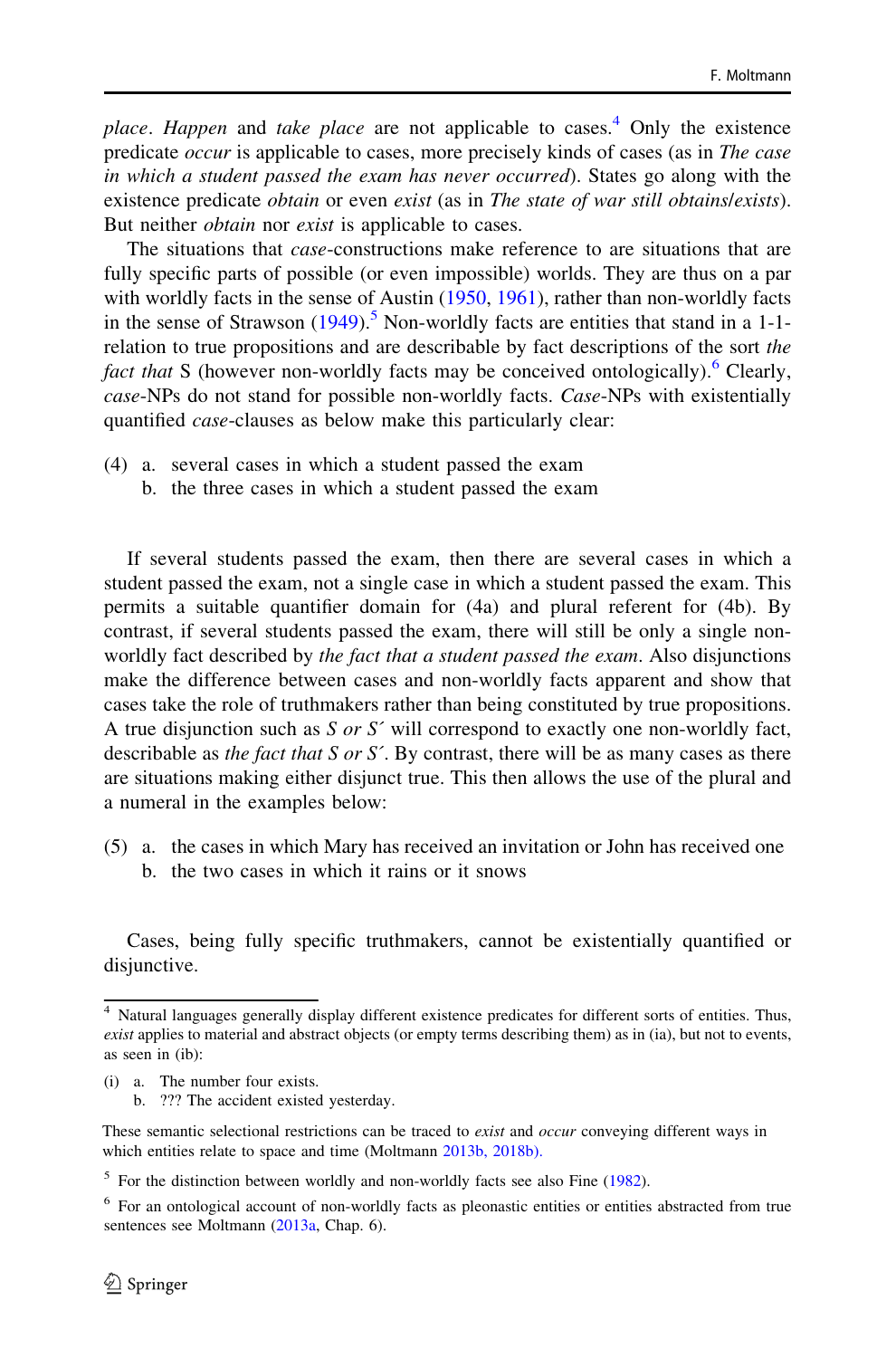Cases moreover do not share the existence predicate specific to non-worldly facts, namely obtain. The fact that a student passed the exam may 'obtain', but not so for the case in which a student passed the exam.

Cases that have the status of future epistemic alternatives may come with a special 'case'-specific existence predicate. Most strikingly, German chooses eintreten 'to enter' and French se produire 'produce itself' as the existence predicate reserved for cases of that sort<sup>7</sup>:

- (6) a. Der Fall, dass Hans zurückkommt, ist nicht eingetreten. 'The case that John returns did not enter.'
	- b. Le cas ou Jean retourne ne s'est pas produit. 'The case where John returns did not produce itself.'

Eintreten and se produire as existence predicates apply to no other kind of entity (except to a very restricted class of events, such as deaths). In English, present itself can be used as an existence predicate specific to future epistemic alternatives.

Cases as epistemic alternatives differ from entities referred to as 'possibilities' with respect to the attribution of existence. Possibilities as mere possibilities 'exist' (the possibility that John may not return exists).<sup>8</sup> By contrast, merely possible cases do not 'exist'. If they have the status of existing (that is, if they 'present themselves'), then they are not merely possible situations, but actual ones.<sup>9</sup>

Cases thus are fully specific situations and as such distinct from events, states, facts, and possibilities. In their role as epistemic future alternatives they may moreover come with their own case-specific existence predicate.

#### 1.2 Cases as exact truthmakers

Case-NPs such as (4a) quantify over situations that are truthmakers of the *case*clause. More precisely, they quantify over exact truthmakers of the *case*-clause, namely, in (4a), situations in which exactly one student passed the exam and nothing else happened, which means situations wholly relevant for the truth of the sentence a student passed the exam. They will not quantify over sums of such situations or larger situations which make the *case*-clause true but include other things that are

 $7$  Eintreten excludes epistemically possible situations of the present or the past:

<sup>(</sup>i) a. ??? Der Fall, dass n eine Primzahl ist, kann eintreten/ist eingetreten. 'The case that  $n$  is a prime number could enter/has entered.'

b. ??? Der Fall, dass Hans das Licht angelassen hat, ist eingetreten. 'The case that John has left the light on has entered.'

<sup>&</sup>lt;sup>8</sup> Possibilities thus are best considered entities abstracted from a modal propositional content, just as nonworldly facts may be viewed as entities abstracted from a true propositional content (Moltmann [2013a](#page-39-0), Chap. 6).

<sup>9</sup> Cases also differ from states of affairs: states of affairs 'exist' whether or not they 'obtain'. States of affairs accept two different existence predicates, exist and obtain, conveying two different modes of being, quite unlike cases.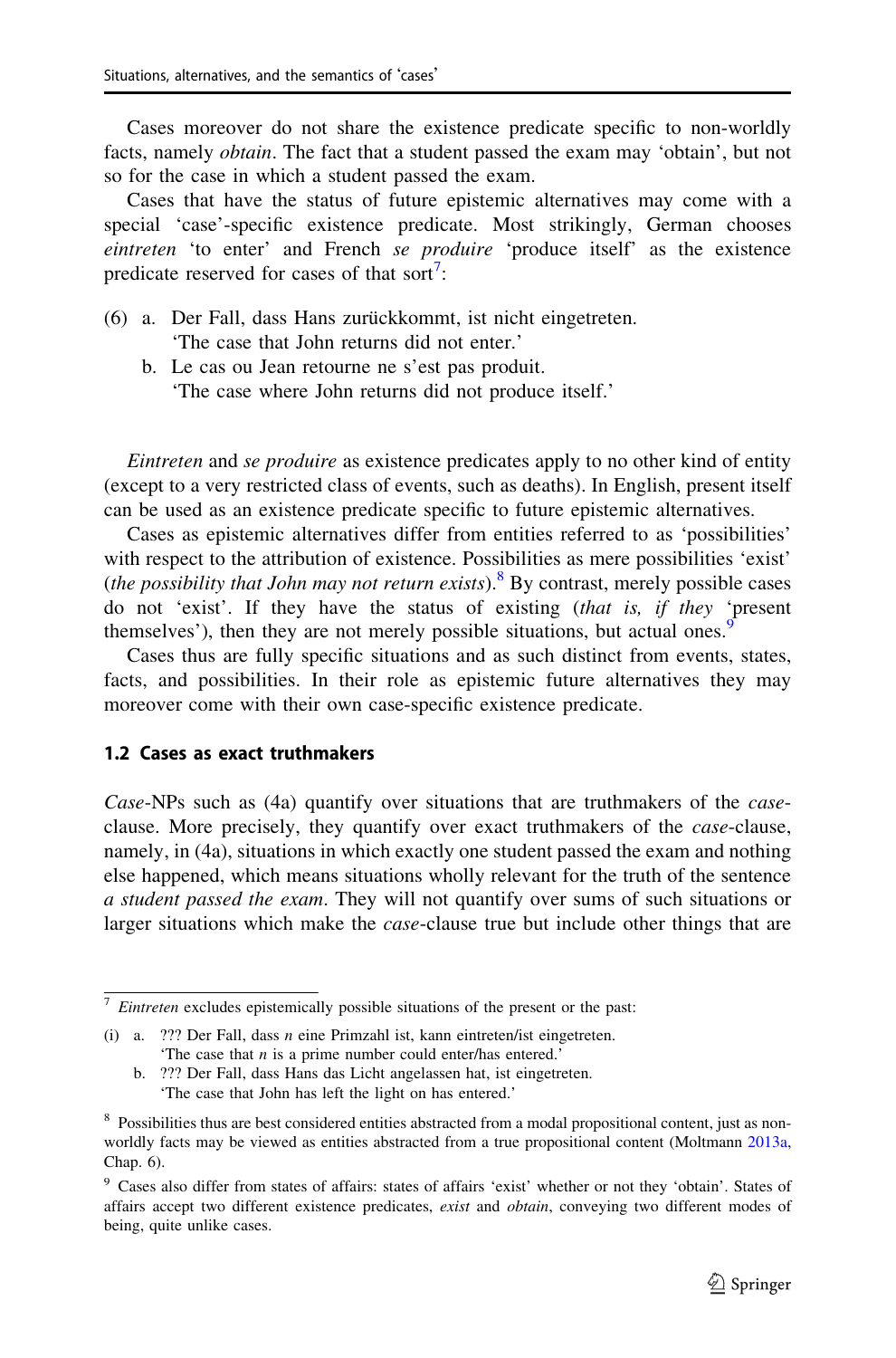not relevant for its truth. Likewise, sentences like (4b) and (5a,b) refer to exact truthmakers of the case-clause.

Fine's relation of exact truthmaking ⊩ is the relation that holds between a situation s and a sentence S just in case the existence of s necessarily entails the truth of S and s is wholly relevant for the truth of S (Fine [2017\)](#page-38-0). If s is an exact truthmaker of a sentence S, then a larger situation properly including s need no longer be an exact truthmaker of S, namely if that situation involves 'information' not relevant for the truth of S.

The notion of an exact truthmaker is similar to, yet distinct from that of a minimal situation supporting a sentence (Kratzer  $2002$ ,  $2014$ ). There are two important reasons for using the notion of an exact truthmaker rather than that of a minimal truthmaker (Fine [2017](#page-38-0)). First, there are sentences that have exact verifiers, but lack minimal verifiers (e.g. *there are infinitely many prime numbers*).<sup>10</sup> Second, a sentence such as it is windy or it is rainy and windy has two exact verifiers, a situation in which it is (just) windy and a situation in which it is (just) windy and rainy, but it would have only one minimal verifier (a situation in which it is windy).<sup>11</sup> Case-constructions clearly involve exact verifiers, rather than minimal verifiers. Thus, the first sort of sentence does not prevent case-constructions from applying (the case in which there are infinitely many prime numbers). The second sentence permits reference to a plurality of two cases (the two cases in which it is windy or it is rainy and windy), which should be excluded if cases were minimal truthmakers.<sup>12</sup>

#### 1.3 The actuality condition on the noun  $case$

Case-NPs as in (4a) range over actual situations only and not merely possible ones, and so for the plurality of situations that (4b) refers to. I will call this the Actuality Condition. Where does this condition come from? The Actuality Condition cannot come from the truthmaking relation itself since the truthmaking relation, in truthmaker semantics, is a relation that holds between actual as well as possible (and impossible) situations and sentences. Moreover, it could not be a general condition on quantification or reference. Natural language does permit quantification over and reference to non-actual entities, explicitly with NPs such as the success we could have achieved or every letter John needs to write, but also implicitly with

<sup>&</sup>lt;sup>10</sup> See also Kratzer ([2002,](#page-39-0) [2014](#page-39-0)) and Yablo (to appear) for discussion.

 $11$  The NP the two cases in which it is windy or it is windy and rainy may not sound that good. But this can be traced to conditions on the individuation of situations, which, like all entities, should generally not overlap if they are to be countable. This would be a condition imposed by the count noun *case*, rather than the truthmaking relation itself.

<sup>&</sup>lt;sup>12</sup> The notion of an exact truthmaker has a range of further application, for example the semantics of adverbials (Moltmann [2007\)](#page-39-0) and intensional definite descriptions (the book John needs to write, cf. Moltmann [2013a,](#page-39-0) Chap. 5, to appear b). It is to be expected that it applies to all the semantic phenomena for which situations have been invoked, including restrictions of the domain of quantifiers and definite NPs and perception reports.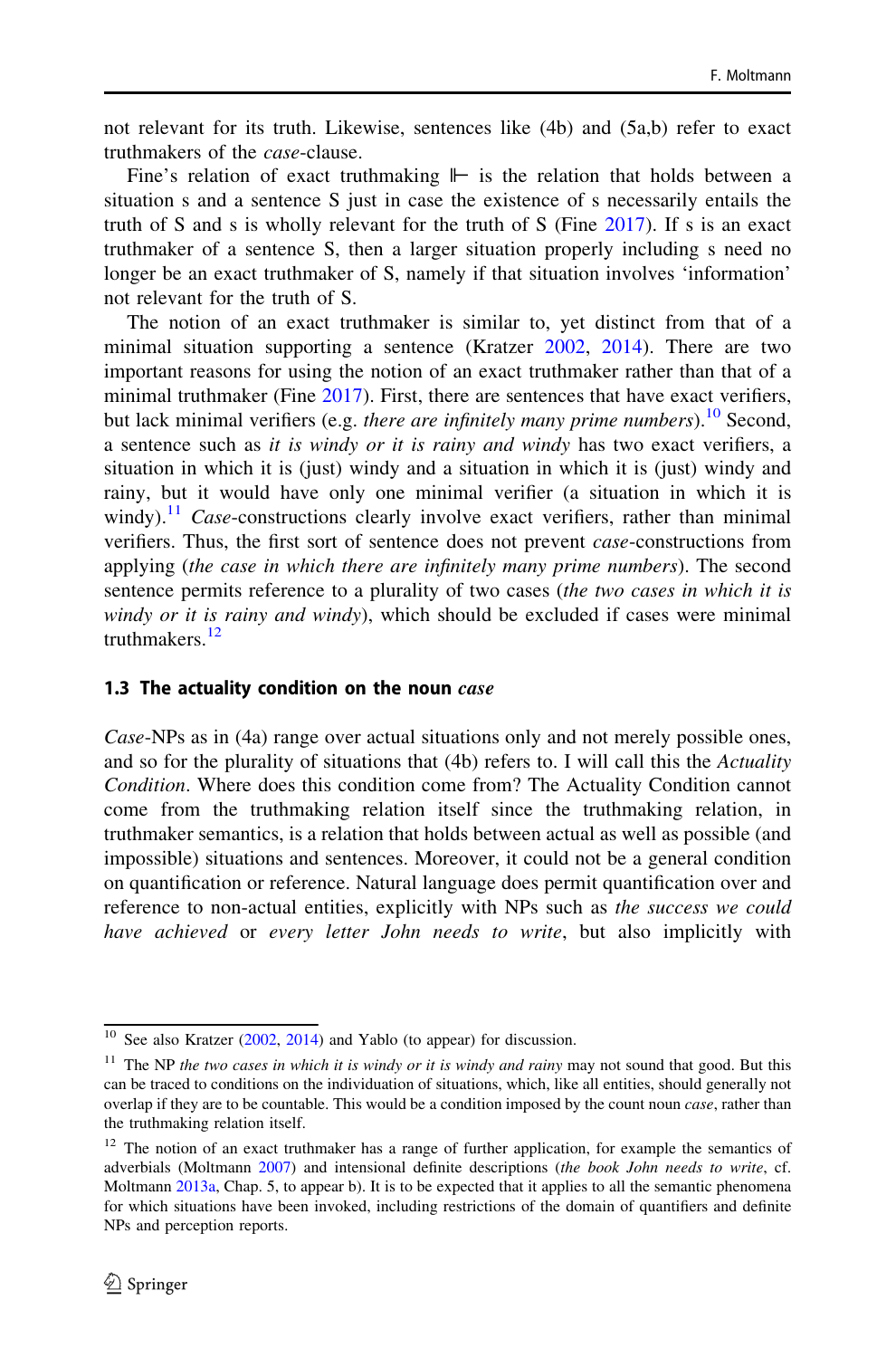conditionals and modals quantifying over non-actual worlds or situations.<sup>13</sup> The Actuality Condition rather is a general presupposition of what I call 'ordinary argument positions' of natural language predicates, argument positions that with non-actual entities would result in a sentence that is neither true nor false. Ordinary argument positions are, for example, the argument positions of sortal nouns (building, person, woman). Non-ordinary argument positions include the object argument positions of intensional and intentional transitive verbs (need, look for mention, think about) (which allow for truth with non-actual entities as arguments) and the subject position of existence predicates (which allow for falsehood with non-actual entities as arguments) (Priest [2005](#page-39-0), pp. 59–60; Moltmann  $2013b$ ,  $2015c$ ).<sup>14</sup> For one-place predicates, the Actuality Condition is given below, where  $D(c)$  is the domain of entities considered actual in the context  $c$ :

(7) The Actuality Condition on ordinary (one-place) predicates For an ordinary one-place predicate P and a context c, if for an entity d,  $d \in [P]^c$  or  $d \in [not P]^c$ , then  $d \in D(c)$ .

The Actuality Condition also concerns situations once situations are considered part of the domain of entities and potential arguments of predicates. The Actually Condition then applies to the noun *case*, requiring that its arguments (situations) be in the domain D(c) of entities considered actual in the context c.

The Actuality Condition can be fulfilled also if the context is not that of the utterance, but the shifted context of a reported propositional attitude or epistemic state (due to the presence of an attitude verb or modal expression). Such a context shift may even be triggered by an adjectival modifier of *case (possible/improbable/* unlikely/hypothetical case) (cf. Sect. [4.2](#page-16-0)).

#### 1.4 Reference to kinds of cases

Case-NPs as in (4) and (5) stand for particular cases and need to be distinguished from singular definite descriptions that stand for kinds of cases, such as the following:

- (7) a. the case in which a student passes the exam
	- b. the case in which it is rainy on a Sunday

Generic case descriptions as in (7a, b) are kind terms in the sense of Carlson [\(1977a,](#page-38-0) [b\)](#page-38-0). Even though they are not of the form of bare plurals or mass nouns, they are semantically on a par with bare mass nouns such as *gold* and bare plurals such as giraffes when used as kind terms. Thus, generic case descriptions allow for the application of typical kind predicates as in (8a), and they exhibit an existential

<sup>&</sup>lt;sup>13</sup> See Priest [\(2005\)](#page-39-0) and Moltmann [\(2013b](#page-39-0), [2015c\)](#page-39-0), as well as other Meinongians for the defense of the view that quantification and reference are neutral as regards existence and nonexistence.

<sup>&</sup>lt;sup>14</sup> Priest ([2005\)](#page-39-0) is not specific as to what predicates are subject to the condition. In Moltmann [\(2015c\)](#page-39-0), I take existence predicates as well as intentional and intensional predicates (with respect to the relevant argument positions) to be exempt from the condition.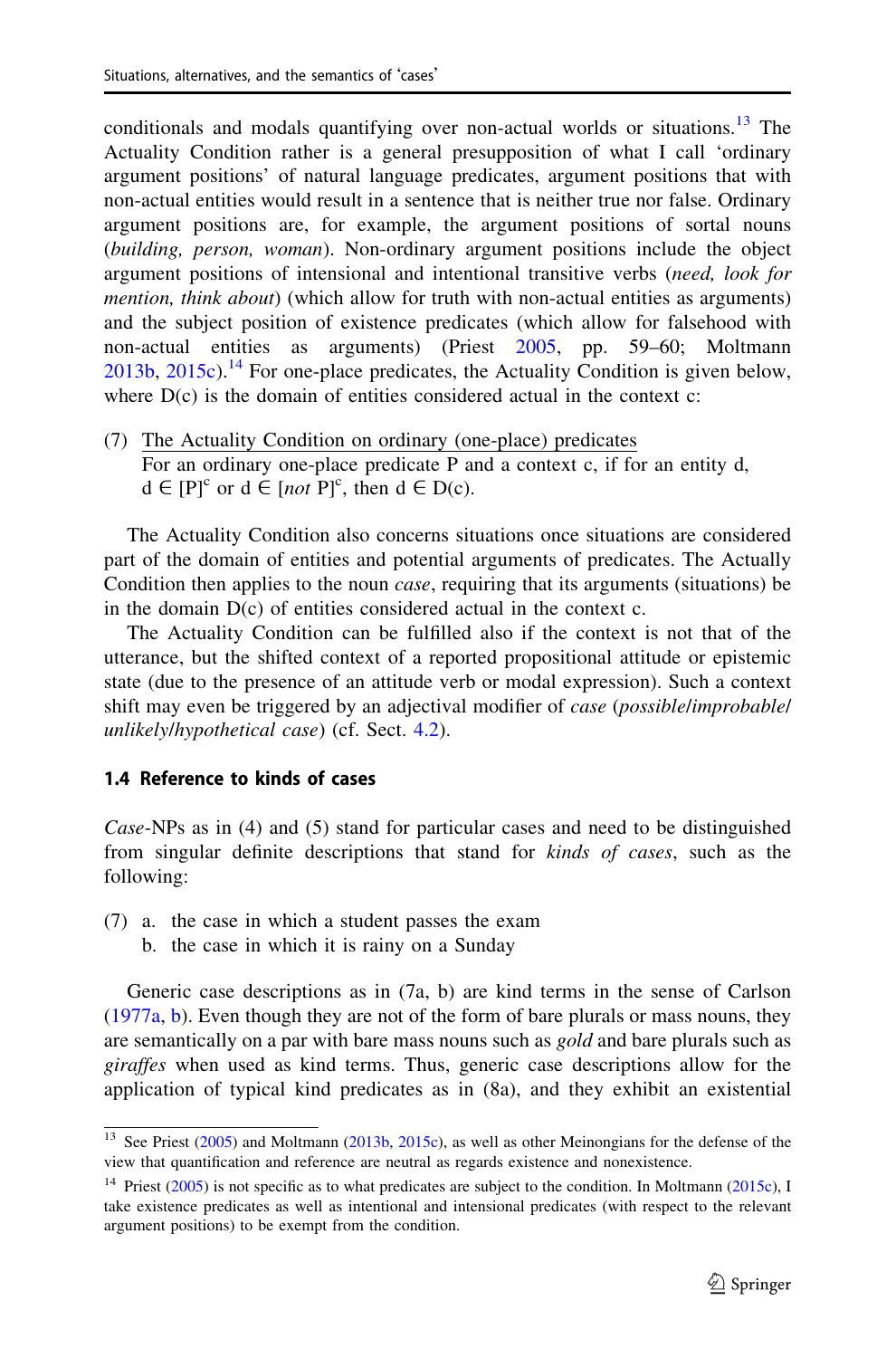reading with episodic predicates as in (8b), which is also characteristic of bare mass nouns and plurals when acting as kind terms (Carlson  $1977a$ , [b\)](#page-38-0)<sup>15</sup>:

(8) a. The case in which someone passes the exam has never occurred before. b. I have never encountered the case in which a candidate was unable to speak during the oral exam.

Unlike case descriptions, fact descriptions of the sort the fact that S are never kind terms allowing for kind predicates as in (8a, b). The fact that a student passes the exam and the fact that it is rainy on a Sunday stand for single quantificational facts, not a kind whose instances are particular facts involving particular individuals or days.

Case-NPs with disjunctive case-clauses may also stand for pluralities of kinds of cases as in (9a), though the same case-clause may give rise to a single kind of case as in (9b):

(9) a. the two cases in which someone arrives late or someone cannot come b. the case in which someone arrives late or someone cannot come

(9a) refers to the plurality of the two kinds of cases in (10a), whereas (9b) refers to the kind of case in (10b):

(10) a. k([someone arrives late]), k([someone cannot come]) b. k([someone arrives late or someone cannot come])

The two interpretations of the disjunctive case-clause in turn will have to be based on two distinct kind-indexed syntactic structures, namely [someone arrives late]<sub>k</sub> or [someone cannot come]<sub>k</sub> and [in which someone arrives late or someone *cannot come*] $_k$ . I will turn to that shortly.

# 2 Outline of truthmaker semantics

## 2.1 Basics of truthmaker semantics

The following gives an outline of truthmaker semantics for the present purpose of the semantics of case-constructions. Truthmaker semantics involves a domain of situations containing actual, possible as well as impossible situations. This domain is ordered by a part relation and is closed under fusion. The following standard

 $15$  Note that the noun *case* also allows for kind reference with the bare plurals:

<sup>(</sup>i) Cases in which someone passes the exam are rare.

For some reason, kind predicates like *rare* or *unusual* are better in German than in English with definite NPs standing for kinds of cases:

<sup>(</sup>ii) Der Fall, in dem ein Student das Examen schafft, ist selten/ungewöhnlich. 'The case in which a student passes the exam is rare/unusual.'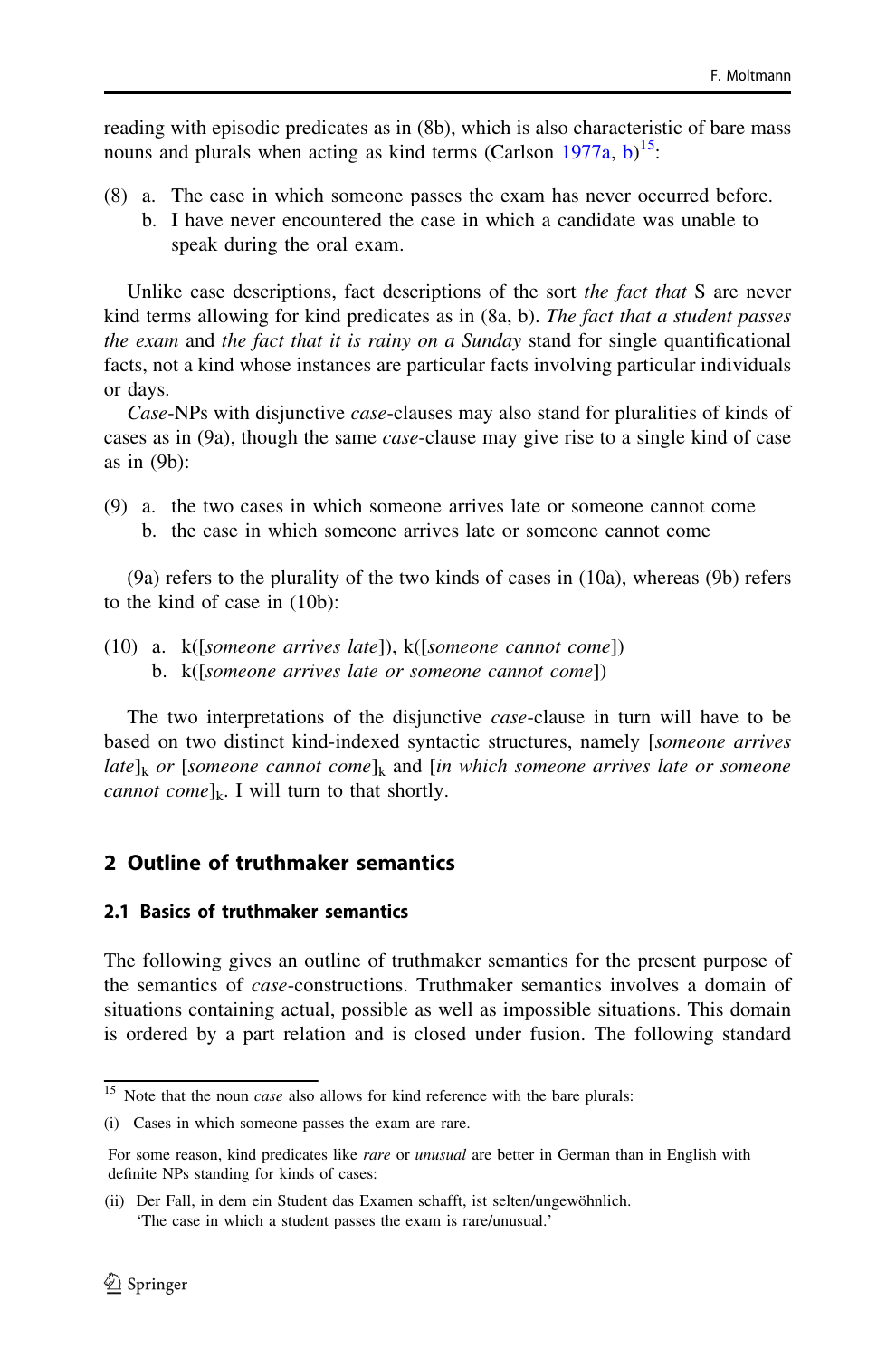conditions on the truthmaking of sentences with conjunctions, disjunctions, and existential quantification then hold (Fine  $2012$ ,  $2014$ ,  $2017$ )<sup>16</sup>:

(11) a. s  $\Vdash$  S and S' iff for some s' and s", s=sum({s', s"}) and s'  $\Vdash$  S and  $s^* \rightharpoonup S'$ . b. s  $\Vdash$  S or S' iff s  $\Vdash$  S or s  $\Vdash$  S'. c. s  $\mathbb{H}$   $\exists$ x S iff s  $\mathbb{H}$  S[x/d] for some entity d.

As in Fine [\(2017](#page-38-0)), I take the truthmaking conditions for disjunction to be exclusive, which means disjunctions won't have as truthmakers sums of situations that are truthmakers of the disjuncts. Plural *case*-NPs with disjunctive *case*-clauses reflect that in the choice of a numeral modifier:

- (12) a. the two cases in which Mary received an invitation or John received one b. ??? the three cases in which Mary received an invitation or
	- John received one

The unacceptability of three in (12b) if both Mary and John received an invitation that a sum of a situation in which Mary received an invitation and a situation in which John received an invitation won't count as a truthmaker of the disjunctive *case*-clause.

Truthmaking conditions for negative sentences are a matter of controversy. Negative sentences are generally considered a challenge to the truthmaking idea since it is not obvious what sort of entity there is in the world that could make the sentence *John did not show up* or *no one is satisfied* true. On some views of truthmaking, negative sentences do have truthmakers; on others, they don't.<sup>17</sup> The semantics of *case-NPs* itself bears on the issue. Negative *case-clauses* generally do not pose an obstacle for the referentiality of definite case descriptions, including of the generic sort:

- (13) a. We discussed the case in which John does not show up.
	- b. The case in which no one is satisfied is not a good prospect.
	- c. The cases in which either John did not show up or he did not pay attention are numerous.

Clearly, case-constructions require a notion of truthmaking that assigns truthmakers to negative sentences. Fine's ([2012,](#page-38-0) [2014](#page-38-0), [2017\)](#page-38-0) truthmaker semantics accomplishes that by assigning sentences not only truthmakers or verifiers, but also falsifiers. This allows a straightforward formulation of the truthmaking conditions of negative sentences: a truthmaker for  $\neg S$  is a falsifier for S. With  $\neg$  as the relation of (exact) falsification, the condition is given below:

<sup>&</sup>lt;sup>16</sup> The truthmaking condition for sentences with universal quantification and conditionals are less obvious and in fact controversial. I will not give truthmaking conditions for them here since they won't be specifically relevant for the semantics of *case*-constructions. See Armstrong [\(2004](#page-38-0)) and Fine ([2017\)](#page-38-0) for discussion and somewhat similar proposals concerning universal quantification.

 $17$  See Mulligan et al. ([1984](#page-39-0)) and Armstrong ([1997,](#page-38-0) [2004](#page-38-0)) for discussion.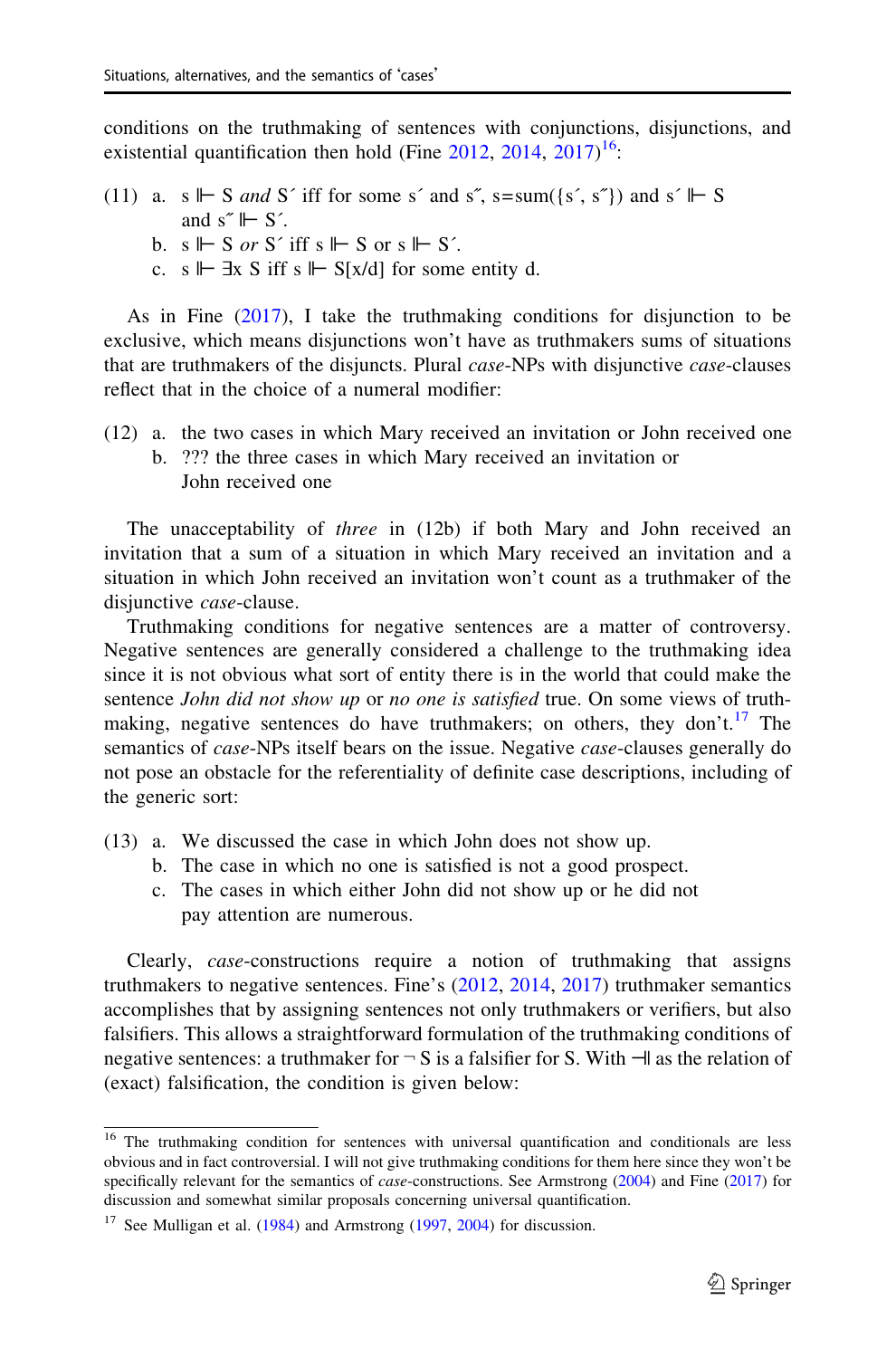(14) s ⊩ not S iff s ⊣| S

Also complex sentences (conjunctions, disjunctions, existential quantification) are assigned both truthmaking and falsemaking conditions (Fine [2017\)](#page-38-0). A sentence S then has as its meaning a pair  $\langle pos(S), neg(S) \rangle$  consisting of a *positive* denotation, the set pos $(S)$  of verifiers of S, and a negative denotation, the set neg(S) of falsifiers of S.

In this paper, I will disregard negation and focus entirely on non-negated sentences. Given that, it will suffice to make use only of the positive denotation of sentences, which will simply be given as '[S]' for a sentence S.

#### 2.2 Extensions of truthmaker semantics

#### 2.2.1 Kinds of situations as truthmakers

For the purpose of the semantics of case-constructions, Fine's truthmaker semantics needs to be extended so as to allow kinds of situations to be truthmakers (the referents of kind-referring case-NPs). Kinds of situations as truthmakers are involved in examples such as (9a) as opposed to (9b), repeated below:

(15) a. the two cases in which someone arrives late or someone does not come b. the case in which someone arrives late or someone does not come

In (15a), the two kinds of cases, the case in which someone arrives late and the case in which someone cannot come, act as the truthmakers of the complex *case*clause and together form the plural referent of the entire NP. (15b), by contrast, refers to a single kind whose instances are the situations that are the truthmakers of the disjunctive case-clause.

Kinds of cases are considered entities sui generis, but which are strictly individuated by their instances. First, the identity of kinds of cases strictly depends on their instances, as below, where I is the relation of instantiation:

(16) For any two kinds k and k´ of truthmakers, k=k´ iff for all s, s I k  $\leftrightarrow$  s I k´.

Just as any bare plural or mass noun defines as a kind as its referent, every sentence defines a kind whose instances are the sentence's truthmakers:

(17) For any sentence S, there is a kind of truthmakers of S,  $k(S)$ , such that for every situation s, s I k(S) iff s  $\mathrel{\Vdash} S$ .

Like kinds in general (referents of bare plurals and mass nouns), kinds of cases inherit properties from their instances. In the present context, this concerns mainly the truthmaking relation, in the following way: A kind  $k(S)$  of truthmakers of a sentences S will be a truthmakers of  $S_k$ , that is, S bearing a kind index k: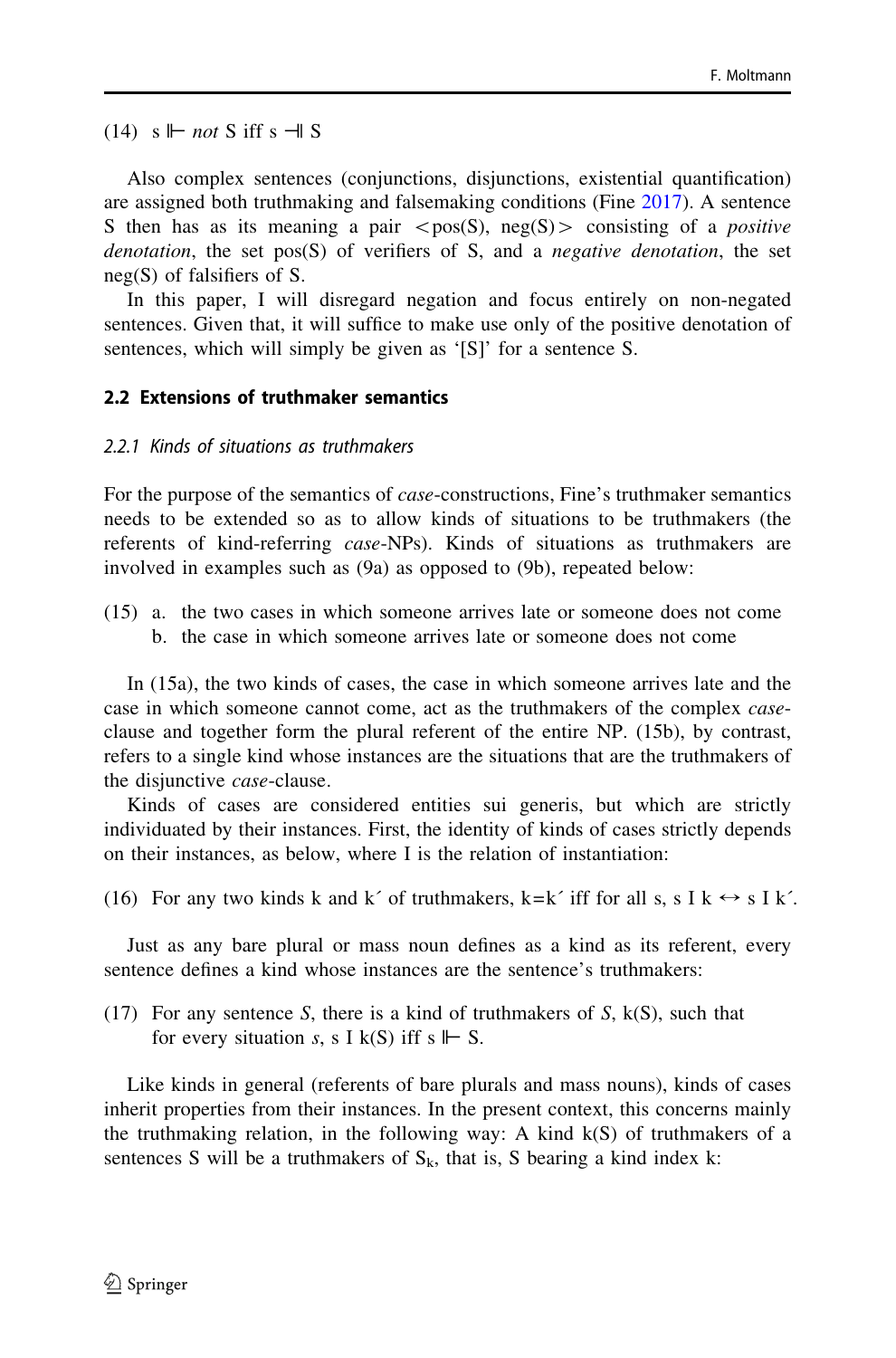(18) Truthmaking with kinds of truthmakers For a sentence S,  $k(S) \Vdash S_k$ .

Based on kind-indexing, a sentence will then have a kind-based denotation as below:

(19) The kind-based positive denotation of sentences For a sentence S,  $[S_k] = \{k(S)\}\$ 

Of course,  $\{k(S)\}\$ is also just the set  $\{s \mid s \Vdash S_k\}$  of truthmakers of  $S_k$ .

For a disjunction  $S_k$  or  $S'_k$  (as for the example (15a)), the ordinary denotation will be a set of kinds of truthmakers (of the disjuncts):

(20)  $[S_k \text{ or } S'_k] = \{k(S), k(S')\}$ 

The number of kind-based meanings will of course increase with the complexity of the sentence.

Kind-based meanings permit reformulating standard alternative semantics in terms of truthmaker semantics if kinds of situations are identified with propositions. In alternative semantics, questions are assigned as meanings sets of propositions that are their possible answers. Question meanings can now be taken to sets of kinds of situations. Thus, a alternative question (which I return to in the context of *case*anaphora in Sect. [6](#page-22-0)) will be assigned as its meaning the set of kinds of situations that are truthmakers of the disjuncts, so that (20) will also be the meaning of (21):

(21) Did someone arrive late or did someone not come?

Kind-based meanings thus will serve different semantic purposes, being involved in the semantics of case-NPs as well as that of disjunctive questions.

#### 2.2.2 Extensions of truthmaker semantics

Truthmaker semantics as outlined in the previous section needs to be supplemented by an account of context dependency. I will make use of a notion of context that serves strictly the purposes of this paper, setting aside all other linguistic issues of context dependency. This notion is a local, shiftable context, which can be taken to be either the utterance of the sentence itself or else a reported attitude or epistemic state, for a sentence embedded under an attitude verb or epistemic modal.<sup>18</sup> Such a context, being a local context, may shift for the evaluation of an embedded sentence in the scope of an attitude verb or modal expression. The context for the evaluation of the entire sentence is the *primary context* and the shifted context for the evaluation of an embedded sentence a secondary context. A context c will be associated with a

<sup>&</sup>lt;sup>18</sup> Such contexts can be taken to consist in attitudinal objects, in the sense of Moltmann ([2013a](#page-39-0), [2014](#page-39-0), [2017a](#page-39-0)), which include claims, requests, beliefs, inquiries, and considerations. See also Fn 20.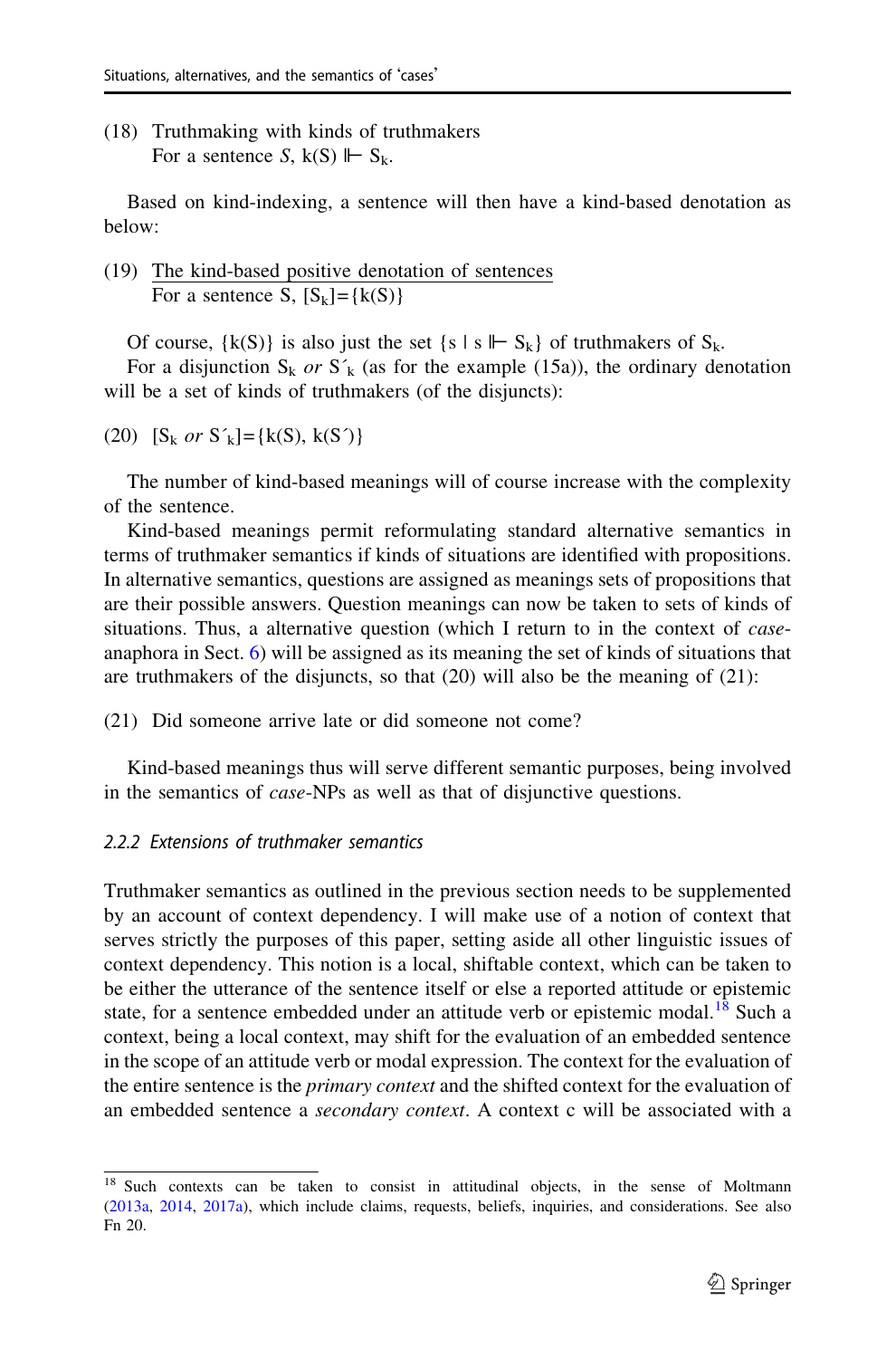domain D(c), which consists in entities considered actual by the agent(s) associated with c. A sentence then denotes a set of situations (its exact truthmakers) only relative to a context c. A simple sentence such as *The president is responsible* then has a (positive) meaning relative to a context c that consists in the set of situations attributing responsibility to the president in  $D(c)$ .<sup>19</sup>

Another extension of truthmaker semantics consists in the application of the truthmaking relation ⊩ to situations and epistemic states, such as beliefs, judgments, inquiries, and considerations.  $20$  The belief that John left has as truthmakers situations in which John left that are prior to that belief. Moreover, the belief that John won the race or Mary did has two types of truthmakers: the kind of situation in which John won the race and the kind of situation in which Mary won the race. These are the very same situations that resolve a state of uncertainty or an inquiry whether John won the race or Mary did. Beliefs with disjunctive contents may thus share their truthmakers with corresponding states of uncertainty or acts of inquiry.

## 3 The semantics of  $case$ -nominals with clausal modifiers: preliminary version

Based on the notion of truthmaking, the semantics of *case*-nominals describing particular cases can, in a preliminary version, be given as follows:

(22) The semantics of case-nominals describing particular cases (preliminary version) For a context c, [case in which  $S^c = \{s \mid s \in [case]^c \& s \in [S]^c\}$ 

Here *case* is taken to have simply the meaning of 'situation', though this will be modified in the next section.

The semantics of *case*-nominals describing kinds of cases, similarly, will be as in (23a), where  $case_{kind}$  has the meaning in (23b) derived from that of case (again with a meaning that will be modified shortly):

- (23) a. The semantics of case-nominals describing kinds of cases (preliminary version)
	- For a context c,  $[case_{kind} in which S_k]^c = {k \mid k \in [case_{kind}]^c \& k \in [S_k]^c}$ b. For a context c and kind k of situations,  $k \in [case_{kind}]^c$  iff for all s,

if s I k, then  $s \in [case]^c$ .

<sup>&</sup>lt;sup>19</sup> Such sentence meanings can be obtained compositionally, for example if is responsible is assigned a denotation [is responsible]<sup>c</sup> relative to a context  $c$  that is a function mapping an individual  $d$  to the set of situations  $s$  in which  $d$  is responsible. The meaning of *The president is responsible* is then obtained by function application: [The president is responsible]<sup>c</sup>=[is responsible]<sup>c</sup>([the president]<sup>c</sup>). In this paper, to keep things simple, I take one-place predicates to denote sets of entities (relative to a context).

<sup>&</sup>lt;sup>20</sup> In Moltmann [\(2013a,](#page-39-0) [2014](#page-39-0), [2017a](#page-39-0)), I take epistemic states to belong to the more general category of attitudinal objects, which includes desires, claims, decisions, and requests. Attitudinal objects, most importantly, have a content consisting of truthmaking or satisfaction conditions, yet they share the particularity and concreteness of events.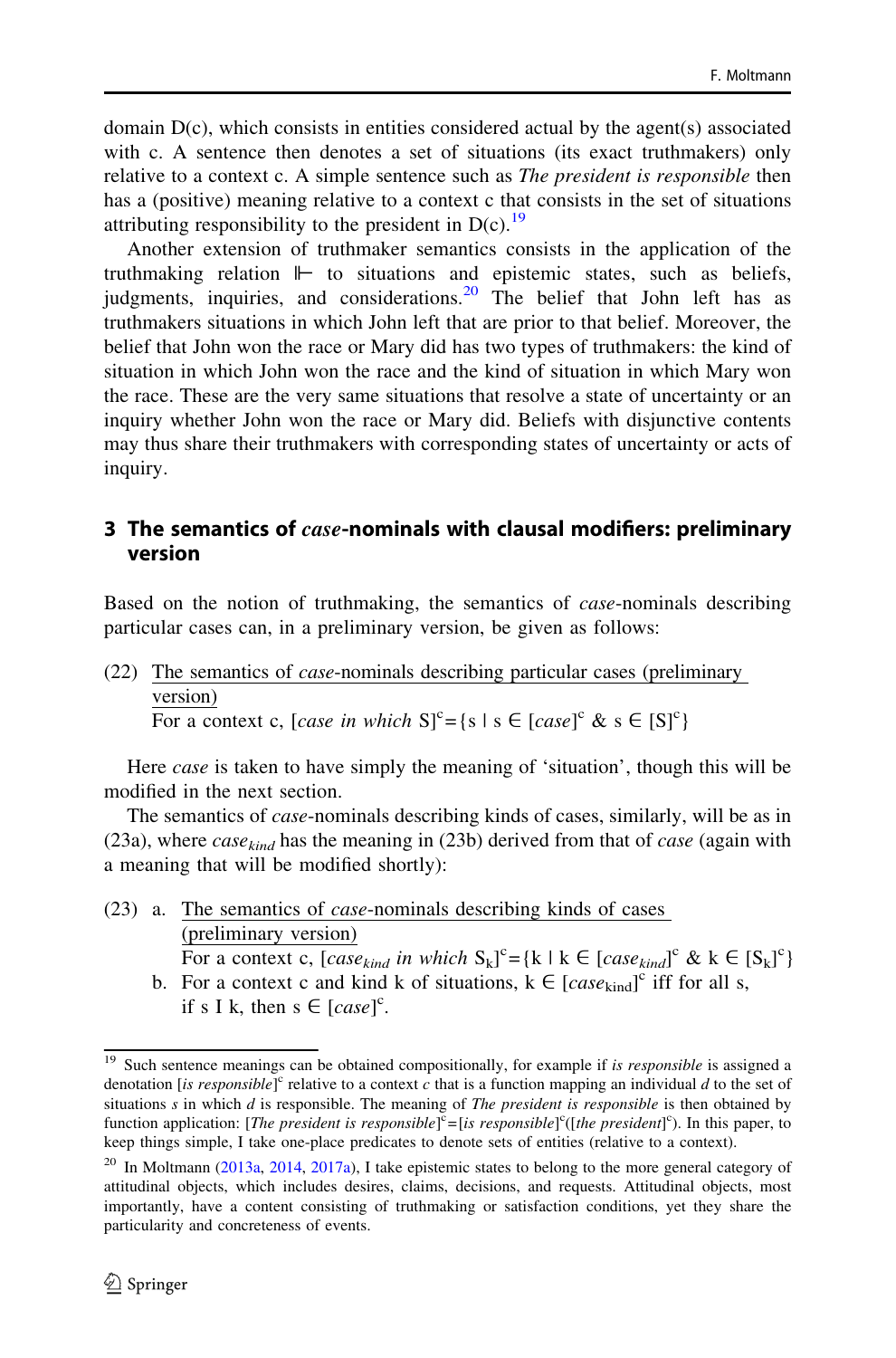Here only the *case*-clause needs to bear a kind index in order to denote a set of kinds of truthmakers, as required by the semantics of the case-nominal.

In  $(22)$  and  $(23)$ , the semantic contribution of the clause in which S is treated as that of an intersective modifier of the noun case, denoting the set of truthmakers of S, the meaning it shares with S (or that S). The contribution of the preposition is thus ignored. There is support for that analysis and that is that in some languages other than English, for example German, case-clauses may be formed without a preposition, with what corresponds to a that-clauses rather than an in which $cl$ ause $^{21}$ :

(24) der Fall, dass jemand zu spät kommt 'the case that someone is late'

It is customary to think that that-clauses and in which-clauses differ in that the latter but not the former are relative clauses. But it is not universally accepted. Thus, Kayne ([2010\)](#page-38-0) argues that *that*-clauses are also relative clauses, a view which support an analysis of clauses as in  $(24)$  as intersective modifiers.<sup>22</sup>

The question remains what semantic contribution the preposition in could have in in which-clauses. Two observations bear on the issue. First, in general in can relate a clausal content to a situation even if that situation is an exact truthmaker of the clause, as in the situation in which a student is late. This means in can relate a situation to itself. Second, where can be used in place of in which (the cases where a student was late). This indicates that in has in fact a locative meaning which includes self-containment of a situation. The semantics of the construction *case in* which S (for particular cases) should then be  $\{s \mid \exists s'(s \in [case]^c \< S', s\geq \in [in]^c\}$ & s'  $\in$  [S]<sup>c</sup>)}, where pragmatic conditions are to ensure that *in* is restricted to conveying self-containment.

#### 4 The case space requirement

The semantics of *case*-nominals given so far requires an important modification: a situation or kind of situation can be a case only within a *case space*, a set of at least two alternatives. This *Case Space Requirement*, as I will call it, is part of the lexical

- (i) a. ein Fall, in dem/\* dass es regnet 'a case in which/that it rains'
	- b. mehrere Fälle, in denen es regnete 'several cases in which it rained'

 $21$  Definite case-NPs in German thus look like English definite NPs with fact, possibility, idea, proof etc. as head, which select that-clauses rather than in which-clauses.

 $22$  Note that with other determiners than the definite one, German switches to in which-clauses:

This indicates that that-clauses are syntactically selected by certain nouns and in addition need to be licensed by the definite determiner, whereas in which-clauses appear when those two conditions are not fulfilled. The alternation between *that*-clauses and *in which*-clauses thus is a syntactic one and not indicative of a semantic difference.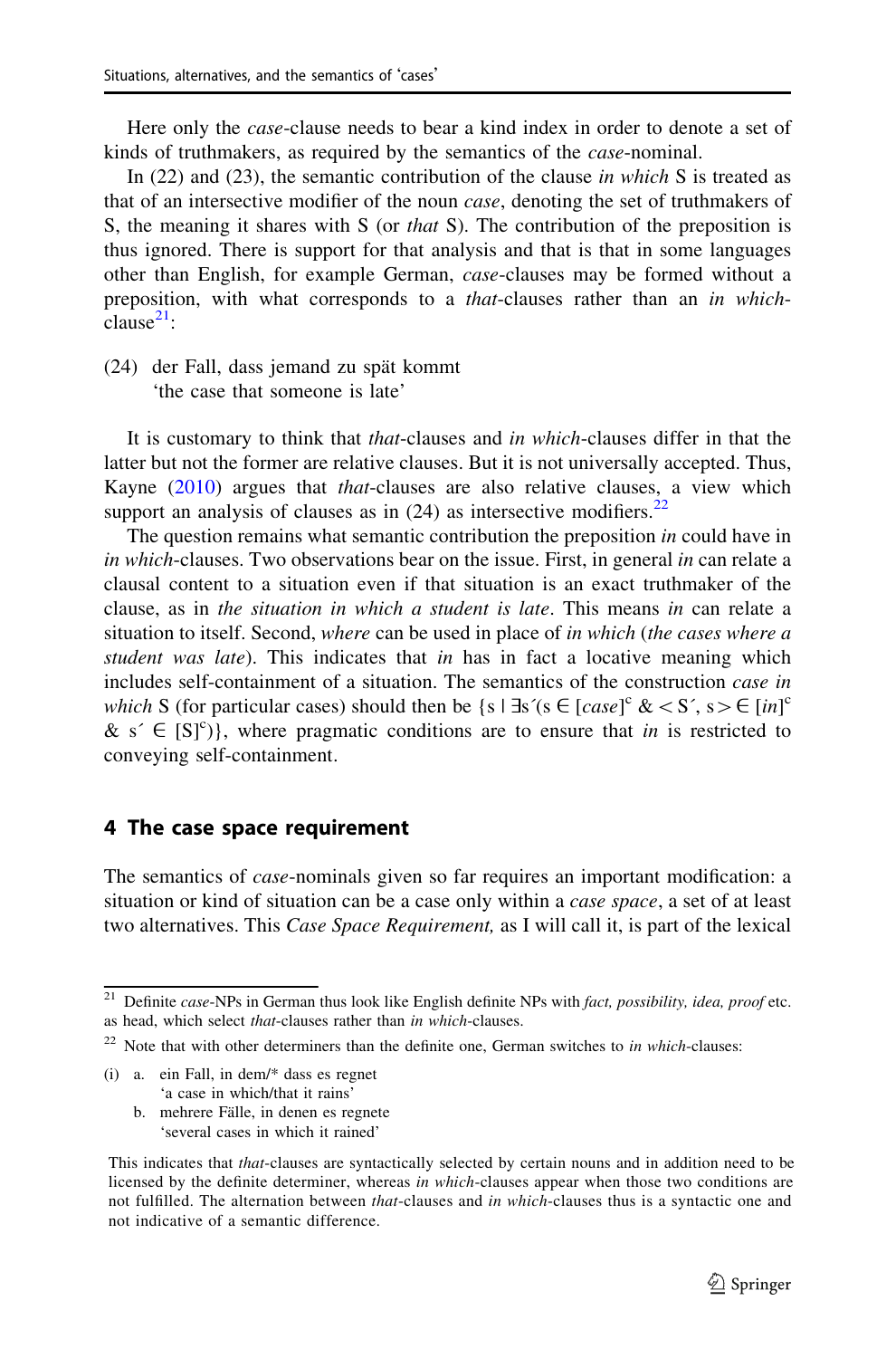meaning of the noun *case*. The Case Space Requirement is of particular theoretical interest in that it connects truthmaker semantics to alternative semantics.

The Case Space Requirement is reflected in the semantics of all types of caseconstructions: case-NPs with clausal modifiers, case-anaphora, and the predicate is the case, as we will see. Case spaces may be determined in two distinct ways: by a case-clause (sentential case spaces) or by an epistemic state of uncertainty (epistemic case spaces).

## 4.1 Sentential case spaces

The Case Space Requirement manifests itself first of all in that sentences cannot be used for case reference that have as truthmakers single known facts in the past or present or single time-less facts:

- (25) a. ??? We discussed the case in which John returned yesterday.
	- b. ??? The case in which John has solved the problem was unexpected.
	- c. ??? The case in which it is raining outside bothers us.
	- d. ??? The case in which 3 is a prime number is well known.

The unacceptability of such examples contrasts with the acceptability of the corresponding sentences with fact descriptions:

- (26) a. We discussed the fact that John returned yesterday.
	- b. The fact that John has solved the problem was unexpected.
	- c. The fact that it is raining outside bothers us.
	- d. The fact that 3 is a prime number is well known.

It also contrasts with the acceptability of *case*-NPs with existentially quantified or disjunctive *case*-clauses, as in  $(4a, b)$  and  $(5a, b)$ , which involve more than one case as semantic value. Cases are not just isolated actual situations, but rather situations within a space of alternatives.

There are other ways in which the Case Space Requirement may be satisfied by a case-description than by an existentially quantified or disjunctive case-clause. First, the Case Space Requirement may be satisfied by a case-clause that is true at different times and thus has different time-related truthmakers $^{23}$ :

(27) the cases in which John won the race

Also a definite NP in the *case*-clause may lead to a case space, namely if it has different referents at different times or places:

<sup>&</sup>lt;sup>23</sup> The same *case*-clause can modify a *case*-NP standing for a kind whose instances are truthmaking situations at different times, as in (i):

<sup>(</sup>i) The case in which John won the race has occurred only twice.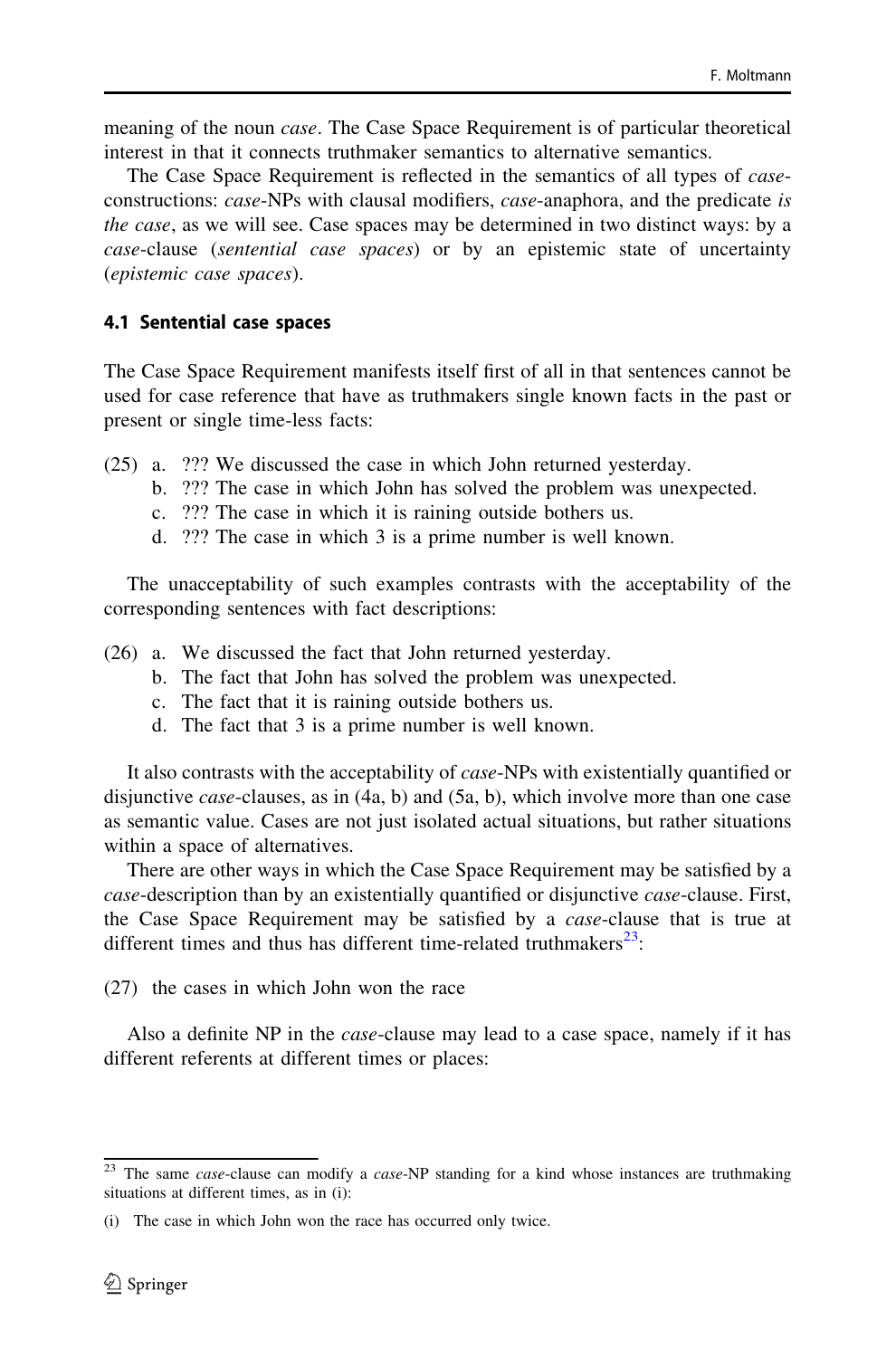- (28) a. the cases in which the president was a democrat
	- b. the cases (over the years) in which the number of students was less than 1000
- (29) a. the cases in which the head of state is a king
	- b. the cases (in this country) in which the number of students is less than 1000

Another way to meet the Case Space Requirement is for the case-clause to describe a part of a mathematical case distinction, involving variables in a mathematical extension of English:

(30) the cases in which *n* is a prime number

The Case Space Requirement is not a requirement that a *case*-NP refer to a plurality of particular cases. The requirement may also be satisfied if the case-NP refers to a single particular case within a set of alternatives that is determined by the *case*-clause.

One such construction by which this is possible is modification of the *case*-NP by ordinal or superlative adjectives:

- (31) a. the first case in which a student failed the exam
	- b. the worst case in which the two people had a dispute

Here the adjectival modifier relates to an order on a set of alternative situations making the *case*-clause true, and it ensures that the *case*-NP refers to a unique element in that set.

Another way for a case-NP to refer to a single case among a set of alternatives involves contrastive focusing of a constituent of the case-clause:

- $(32)$  a. The case in which Jérry won the race was totally unexpected.
	- b. I recall the case in which John was éager to do his homework.

Contrastive focusing goes along with a set of alternatives relevant in the context of the utterance (Rooth [1992\)](#page-39-0). Specifically, given the present context, contrastive focusing sets up alternative situations involving contextually relevant semantic values other than the semantic value of the focused constituent. In (32a), these are situations in which a relevant person other than Jerry won the race. In (32b), these are situations in which John was something other than eager to do his homework. These situations together with the situation referred to make up the case space.

A case space induced by focusing is also involved in the semantics of case-NPs with *only* as modifier, a modifier that associates with focus:

(33) Mary remembered the only case in which Jérry won the race.

Here the case space consists in different situations of someone winning the race among which there will be just one, involving Jerry, for *only* to select.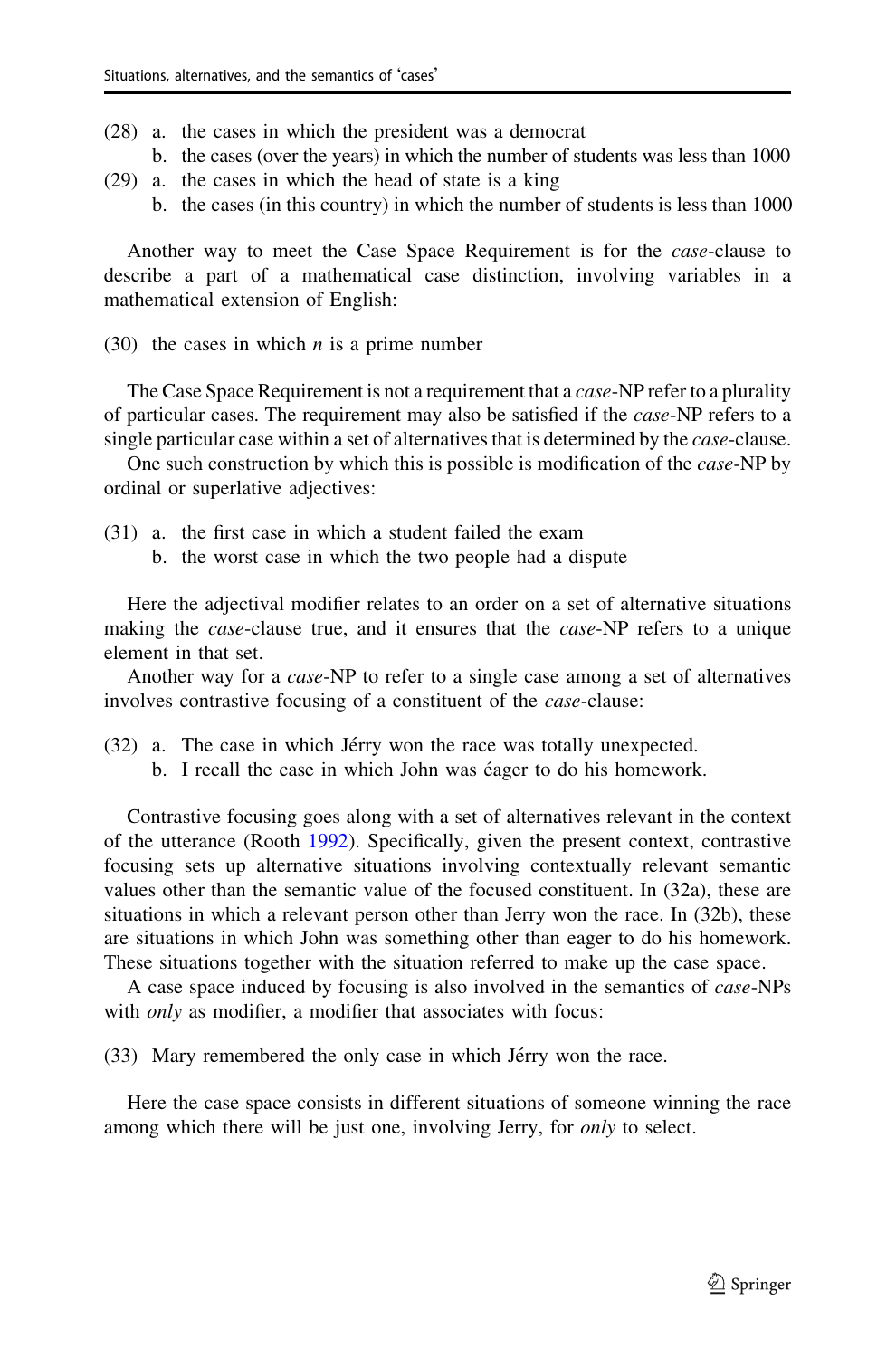Contrastive focus and expressions associating with focus have been among the main motivations for alternative semantics, a semantic approach on which a sentence has as semantic value a set of propositions or alternatives, rather than a single proposition. Thus, Rooth [\(1992](#page-39-0)) assigns a focused sentence a focus-semantic value, the set of contextually relevant propositions that are obtained by replacing the semantic value of the focused constituent by other semantic values. The ordinary semantic value of the sentence will be a proposition, and the sentence presupposes that that proposition is part of the focus-semantic value.

Alternative semantics has also been applied to questions, which have been assigned as their semantic value the set of true and false answers (Hamblin [1973](#page-38-0)), to disjunctions, which have been assigned as their semantic value the sets of the propositions expressed by the disjuncts (Aloni [2007\)](#page-38-0), to conditionals (Santorio [2018\)](#page-39-0), and to certain types of indefinites (Kratzer and Shimoyama [2002](#page-39-0)).

There is a significant connection between truthmaker semantics and alternative semantics. Truthmaker semantics, in a way, provides a version of alternative semantics, namely on which the alternatives are not propositions, but truthmaking situations. Truthmaker semantics assigns sets of (possibly different) truthmaking situations to disjunctions and to existentially quantified sentences, rather than sets of propositions. Truthmaker semantics can be reformulated, though, so as to assign kinds of truthmakers to disjuncts, the correlates of propositions (and for certain purposes it needs to be so reformulated, such as for the semantics of case-NPs standing for pluralities of kinds of cases).

Deviating somewhat from Rooth, I will not assign the very same sentence S containing a focused constituent two different semantic values, but rather distinguish two syntactic structures for S: a syntactic structure without focus structure and a syntactic structure with focus structure. Truthmakers of S without its focus structure will be the ordinary truthmakers of S. Truthmakers of S with its focus structure,  $S[Y_{focus}]$ , will also include truthmakers of the result of replacing the focused constituent Y by a different expression  $X$  (relevant in the context c), where X is of the same syntactic category as Y ( $X \in CAT_{Yc}$ ):

(34) Truthmaking for sentences with focus structure For a context c and a situation s, s  $\mathbb{I} \vdash S[Y_{\text{focus}}]^c$  iff  $\exists X(X \in \text{CAT}_{Y,c} \&$ s  $\Vdash$  S[X/Y]<sup>c</sup>)

Truthmaker Semantics for the present purposes has a significant advantage over standard alternative semantics since it allows case-NPs to make reference to a plurality of cases as well as reference to a single case within a background of alternatives. A unified semantics of case-NPs would not be available on the standard, propositions-based version of alternative semantics, which does not allow for reference to particular cases.

Truthmaker semantics extended to kinds as truthmakers will allow for sets of kinds of cases as case spaces, for examples such as this:

 $(35)$  the case in which an Américan wins the race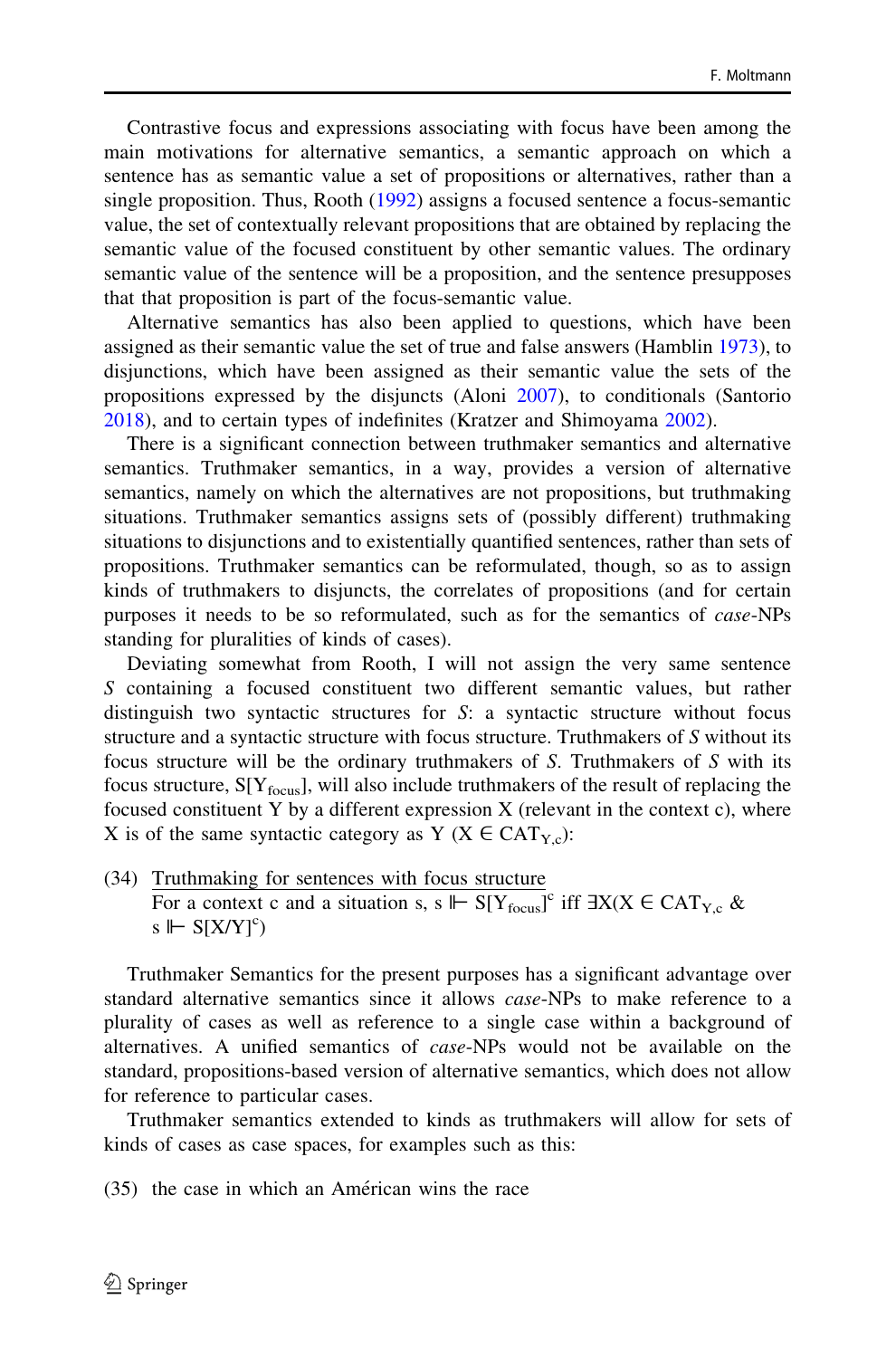<span id="page-16-0"></span>In (35) the case space will consist in kinds of the sort 'the case in which an American wins the race', 'the case in which a Frenchman wins the race', 'the case in which a German wins the race' etc.

Semantically, the involvement of a case space means that the noun *case* does not just take a particular situation or kind of situation as an argument, but also a set of alternative situations or kinds of situations, a case space. The case space must include the situation argument of case and have at least two elements. In the examples discussed in this section, the case space is determined by a sentence, the case-clause (possibly together with its focused structure), as the set of truthmakers or kinds of truthmakers of that sentence:

(36) Definition of a sentential case space For a sentence S,  $CS(S) = \{s | s \vdash S \& \exists s'(s' \vdash S \& s \neq s')\}.$ 

A sentential case space will be based on a syntactic (indexing) relation between the noun *case* and the *case*-clause as in (37a) or for a *case*-clause with focusing as in (37b):

- (37) a. For a context c, [the case<sub>i</sub> in which  $S_i^c$ ]<sup>c</sup>=the s[ < s, CS(S) >  $\in$  [case]<sup>c</sup>  $\& s \in S^c$ 
	- b. For a context c, [the case<sub>i</sub> in which  $S[Y_{focusing}^{\text{c}}] =$ the s[ < s,  $CS(S[Y_{focus}])$  >  $\in$  [case]<sup>c</sup> & s  $\in$  S<sup>c</sup>]

The semantic contribution of focus in the *case*-clause will just be that of determining the case space.

#### 4.2 Epistemic case spaces

Besides being determined by a sentence, a case space may also be determined by an epistemic state. Such an epistemic case space consists of alternatives supported by an epistemic state of uncertainty associated with the utterance of case-construction. This epistemic state may be indicated by an epistemic modal of possibility, as in (38a), or understood implicitly, as in (38b), when the case referred to is not a known fact, but considered a possibility. (38a, b) contrast with (38c), where the *case*-NP refers to an actual particular case<sup>24</sup>:

(ii) a. der Fall, dass Hans nicht zurückkommen könnte 'the case in which John might not return'

<sup>&</sup>lt;sup>24</sup> Some speakers do not accept the modal in (38a). Those speakers appear to also not accept the modal might below, where it does not contribute to the propositional content either:

<sup>(</sup>i) the possibility that John might not return

This particular 'harmonic' use of the modal can be found in other languages as well, for example German, where both (iia) and (iib) are acceptable:

b. die Möglichkeit, dass Hans nicht zurückkommen könnte 'the possibility that John might not return'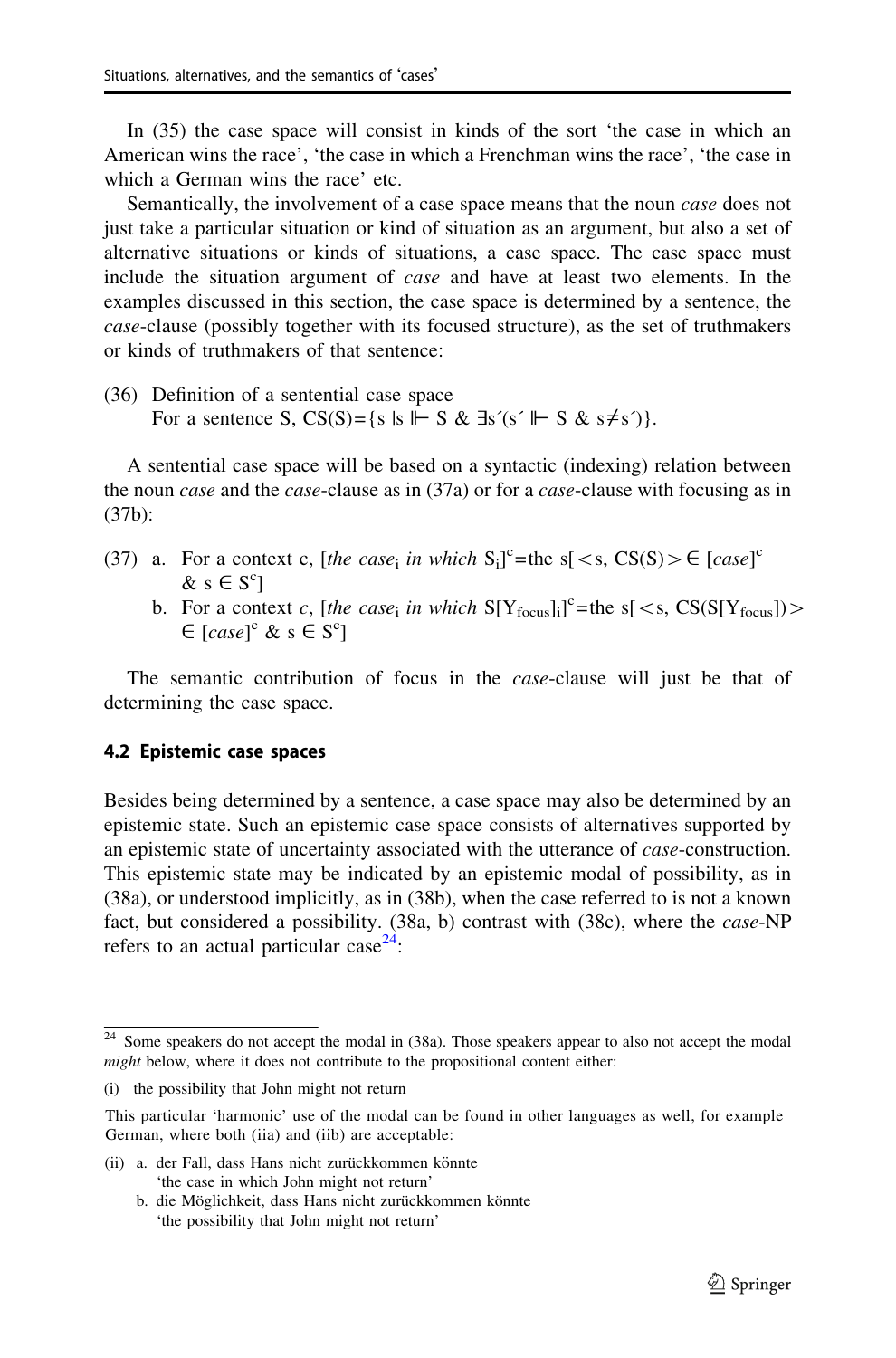- (38) a. We cannot exclude the case in which John might have returned yesterday. b. We cannot exclude the case in which John returned yesterday.
	- c. ??? The case in which John returned yesterday surprised us.

The contrast below makes the same point:

- (39) a. The case in which it might be raining outside needs to be taken into consideration.
	- b. ??? The case in which it is raining outside bothers us.

The case-NP in (39a) unlike that in (39b) does not describe an actual situation, but rather one epistemic possibility besides others.

In (38a, b), the case space consists in the (kinds of) situations that are truthmakers of the epistemic state of uncertainty indicated by the (explicit or implicit) epistemic modal:

(40) Definition of an epistemic case space For an epistemic state d,  $CS(d) = \{s \mid s \mid \vdash d \& \exists s'(s' \mid \vdash d \& s \neq s')\}.$ 

By contrast, in the case of a sentential case space, the case space consists of (kinds of) situations that are truthmakers of a sentence. The noun case is thus subject to the general condition below:

(41) Lexical condition on the noun case For a context c, a situation s and a set X, if  $\langle s, X \rangle \in [case]^c$ , then for an epistemic state or sentence d,  $X = CS(d)$  and  $s \in X$ .

In (38a, b) and (39a), the modal does not contribute to the propositional content of the case-clause, since the case-NP refers not to a situation of a possibility obtaining, but to one possible situation among others that are being considered. The contribution of the epistemic modal is just to indicate the epistemic state of uncertainty that goes along with maintaining the content of the *case*-clause and thus is that of a mere 'force indicator' (Papafragou  $2006$ ).<sup>25</sup>

Besides being indicative of an epistemic state, the (explicit or implicit) modal in case-NPs ensures the satisfaction of the Actuality Condition, by shifting the context of evaluation for case. The Actuality Condition will then be fulfilled with respect to a domain of objects associated with the state of uncertainty rather than that of the utterance context. This raises, however, a question for compositional semantics, namely how can the Actuality Condition be fulfilled that way, given that the noun case is not in the scope of the modal which introduces the secondary context? The answer can be found in an important syntactic view about relative clauses, namely according to which the head noun of a relative-clause construction (*case* in *case in* which S) has a representation inside the relative clause, related to the head noun in

<sup>&</sup>lt;sup>25</sup> In fact, for those speakers that accept an overt modal, the very same semantic effect can be achieved using sentence adverbials:

<sup>(</sup>i) the case in which John has perhaps/possibly already returned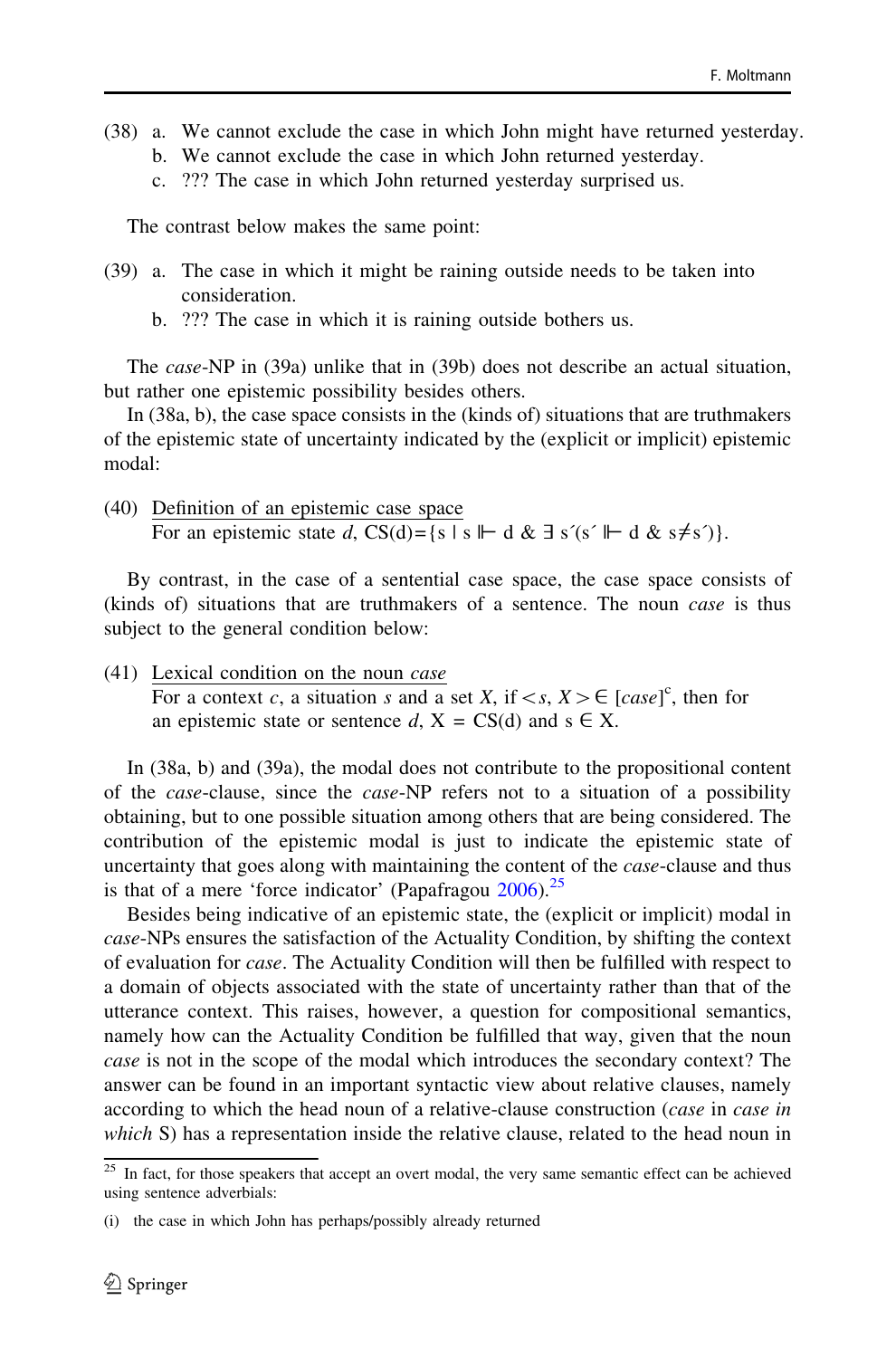its upper position either by movement (Vergnaud [1974;](#page-39-0) Kayne [1994](#page-38-0); Carlson [1977a](#page-38-0), [b;](#page-38-0) Cinque  $2015$ ) or by matching (Chomsky [1965](#page-38-0); Cinque  $2015$ ).<sup>26</sup> Making use of the former account means that (42a) can have as input to semantic interpretation the syntactic representation in (42b) with reconstruction of the noun *case* into the lower position and the in which-clause in its original adverbial position.

The denotation of  $(42a)$  will then be as in  $(42c)$ , which involves a shift of the local context to that of an epistemic state e, which is considered an argument of  $mieht<sup>27</sup>$ :

- (42) a. the case in which John might return
	- b. the  $t_i$  [ might John [in which case<sub>i</sub>] return]
	- c. [the case in which John might return]<sup>c</sup>=the situation s such that  $\exists s'(< s', s> \in [in]^e \< s, CS(e) > \in [case]^e \& s' \in [S]^e)$ , for a relevant epistemic state e, such that  $e \in [might]^c$

In (42c), the Actuality Condition is to be satisfied with respect to  $D(e)$  and *case* takes the case space determined by e as its second argument.

Also descriptions of mathematical uncertainties (at the relevant point in time) can be case-constitutive, with or without overt epistemic modal:

(43) a. The case in which there is a solution to the equation cannot be excluded. b. The case in which there might be a largest prime number has long been ruled out.

By contrast, sentences describing known mathematical facts cannot set up a case space:

- (44) a. ??? The case in which 2 is a prime number is interesting.
	- b. ??? The case in which there is no largest prime number is well known.

Epistemic case space may also be indicated by adjectival modifiers of case-NPs. Case-NPs are fine with adjectival modifiers indicating epistemic uncertainty, as in (45a), but are less good with those indicating a stronger form of acceptance, as in (45b):

- (45) a. in the unlikely/improbable/unforeseeable case in which the treasure is returned
	- b. ??? in the likely/probable/foreseeable case in which the treasure is returned

<sup>&</sup>lt;sup>26</sup> The motivations for that syntactic view include connectivity effects, such as the antecedent of each other being inside the relative clause below:

 $(i)$  the respect for each other; [that [Sue and Mary]; display]

<sup>&</sup>lt;sup>27</sup> For an elaboration of the view on which modals are predicates of epistemic states or more generally modal objects see Moltmann [\(2015b](#page-39-0), [2017a](#page-39-0), [2018a](#page-39-0)).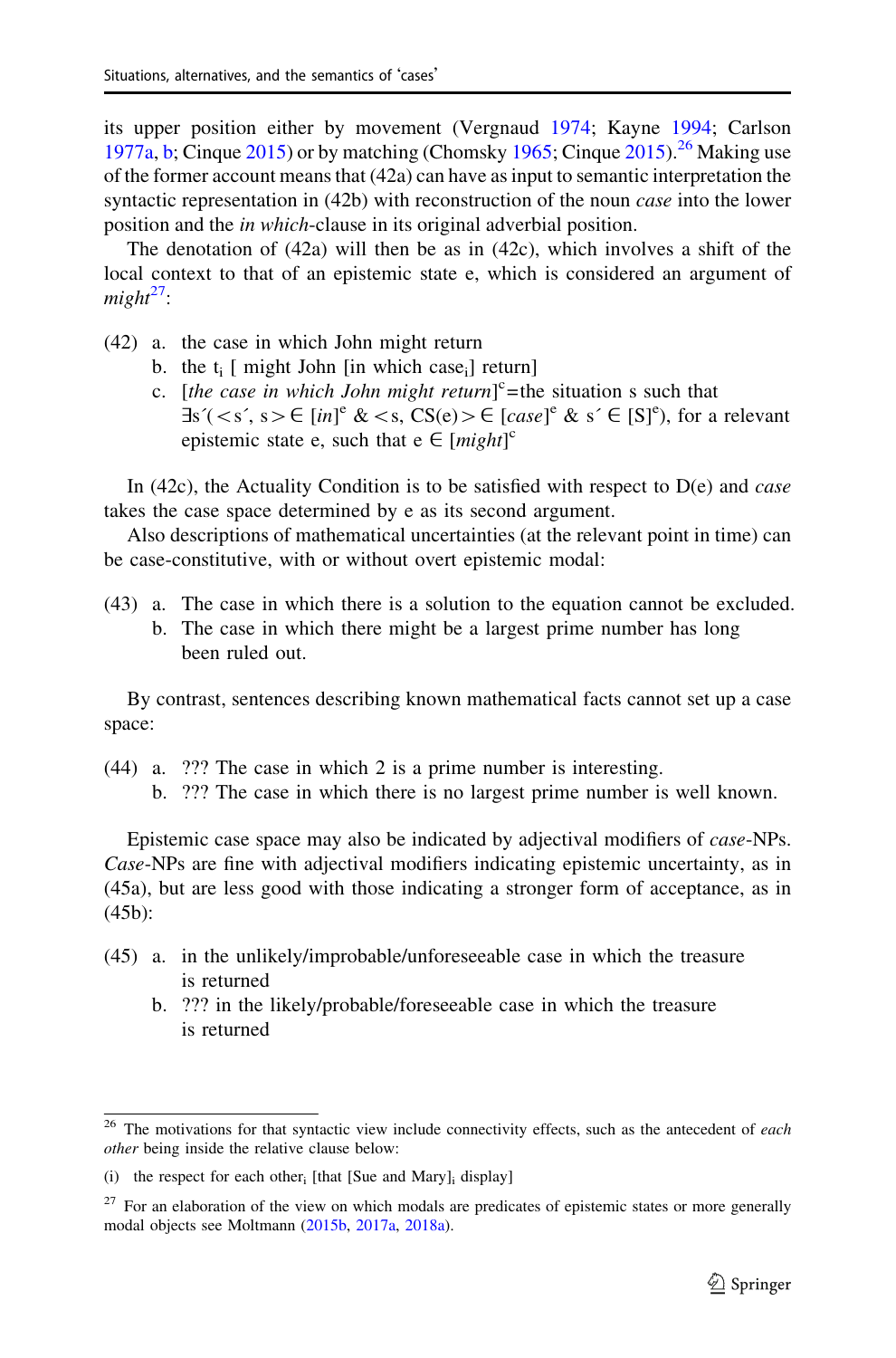Case-NPs exclude factive modifiers:

(46) ??? the fortunate/regrettable case in which Mary returns

The epistemic states indicated in (45a) are clearly associated with a case space, less so the ones indicated in (45b) and certainly not the ones in (46), which exclude alternatives.

Epistemic modal adjectives as in (45a), like epistemic modal verbs, involve a shift of the local context to that of the epistemic state in question. This means that the Actuality Condition is to be satisfied with respect to the domain associated with that epistemic state, not the domain of the primary context.

To summarize, if the case-clause does not set up a case space itself, then a state of uncertainty, indicated by an (explicit or implicit) modal expression, may set up a case space. In that case, the Actuality Condition needs to be satisfied only with respect to the secondary context introduced by the modal, not the primary context (that of the utterance of the entire sentence).

One might try to unify the two sorts of case spaces by taking a case space set up by a sentence to be a special case of an epistemic case space. However, this is implausible for a case-clause with an indefinite as in (4a, b). Rather two distinct sources for a case space need to be distinguished, one being the *case-clause* itself, the other an epistemic state of uncertainty. Whereas the former is based on a syntactic relation between *case* and the *case*-clause, the latter is tied to the local, secondary context of evaluation.

Case spaces can also be set up by an overt or implicitly understood future tense:

- (47) a. The case in which John will return is very unlikely.
	- b. The case in which John returns tomorrow can be excluded.

Future tense sets up a case space because it represents different options or at least different epistemic possibilities. Future tense is generally considered a modal, which means it would introduce a modal object whose truthmakers make up the case space, on a par with the epistemic state introduced by an epistemic modal.

#### 5 Case-anaphora with conditionals, disjunctions, and questions

Case-anaphora give further support for cases as situations in the role of truthmakers within a space of alternatives. The Case Space Requirement can be satisfied with case-anaphora whose antecedent is introduced by an utterance of a different speaker, by a particular visual situation, by conditionals, by disjunctions, by yes/noquestions, and by particular types of attitude reports and modal sentences.

The involvement of a case space manifests itself in the difference it makes whether a *case*-anaphor relates to a preceding utterance of the same speaker or of a different speaker. The *case*-anaphor is not very good in the discourse below: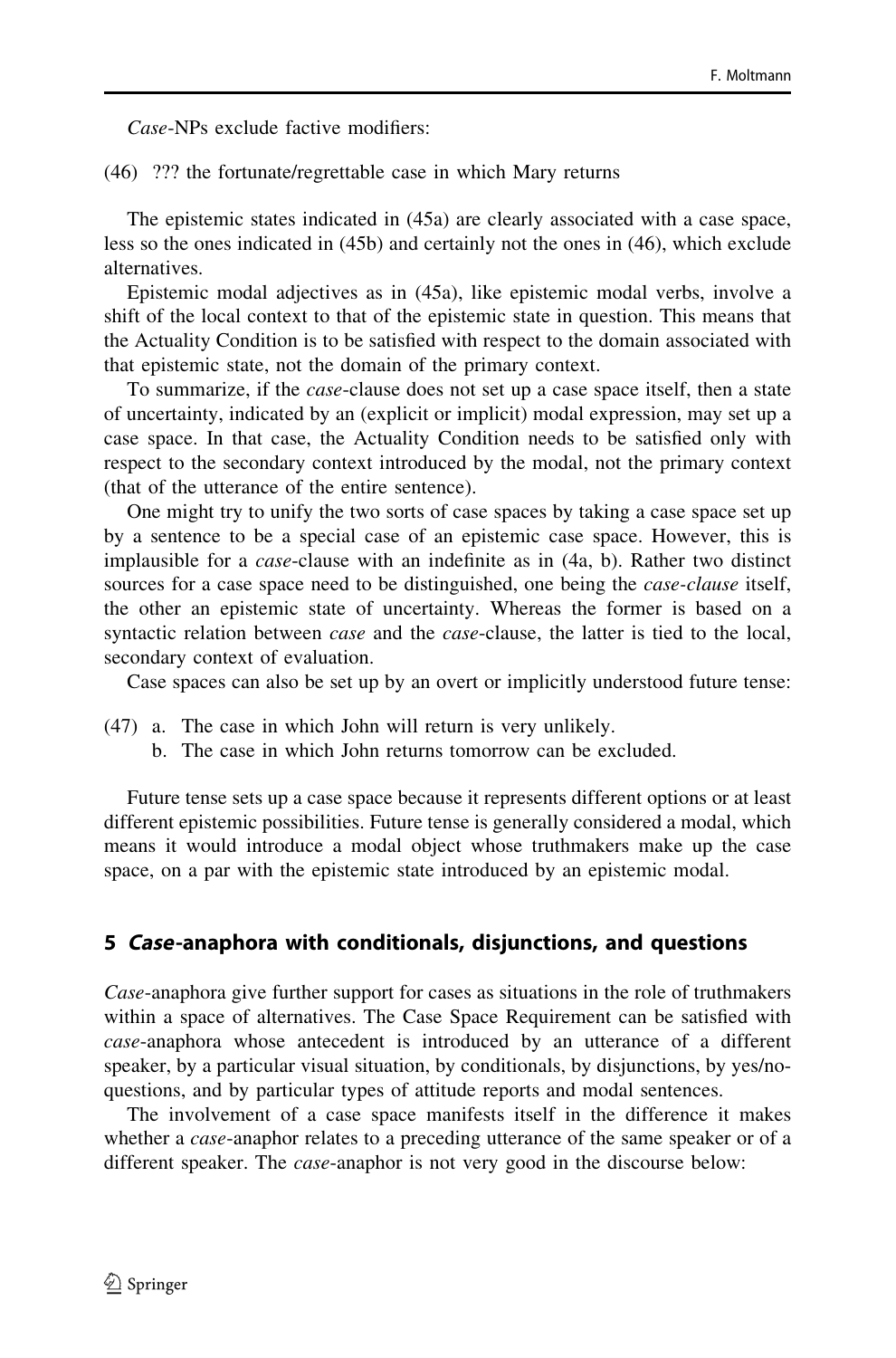(48) ??? John won the race. In that case, Mary will be happy.

Here *that case* should refer to the kind of situation in which John won the race. However, being described by an assertion of the same speaker, this kind of situation does not come with alternatives and thus does not belong to a case space. The Case Space Requirement can be fulfilled, though, when the preceding sentence is asserted by a different speaker:

- (49) A: John won the race.
	- B: In that case, Mary will be happy.

The *case*-anaphor in B's utterance is acceptable only if B is not yet convinced that John won the race. In that case, the *case*-anaphor will relate to a weaker attitude than belief, say of B's hypothetical acceptance that John won the race as a reaction to A's assertion. That attitude allows for alternatives and thus sets up a case space.

The Case Space Requirement is also apparent in the absence of an antecedent sentence introducing the case. Compare (50a) and (50b) uttered out of the blue:

- (50) a. In that situation, I would flee.
	- b. In that case, I would flee.

(50a) and (50b) are appropriate in different visual contexts. Whereas (50a) is appropriate when confronted with a single situation, (50b) is acceptable only when pointing at one situation among several that are visually displayed.<sup>28</sup>

Let us then turn to *case*-anaphora relating to the utterance of a preceding sentence by the same speaker. First, yes/no-questions support *case*-anaphora, as in the singlespeaker discourse below, in which the speaker decides not to wait for the addressee's answer to the question:

(51) Did John win the race? … In that case, Mary will be happy.

A yes/no-question is associated with an attitude of inquiry supporting two alternatives and thus sets up a case space, a requirement for the use of a caseanaphor within the same context.

Also disjunctive declarative sentences permit case-anaphora. The reason is that an assertion with a disjunctive content permits as many alternatives as there are disjuncts. As such, it sets up a case space for a case-anaphor applying within the same local context $^{29}$ :

(52) a. John will interview or Mary will. In either case, we should be well prepared.

 $28$  Thanks to a referee for pointing out the source of the potential unacceptability of (50b).

<sup>&</sup>lt;sup>29</sup> Note that the presence of *either* in  $(52a)$  and *three* in  $(52b)$  shows the exclusive semantics of disjunctions just as in the case of *case-NPs* with disjunctive *case-clauses*: situations in which John and Mary will interview could not constitute a third case, and similarly for situations, for example, in which the exam is about both Goethe and Schiller.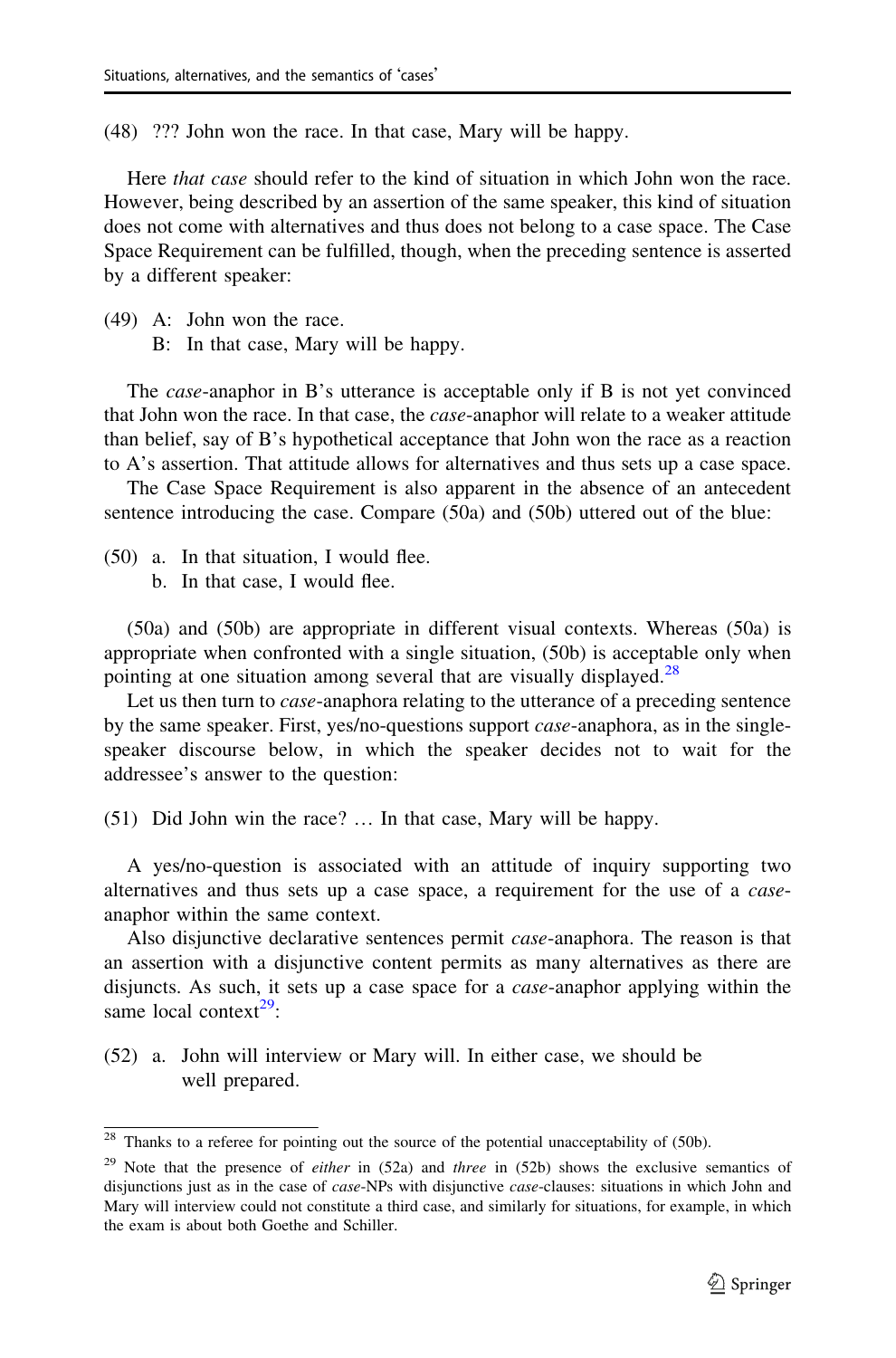b. The exam will be about Goethe, Schiller, or Kleist. In all three cases, the same sorts of questions will be asked.

Finally, conditionals support *case*-anaphora:

- (53) a. If it rains, we won't go.
	- b. In that case/In such a case, we will stay home.
	- c. Let's better not think about that case.

That case in (53b) and (53c) refers to the kind of situation that is an exact truthmaker of the antecedent of the conditional. The attitude associated with the antecedent of a conditional is that of hypothetical acceptance, not that of belief (Stalnaker [1984\)](#page-39-0). Being a state of hypothetical acceptance permits it to set up a case space, consisting of the kind of situation satisfying the antecedent, but also an alternative kind of situation falsifying the antecedent.

In that case itself forms the antecedent of a conditional, involving reference to the situations that are truthmakers of the antecedent of *that case*. Note that the noun case can also serve to form non-anaphoric conditionals, as in English in (54a) and the German translation with *im Fall* in  $(54b)$ :  $30,31$ 

(54) a. In a case in which it rains, we will have to cancel the garden party. b. Im Fall, dass es regnet, werden wir das Gartenfest absagen.

There are reasons independent of the occurrence of the noun *case* for taking truthmaking to be involved in the semantics of conditionals. Thus Fine [\(2012](#page-38-0), [2014](#page-38-0)) argues for a truthmaker-based (as opposed to a possible worlds-based) semantics of counterfactual conditionals. A truthmaker-based account of conditionals in general would be based on the schema below, for a suitable relation R between antecedent and consequent situations $^{32}$ :

(55) If S, then S' is true iff for every situation s, s  $\mathbb{I}$  S, there is a situation s' such that sRs' and s $\mathbb{I} \vdash S'$ .

- (i) a. If a student fails the exam, he usually tries again.
	- b. ??? In case a student fails the exam, he usually tries again.

 $30$  In case can also act as a complementizer:

<sup>(</sup>i) We will take an umbrella in case it rains.

Here the main clause is said to be true in view of one possible future course of events, namely in which a situation-like case as described by the case-NP occurs. In English, the construction is grammaticalized, containing no determiner before *case* and no wh-phrase in which after it (\* in the case it rains, \* incase in which it rains).

 $31$  There are differences between ordinary *if*-conditionals and *case*-conditionals. If-conditionals can go along with adverbs of quantification, of which the  $if$ -clause appears to act as a restriction, but *case*conditionals cannot:

 $32$  See also Kratzer [\(2014](#page-39-0)) and references therein for analyses of conditionals on the basis of situations.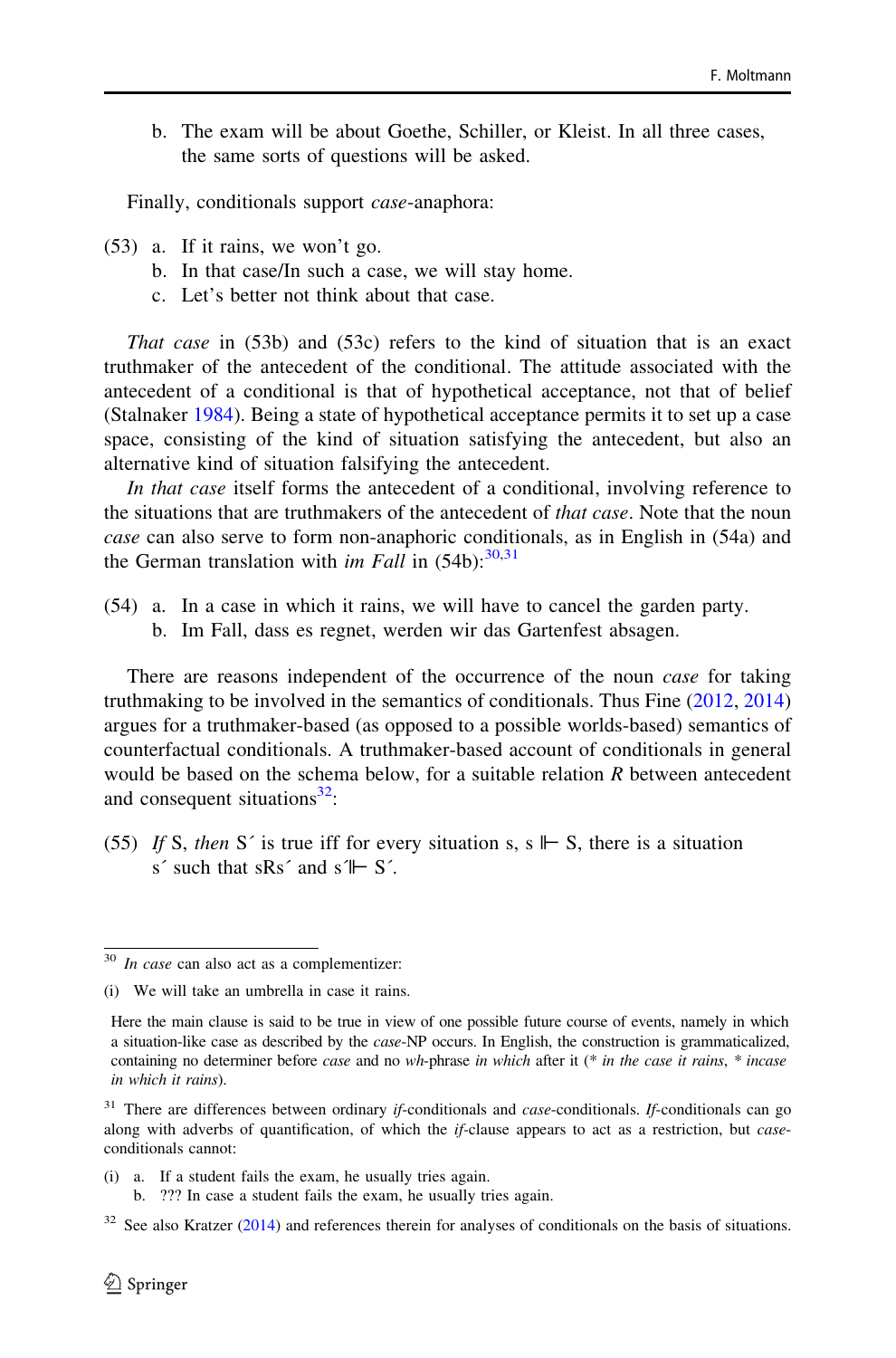<span id="page-22-0"></span>Such a semantics can also be applied to the conditional prepositional phrase in that case:

(56) In that case, S is true iff for every situation s such that s I [that case], there is a situation s', sRs' and s $\mathbb{I} \vdash S$ .

Case-anaphora raise the question of how the Actuality Condition associated with the noun case is satisfied, since case-anaphora generally do not make reference to situations considered actual. Given the semantics in  $(56)$ , it is satisfied because *case*anaphora involve reference to kinds of cases, not particular cases, and kinds of cases always satisfy the Actuality Condition.

Case-anaphora are subject to general constraints on anaphora. In particular, a case-anaphor can refer only to a situation that has been made at least as explicit as its alternatives, as seen in the contrast between simple yes/no questions and disjunctive ones below:

- (57) a. Will you come? In that case/??? In either case, I would come too.
	- b. Will you come or not? In both cases/In either case/??? In that case, I would come too.

Simple *yes/no-*questions provide a single case for a subsequent *case-anaphor*, even though they set up a case space with two alternatives. By contrast, corresponding disjunctive questions, which set up the same case space, provide two cases for a subsequent *case-anaphor* to refer to.<sup>33</sup>

## 6 Case-anaphora with attitude verbs and epistemic modals

The Case Space Requirement manifests itself also with *case*-anaphora relating to a clause embedded under an attitude verb in a preceding sentence. Such caseanaphora display striking differences in acceptability with respect to choices of different attitude verbs.

First of all, as expected, (non-disjunctive) complement clauses of factive attitude verbs do not support subsequent *case*-anaphora. This holds for *case*-anaphora both within the same secondary context as in (58a) and in the primary context as in (58b):

<sup>&</sup>lt;sup>33</sup> Constraints on the linguistic representation of antecedents are familiar from the semantic literature on anaphora, from examples such as:

<sup>(</sup>i) a. Someone left. He did not come back.

b. ??? Not everyone stayed. He did not come back.

Case-anaphora, though, are not expected to fall under the very same constraint as ordinary pronominal anaphora since they refer within a case space and do not have pronominal form. But case-anaphora show contrasts analogous to that in (i):

<sup>(</sup>ii) a. John believes that Mary will go to the party. In that case, I will go too.

b. ??? John doubts that Mary won't go to the party. In that case, I will go too.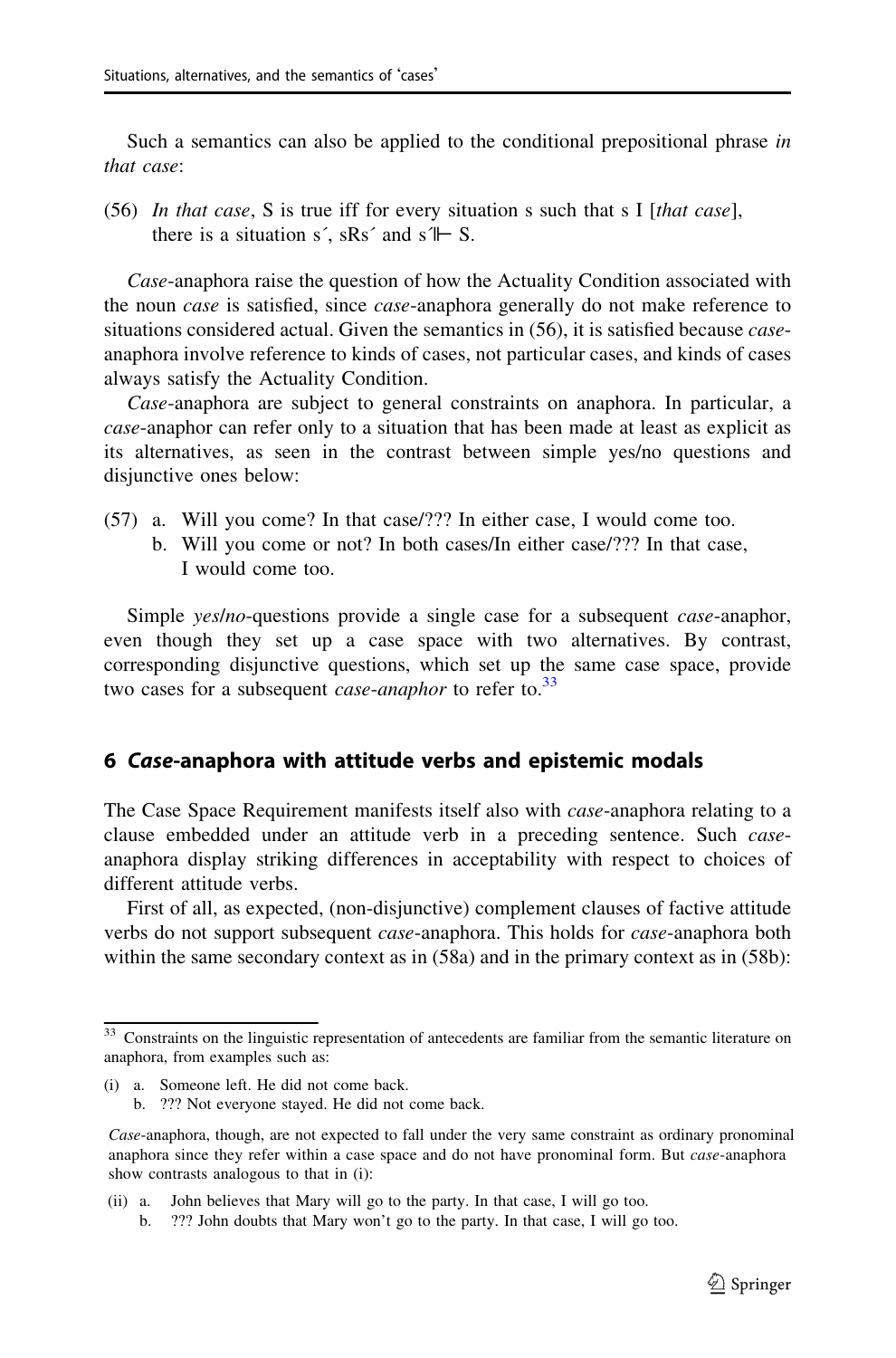(58) a. ?? John is happy that he won the election. In that case, he wants to celebrate. b. ?? John noticed that Mary is at home. In that case, Bill is at home too.

Factive attitudes do not set up a case space, neither for the context of the described agent nor the speaker's context. There is one exception to that, of course, and that is when the complement clause itself sets up a case space and the reported attitude thereby supports different alternatives. This is the case for disjunctions as below  $34$ .

(59) John knows that he will win or lose. In either case, he will continue training.

Complement clauses of the nonfactive attitude verbs *hope* and *fear* do support case-anaphora (within the same secondary context):

(60) John hopes/fears that Mary is at home. In that case, he believes that Bill is at home too.

A hope or fear that S comes with an uncertainty as to whether S, that is, an epistemic state that supports alternatives to S and thus sets up a case space. A reported hope or fear that S also supports case-anaphora within the primary context, namely if the speaker himself hypothetically accepts that S:

(61) John hopes/fears that Mary is at home. In that case, I would believe that Bill is at home too.

Fear and hope contrast with believe, which does not support case-anaphora within the same secondary context, as in  $(62a)$ , but only in the primary context, as in (62b), though not if the agent of the belief is the speaker, as in (62c):

- (62) a. ??? John believes that Mary is at home. In that case, he believes that Bill is at home too.
	- b. John believes that Mary is at home. In that case, I would believe that Bill is at home too.
	- c. ??? I believe that Mary is at home. In that case, I believe that Bill is at home too.

A belief that  $S$  does not support alternatives to  $S$  and thus does not set up a case space. (62b) presupposes that the speaker is uncertain as to the truth of John's belief.

Other positive, truth-directed attitudes exhibit the very same pattern as belief, for example assertions:

<sup>&</sup>lt;sup>34</sup> Also focus in a factive complement can support a *case*-anaphor. Below the *case*-anaphor is the complement of a predicate expressing an objectual attitude:

<sup>(</sup>i) John is delighted that Ge´reon won the election. We were completely unprepared for that case.

Here it is the background attitude of taking different winners into consideration that supports the alternatives in the case space.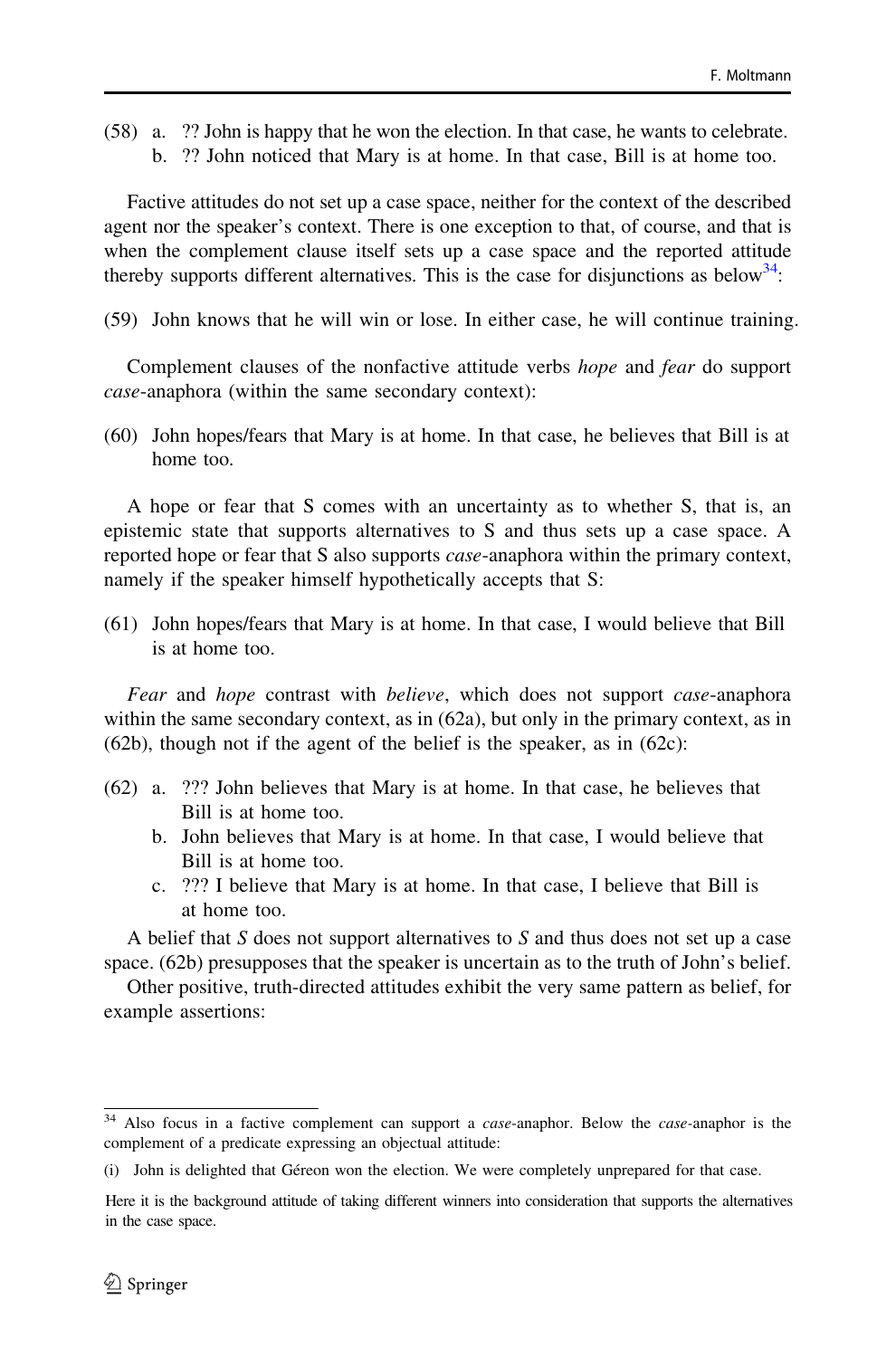- (63) a. ??? John claims that Sue won the race. In that case, he wants to celebrate. b. John claims that Sue won the race. In that case, I will celebrate.
	- c. ??? I claim that Sue won the race. In that case, I will celebrate.

Assertions do not come with a state of uncertainty that would support alternatives to the reported content. But another agent may adopt that content against the background of a weaker epistemic state, which then sets up a case space for a caseanaphor to relate to.

Attitude verbs such as *think, imagine,* and *dream* do not support *case*-anaphora at all within the secondary context:

- (64) a. ?? John thinks that Mary is not interested in him. In that case, he wants to ask Sue out.
	- b. ?? John imagines that he is rich. In that case, he imagines that he was very generous.
	- c. ?? John dreamt that he was a bird. In that case, he wanted to fly.

The reason is that attitudes such as thinking (in the sense of 'entertaining'), imagining and dreaming are not epistemic in nature and could thus not be associated with an epistemic state of uncertainty.<sup>35</sup> They will hence not be able to set up an epistemic case space for a case-anaphor within the same secondary context.

Case spaces can be set up also by epistemic modals. Epistemic modals of possibility and necessity both support case-anaphora, though speakers differ somewhat as to which modals support them better:

- (65) a. John might have arrived. In that case, Mary should be relieved.
	- b. John must be at home. In that case, Mary will be at home too.

The support of *case*-anaphora with epistemic *must* presupposes that epistemic must is not factive, a view defended by Karttunen [\(1972](#page-38-0)).<sup>36</sup> Epistemic may and, to an extent, must are indicative of an epistemic state permitting alternatives and thus setting up a case space.

In contrast to epistemic modals, deontic and ability modals do not permit caseanaphora:

- (66) a. You may take an apple. ??? In that case, you may take a pear too.
	- b. ??? You must leave. In that case, your wife will leave too.
	- c. ?? John can lift the table. In that case, he should carry it upstairs.

This makes clear that *case*-anaphora could not involve a sentential case space, but only an epistemic one.

 $35$  Disjunctive that-clauses with *imagine* do not generally improve subsequent *case*-anaphora:

<sup>(</sup>i) ?? John imagined that he was a king or a president. In either case, he imagined that he was well liked.

 $36$  However, see Von Fintel and Gillies ([2010\)](#page-39-0) for a defense of the factivity of *must*.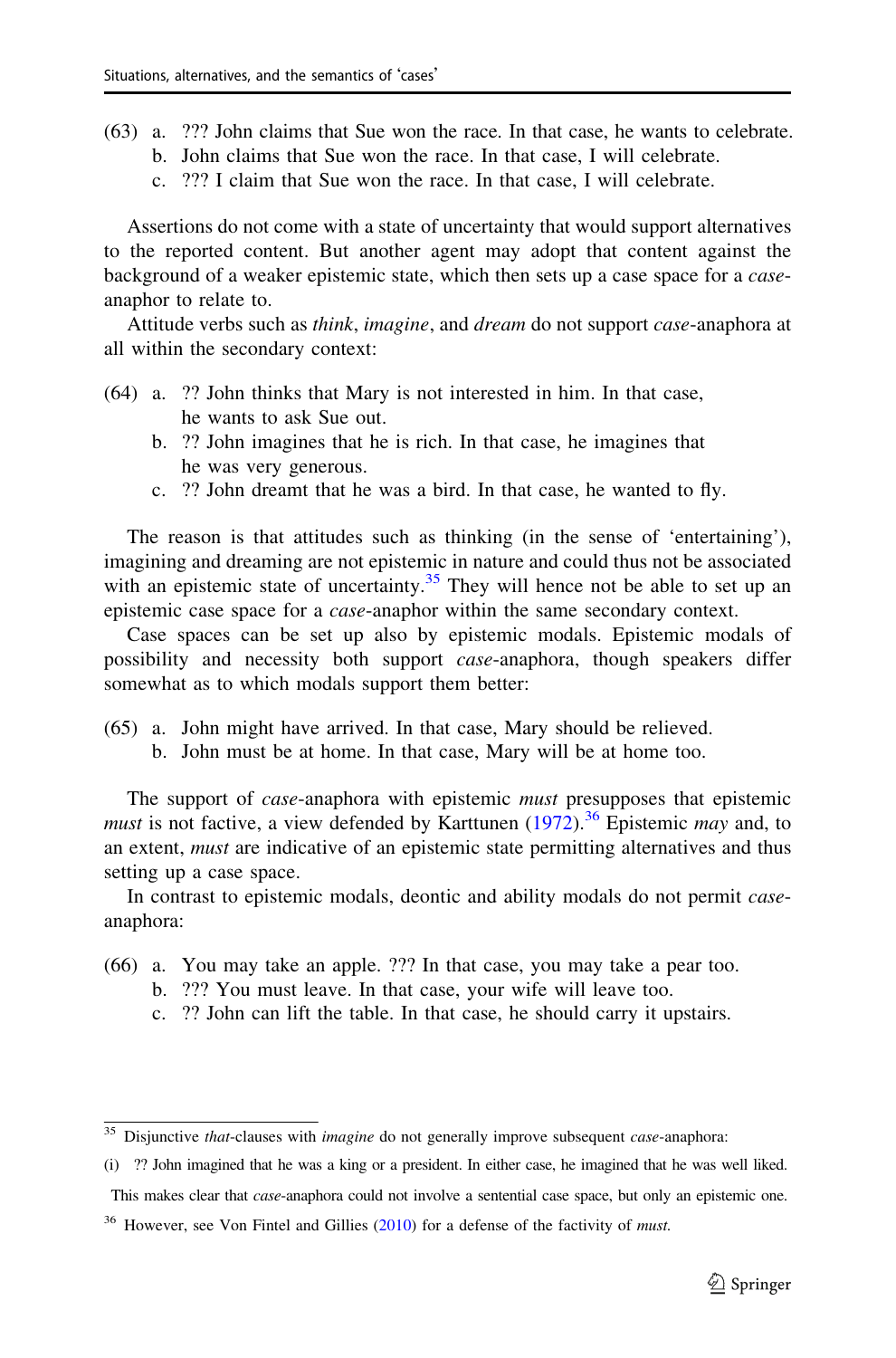A case space for the noun case can be set up only by an epistemic state, not an obligation or permission, even if obligations and permissions come with truthmakers (or satisfiers) (Fine to [2018a](#page-38-0), [b](#page-38-0); Moltmann [2017a,](#page-39-0) [2018a](#page-39-0)).

#### 7 The predicate is the case

The predicate *is the case* appears to be a predicate synonymous with the truth predicate is true. However, is the case has a very different semantics, one in which the contribution of the noun case plays a central role, with its involvement of the truthmaking relation, the Actuality Condition, and the Case Space Requirement.

There is first of all a syntactic difference between is the case and is true.<sup>37</sup> Is the case is a syntactic predicate that allows as subject only a *that*-clause or a pronoun such as *that*, as in (67a, b), but not an ordinary NP as in (67c), in contrast to is true, as in  $(67d)^{38}$ :

- (67) a. That it is raining is not the case.
	- b. John feared that it might rain. That was in fact the case.
	- c. \* John's claim is the case.
	- d. That it is raining/That/John's claim that S is true.

Is true can act as a predicate of truthbearers like claims, but not so for is the case. Yet with that-clauses as in (68), the case and is true appear to mean the same thing<sup>39</sup>:

(68) a. That it is raining is the case. b. That it is raining is not true.

- (i) a. I consider [it true that John is a genius].
	- b. I consider [it the case that John is a genius].

Second, like true, the case can combine with other copula verbs than be, such as remain and seem, again a criterion for predicatehood:

- (ii) a. That John is the best player will always remain the case.
- b. The generalization remained true despite the changing circumstances.
- (iii) a. That John is happy does not seem the case.
	- b. That John is happy does not seem true.

 $37$  See also Moltmann  $(2015a)$ .

 $38$  One might think that the case unlike true does not have the status of a predicate. However, standard linguistic criteria diagnose (is) the case as a predicate syntactically. First, the case like true can be the predicate in small-clause constructions, a standard criterion for predicatehood:

 $39$  This assumption is a hallmark of the deflationist view of truth (Horwich [1990\)](#page-38-0), according to which 'the key idea  $[...]$  is that there seems no reason to distinguish *being true* from *being the case*. If there is no distinction between being true and being the case, presumably there is also no distinction between 'It is not the case that  $p'$  and 'It is not true that  $p''$  (Stoljar and Damnjanovic [2014\)](#page-39-0).

Is the case is often regarded a redundant expression even by philosophers that do not share the deflationist view of truth. An exception is Mulligan and Correira ([2017\)](#page-38-0) for whom is true is a predicate applying to propositions and is the case a predicate applying to states of affairs. This appears mistaken, though, since is the case cannot actually apply to terms of the sort that state of affairs.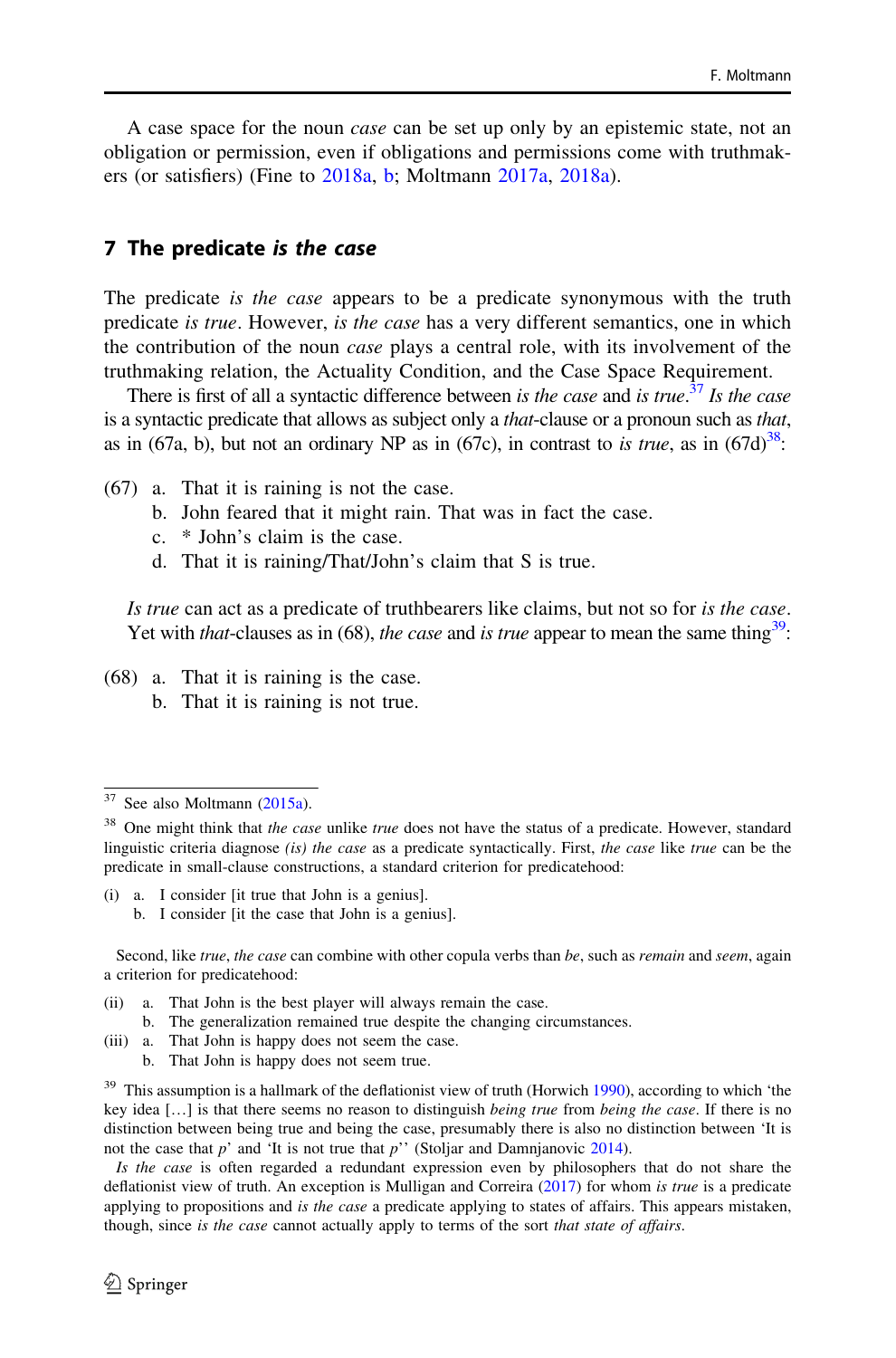However, there are significant semantic differences between is true and is the case with that-clauses. Those differences are, for some reasons, not as well reflected in English as, say, in German with ist der Fall 'is the case' and ist wahr 'is true', which I will therefore focus on. $40$  The most important semantic differences concern adverbial modifiers<sup>41</sup>

First, ist wahr and ist der Fall differ in their acceptance of location modifiers. Location modifiers are perfectly fine with *ist der Fall*, but are often hard to make sense of with ist wahr:

(69) a. In unserer Firma ist es nicht der Fall, dass Angestellte ohne Erklärung entlassen werden. 'In our firm, it is not the case that employees get fired without explanation.' b. ??? In unserer Firma ist es nicht wahr, dass Angestellte ohne Erklärung entlassen werden.

'In our firm, it is not true that employees get fired without explanation.'

- (70) a. In Hans' Familie ist es nicht der Fall, dass Kinder ihre Eltern respektieren. 'In John's family, it is not the case that children respect their parents.'
	- b. ??? In Hans' Familie ist es nicht wahr, dass Kinder ihre Eltern respektieren. 'In John's family, it is not true that children respect their parents.'

Whereas (69a) and (70a) are perfectly natural as statements of facts, (69b) and (70b) are hardly acceptable or at least convey a particular metasemantic notion of location-relative truth.

Furthermore, *ist der Fall* is fine with adverbs of quantification, with which *ist* wahr is hardly acceptable or at least conveys a particular metasemantic notion of time-relative truth:

- (71) a. Es ist immer mehr der Fall, dass der Alzheimerpatient etwas vergiβt. 'It is more and more the case that the Alzheimer patient forgets something.'
	- b. ??? Es ist immer mehr wahr, dass der Alzheimerpatient etwas vergiβt. 'It is be more and more true that the Alzheimer patient forgets something.'
- (72) a. Es war zweimal der Fall, dass jemand von der Versammlung abwesend war. 'It was twice the case that someone was absent from the meeting.'
	- b. ??? Es war zweimal wahr, dass jemand von der Versammlung abwesend war. 'It was twice true that someone was absent.'

In contrast to *ist der Fall*, with *ist wahr*, the subject clause needs to be (more or less) truth-conditionally complete, that is, complete regarding context-dependent elements (such as quantifier restrictions and temporal or spatial locations).

A further difference between is true and is the case shows up with adverbs that may act as degree quantifiers such as German kaum 'hardly'. With is the case, such

 $40$  This may be because English is true is actually polysemous, permitting also a use equivalent to is the case.

 $41$  These differences are discussed already in Moltmann ([2015a](#page-39-0)).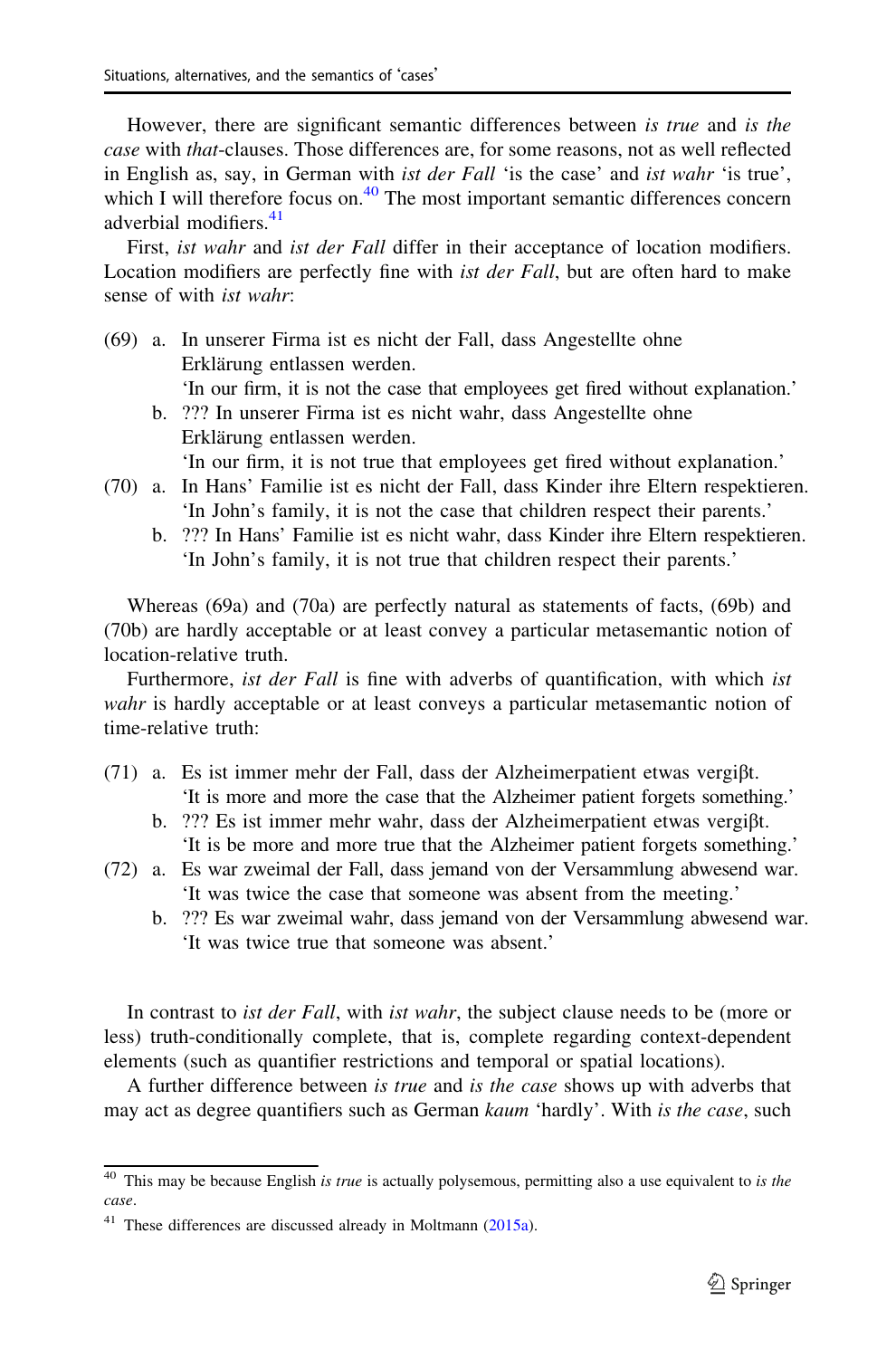adverbs can act only as adverbs of quantification, whereas with is true they most naturally act as degree modifiers:

- (73) a. Es ist kaum der Fall, dass Hans Kaffee trinkt. 'It is hardly the case that John drinks coffee.'
	- b. ??? Es ist kaum wahr, dass Hans Kaffee trinkt. 'It is hardly true that John drinks coffee.'

Whereas (73a) means that there are only rare cases of John drinking coffee, (73b) means something like 'it can hardly be said that John drinks coffee'.

The semantics of *is the case* involves quantification over truthmakers, that is, exact truthmakers. That exact truthmaking is involved is apparent from the way adverbs of quantification are understood $^{42}$ .

- (74) a. It was twice the case that John made a mistake.
	- b. It was only once the case that John lost the game.
	- c. It was three times the case that John or Mary received a gift.

Twice in (74a) counts those and only those situations that are completely relevant for the truth of *John made a mistake*, that is, situations that include nothing but John, a single mistake, and the make-relation holding between the two. Twice does not count any larger situations. Similarly, *once* in (74b) counts just situations of a single event of John's losing the game, not any larger situations. Finally, *three times* in (74c) counts situations in which either John or Mary received a gift. It does not count larger situations or sums of such situations.<sup>43</sup> Adverbs of quantification with

Moreover, (iia) appears true, as opposed to (iib):

(ii) a. It is more often the case that a natural number is even than it is prime. b. It is as often the case that a number is prime as it is that it is even.

That adverbs of quantification quantify over epistemic situations is not restricted to case-sentences, given the intuitive truth of (iii):

(iii) A natural number is more often even than prime.

This means that the standard treatment of adverbs of quantification as unselective quantifiers ranging over n-tuples of entities (Lewis' 'cases') is not generally adequate.

 $43$  As with nominal *case*-constructions, there are also conditions on the individuation of situations at play, though it is hard to tell whether they are due to the count status of times rather than the meaning of case:

(i) It was three times the case that John made more than one mistake.

Sentence (i) counts situations that are independently individuated and as such contain a particular number of mistakes.

 $42$  This recalls Lewis [\(1975](#page-39-0)) use of 'case' in connection with adverbs of quantification, though for Lewis cases are n-tuples consisting of objects and relations.

Adverbs of quantification actually do not strictly count cases, but epistemic situations correlated with cases. Thus (i) appears false:

<sup>(</sup>i) It is a billion times the case that someone is Indian.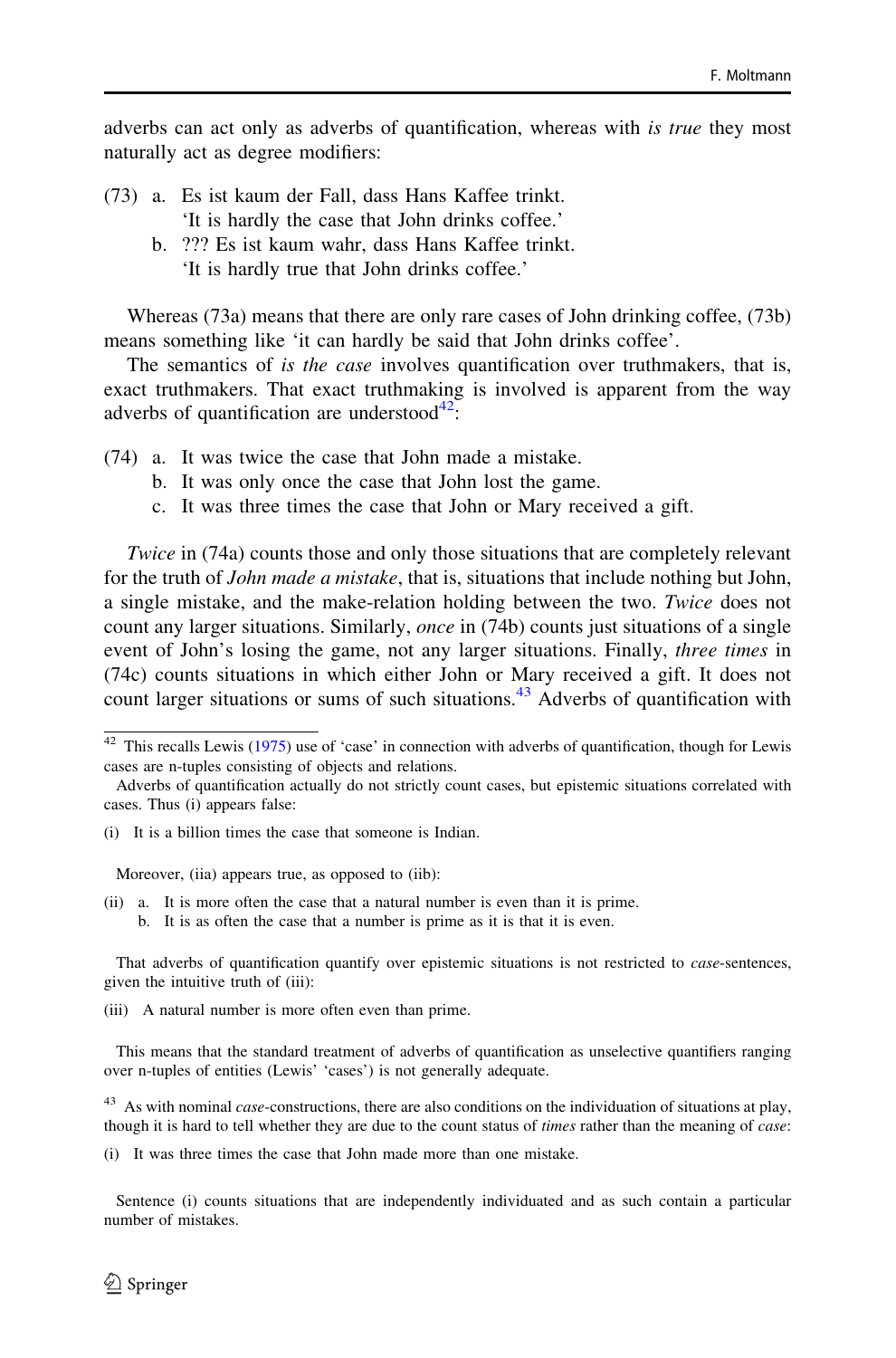is the case do not count non-worldly facts, which could be quantificational and disjunctive. Otherwise, there would only be a single fact to be counted in (74a) and (74c).

The predicate *is the case* itself does not involve reference to a particular case, but rather, in the absence of an adverb of quantification, involves existential quantification over cases. This is clear from the interpretation of is the casesentences in the scope of negation and in the antecedent of a conditional:

- (75) a. It is not the case that a student failed the exam.
	- b. If it is the case that a student fails the exam, then that student should be given the chance to repeat it.

(75a) states that there is no situation that makes the sentence a student failed the exam true. Also (75b) involves existential quantification over cases as part of the evaluation of the antecedent.

Is the case clearly carries the Actuality Condition since is the case (in extensional contexts) does not involve quantification over merely possible situations (which, recall, would be permitted by existential quantification in natural language as well as the truthmaking relation).

Moreover, is the case comes with the Case Space Requirement. The Case Space Requirement manifests itself in that is the case is hardly acceptable when it is not in the scope of negation, the antecedent of a conditional, or the scope of an adverb of quantification (in contrast, of course, to is true):

- (76) a. ?? It is the case that it is raining.
	- b. It is not the case that it is raining.
	- c. If it is the case that it is raining, we need an umbrella.
	- d. It was sometimes the case that it was raining.

(76a) involves an assertion that will not set up a case-space.<sup>44</sup> By contrast, the scope of negation in (76b) and the antecedent of the conditional in (76c) are associated with states of consideration, which do set up a case space. $45$  In (76d), sometimes ranges over a domain of situations (with or without rain), which forms a case space.

 $44$  The acceptability of That S is the case improves with the addition of adverbials like in fact:

<sup>(</sup>i) It is in fact the case that it is raining.

That is because in fact is indicative of a background state of uncertainty, which sets up a case space that can fulfill the Case Space Requirement.

<sup>&</sup>lt;sup>45</sup> Not also associates with focus, in which case it is the focus-semantic value of its scope that sets up the case space:

<sup>(</sup>i) It is not the case that évery student failed the exam.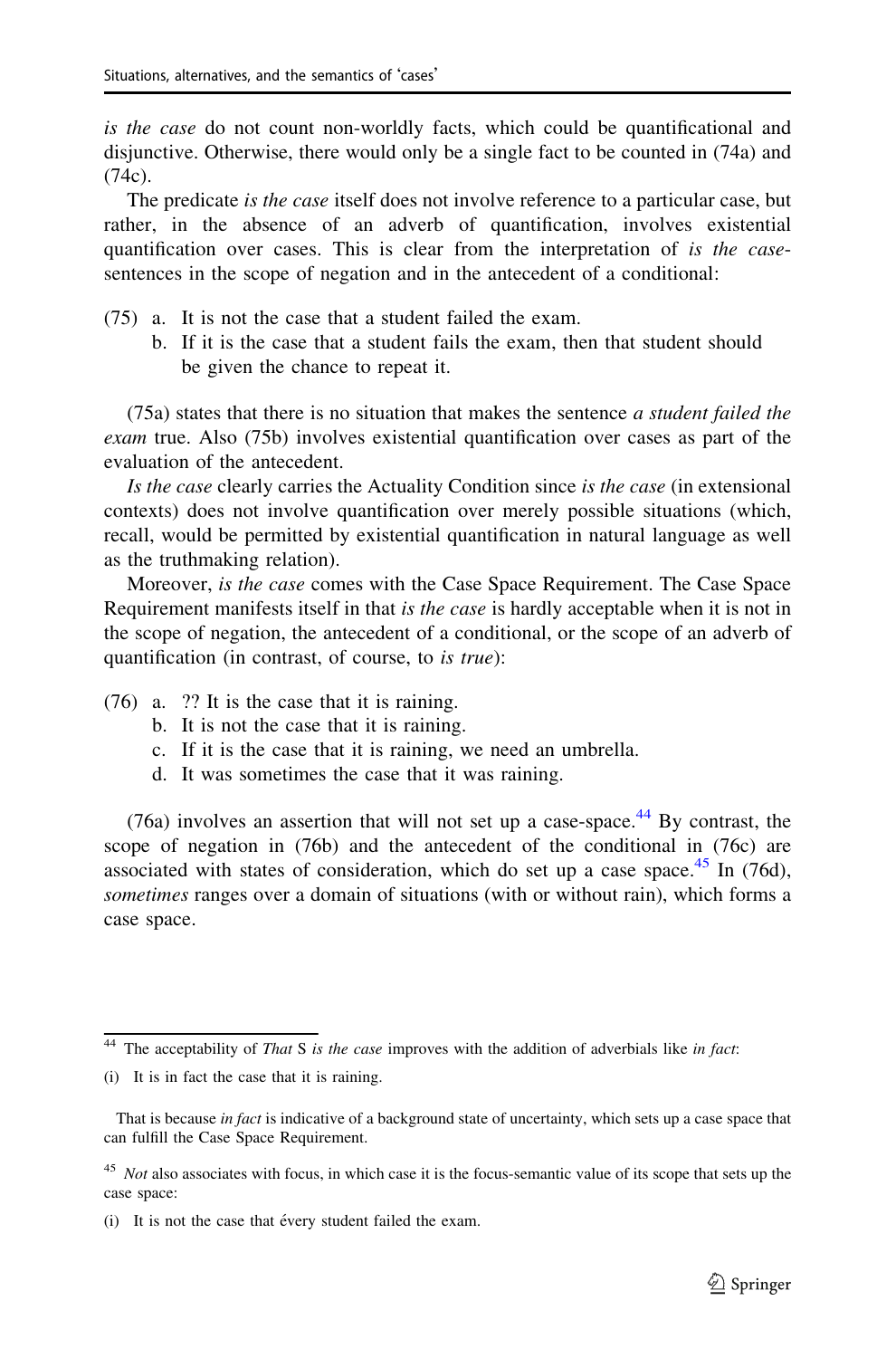The truth conditions of is the case-sentences involve reference to an epistemic state and existential quantification over truthmakers, as below<sup>46</sup>:

(77) It is the case that S is true in a context c iff for some situation s and the epistemic state e associated with c, < s, CS(e) >  $\in$  [case]<sup>c</sup>.

Here *case* stands for the very same relation between situations and case spaces as when it occurs as the head of an NP.

Compositionally, the semantics of an *is the case*-sentence can be obtained by construing the relation between the *that*-clause and the *is the case*-predicate as one of higher-order predication. The is the case-predicate itself will then denote the set of sets in (78a), and the is the case-sentence will have the truth conditions in  $(78b)^{47}$ :

(78) a. [is the case]<sup>c</sup>={X |  $\exists s (s \in X \< s, \text{CS}(d_c) > \in [case]^c)$ } b. That S is the case is true in a context c iff  $[S]^{c} \in [is the case]^{c}$ .

A location modifier will act as a predicate of the situations the is the casesentence will quantify over $48$ :

(79) [in NP is the case]<sup>c</sup>={X| ∃s(s  $\in$  X & <s, [NP]<sup>c</sup> >  $\in$  [in]<sup>c</sup> & <s, CS(d<sub>c</sub>) >  $\in [case]^c$ }

An adverb of quantification such as sometimes will itself introduce a quantifier binding the situation variable introduced by *case*, just as adverbs of quantification do with indefinites, when taken to be unselective quantifiers (Lewis  $1975)^{49}$  $1975)^{49}$ :

(80) [is *Q*-times the case]<sup>c</sup>={X | for *Q*-many s: s  $\in$  X & < s,  $CS(d_c)$  >  $\in$  [case]<sup>c</sup>}

 $46$  The semantics of *it is the case that* S recalls the semantics that Austin ([1950\)](#page-38-0) proposed for independent sentences in general. On Austin's view, with the utterance of a sentence, a speaker refers to an (actual) situation and claims that the situation referred to is of the type specified by the sentence uttered. The situation referred to with the utterance of a sentence thus is meant to be a truthmaker of that sentence. On the present view, this is only part of the constructional meaning of is the case. With is the case, adverbs of quantification range over 'cases' and location adverbials act as predicates of cases.

Austin's motivations for implicit reference to situations were of course quite different from the present ones. The situation referred to, for Austin, is responsible for contextual restrictions on quantification domains, the interpretation of tense etc. The present motivation for invoking truth-making is the semantics of case-constructions.

 $47$  Of course, the sentence that S is the case should itself have a set of truthmakers as its meaning. Just as with conditionals, I will restrict myself here to just giving its truth conditions.

 $48$  Is the case with a location adverbial involves a condition of maximality: (69a) is about the maximal situation in the firm, not just some situation within the firm. This constraint is part of general conditions on individuating situations and imposed by the status of case as a count noun. Note that the situation in our firm, with the count noun *situation*, is generally also understood as referring to the maximal situation in the firm (unless a particular contextually relevant situation is meant).

<sup>&</sup>lt;sup>49</sup> The semantics of the is the case-predicate raises similar issues for compositionality as indefinites or the Davidsonian event argument, being represented by a variable that can be bound either by adverb of quantification or an existential quantifier, issues that I will not address further in this paper.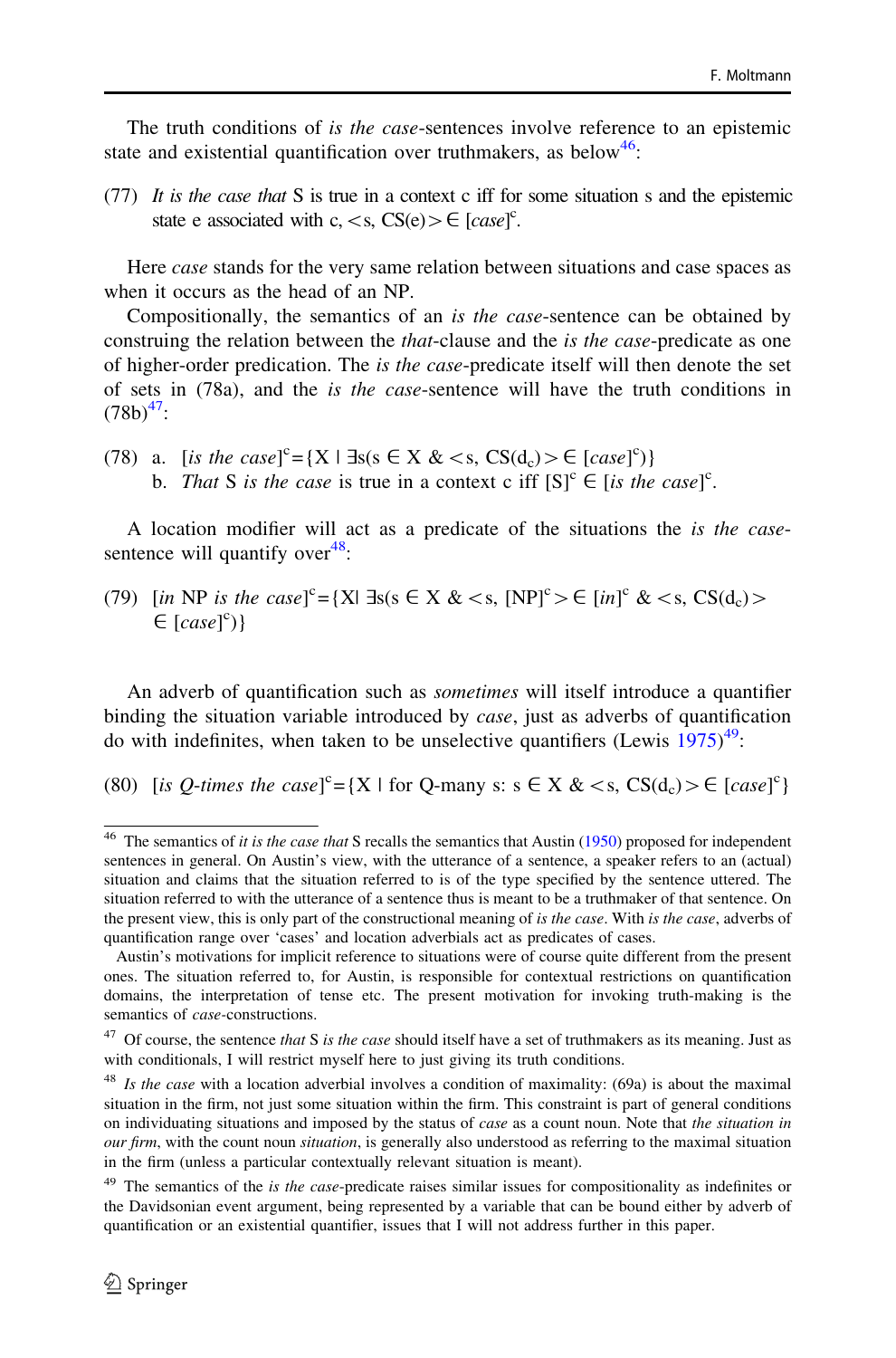Note that on this analysis, the definite determiner is the case makes no semantic contribution, only the noun *case* does. That is because the *case* in that context does not have the status of a referential NP. Several diagnostics show that. First, the case in it is the case does not permit any other determiner than the simple definite determiner:

(81) a. \* It is not that case that S. b. \* It is not a case that S.

Second, it does not permit adjectival or relative-clause modifiers:

(82) a. \* It is not the improbable case that S. b. \* That S is not the case that we expected.

Third, it cannot act as the antecedent of a *case*-anaphor:

(83) That no one comes to the party might be the case. ?? But we would not like that case.

The case in is the case rather appears to be a referential residue with the acting as a pleonastic determiner.<sup>50</sup>

#### 8 Conclusion

In everyday speech, talk about 'cases' is abundant, and it is surprising that constructions with the noun *case* (or similar nouns in other languages) have received close to no attention in the linguistic or philosophical literature. Case-constructions

- (i) a. That John is innocent is the truth.
	- b. That we would all go is the idea.
	- c. That one can walk home is the advantage.
	- d. That John is incompetent is the problem.

There are some major differences, however, between is the case-sentences and specificational sentences. One difference is that is the case-sentences do not permit extraposition, unlike specificational sentences:

- (ii) a. \* It is the truth that John is innocent.
	- b. \* It is the idea that we would all go.

Moreover, is the case-sentences do not permit inversion, unlike specificational sentences:

- (iii) a. The truth is that S.
	- b. The idea is that S.
	- c. \* The case is that S.

Thus, an analysis of *is the case*-sentences as specificational sentences is hardly an option.

 $50$  There is a potential alternative analysis of is the case-sentences that one might think of, namely as specificational sentences (Higgins [1979](#page-38-0)), sentences of the sort below: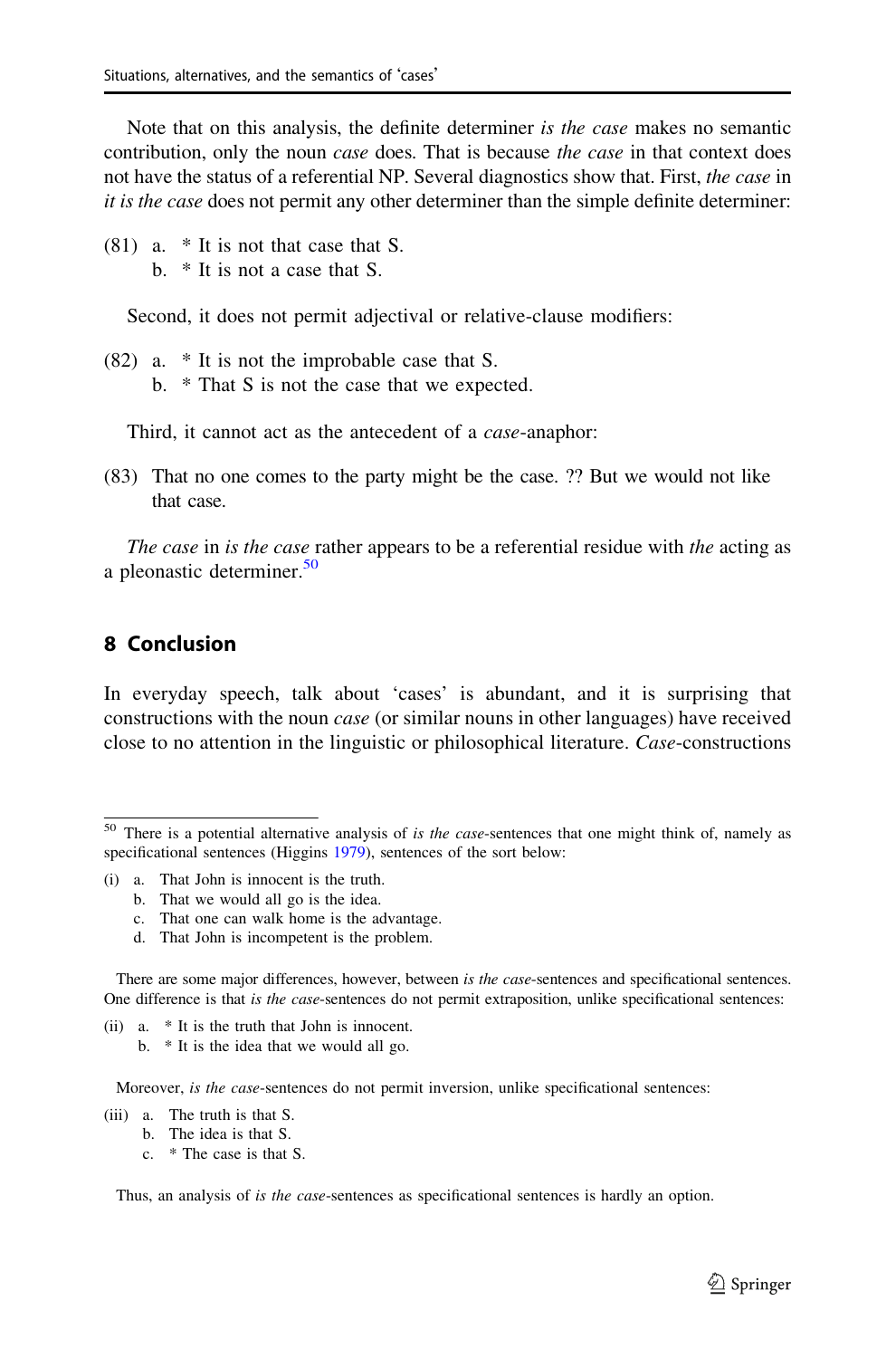bear significantly on central issues in contemporary semantic theory and philosophy of language, most importantly the notion of a possible situation or world, as well as the recent theoretical developments of truthmaker semantics and alternative semantics.

The semantics of case-constructions with its two distinct sources of case spaces gives a broader motivation for alternative semantics. Alternative semantics is generally pursued as a formal semantic theory of a range of constructions that explains their particular linguistic behavior. The semantics of case-constructions make clear that alternative semantics is just as much a matter of the semantics of the mind, specifically that of states of uncertainty, consideration, or inquiry.

The overall theoretical importance of *case*-constructions raises the question of how general those constructions are across languages. As a matter of fact, not all languages have *case*-constructions. Chinese lacks them, as do some European languages, such as Danish and Swedish. Even though *case*-constructions are not universal, the ingredients of their semantics should be, namely the truthmaking relation, situations with their conditions of individuation, sententially and epistemically determined alternatives, kind reference, and the lexical Actuality Condition.

Reference to situations with the noun *case* raises a more general and important issue, namely the ontological status of possibilities (possible worlds or situations), without which the semantics of conditionals, modals, and perhaps attitude reports seems hardly possible. In natural language semantics, it is common to posit possible worlds as parameters of evaluation, for the purpose of the semantics of modals, conditionals, and attitude reports. As parameters of evaluation, possible worlds are often considered 'mere posits' by the theorists, not involving an ontological commitment on the part of the language use. There are also good grounds, however, for attributing parameters of evaluation the same cognitive status as referents of referential NPs since a grasp of entities acting as parameters should be part of knowing the truth conditions of sentences and the meaning of relevant constructions. It is then expected that there should be explicit, non-technical terms for such entities in at least some languages. It appears that at least in English there aren't any terms in the core (non-technical part) of language that stand for entire worlds.<sup>51</sup> Case-constructions clearly belong to the core (non-technical part) of language, and they indicate that what is involved in the semantics of conditionals, attitude reports, and epistemic modals are not worlds, but situations, and that in their role as truthmakers.

Acknowledgements The paper has benefitted from the audiences at presentations of material of this paper at the Conference Truth Makers and Proof Objects, organized by P. Martin-Loef, École Normale Supérieure, Paris (2011), Kit Fine's seminar Truthmaker Semantics at NYU (2012), the City University of Hong Kong (2012), the University of Göttingen (2012), the University of Chicago (2012), the workshop Truth, Existence and Fundamentality, organized by T. Sattig and A. Torza, Tübingen (2013), the University of Padua (2013), the Symposium on Truthmaking, organized by M. Traynor, Arché, St Andrews (2014), the University of Düsseldorf (2018), the New York Philosophy of Language Workshop at

<sup>&</sup>lt;sup>51</sup> Of course, there is the term *possible world*, used by theorists to refer to entire possible worlds. However, even though a legitimate part of English, possible world is a 'technical' term in the (ontological) periphery, not the core of language. See Moltmann (to appear a) for the core-periphery distinction relevant for natural language ontology.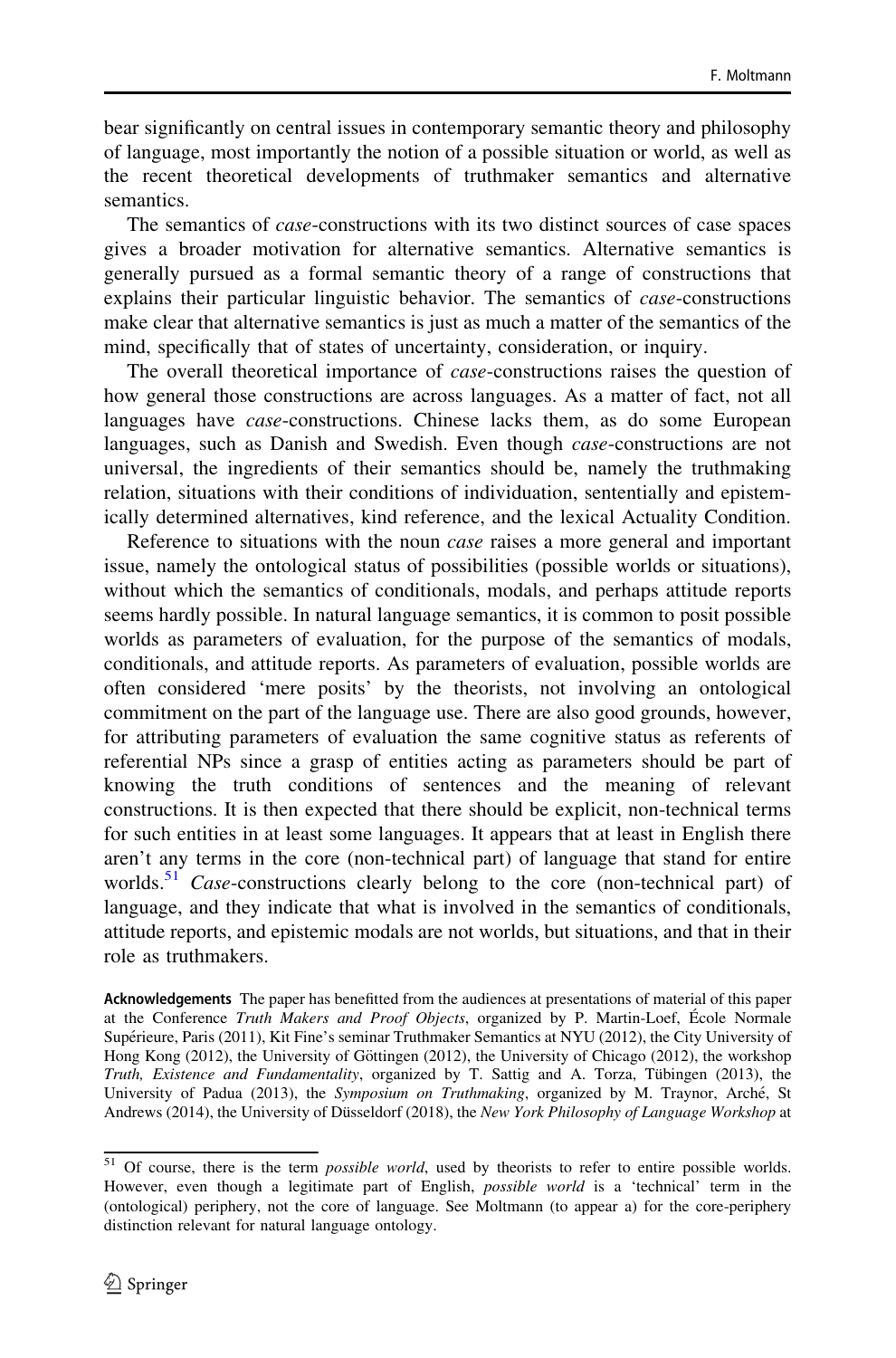<span id="page-32-0"></span>NYU (2019), and the conference Truthmmaker Semantics: Applications in Philosophy and Linguistics, organized by S. Kraemer, Hamburg (2019). I would like to thank the audiences for lots of fruitful discussions. I would also like to thank Lucas Champollion, Richard Kayne, Adam Przepio´rkowski, Craige Roberts, Susan Rothstein, and especially Kit Fine for comments on previous versions of this paper and stimulating discussions of the material.

Open Access This article is distributed under the terms of the Creative Commons Attribution 4.0 International License [\(http://creativecommons.org/licenses/by/4.0/](http://creativecommons.org/licenses/by/4.0/)), which permits unrestricted use dis tribution, and reproduction in any medium, provided you give appropriate credit to the original author (s) and the source, provide a link to the Creative Commons license, and indicate if changes were made.

## Appendix 1: Nominal case-NPs

This appendix will discuss *case*-NPs with nominal modifiers rather than clausal ones and suggest an extension of the truthmaker-based semantic analysis of clausal case-NPs to them.

### Property-related and object-related cases

The *case*-NPs below seem to have a semantics quite different from that of *case*-NPs with clausal modifiers, which have been the focus of this paper:

- (1) a. a case of flu
	- b. the case of the stolen statue

Case-constructions of the sort in (1a) stand for instances of universals, which can be called *property-related cases. Case-constructions as in (1b)* refer to cases tied to particular objects, which can be called *object-related cases*.

There are good reasons not to posit an ambiguity in the word *case* in nominal and clausal *case*-constructions. First of all, the European languages that have *case*constructions (such as English, Italian, French, and Spanish) generally display all three constructions, clausal *case*-NPs and the two types of nominal *case*-NPs in  $(1)$ .<sup>52</sup> Moreover, *case* in all three constructions displays the Actuality Condition and the Case Space Requirement. The two nominal *case*-constructions moreover are semantically close to each other since they may describe the very same cases, as below:

- (2) a. The case of the new cancer patient is a case of stage 2 cancer.
	- b. The case of the missing statue just is the case of the recent museum theft.

Property-related cases may be medical cases, legal cases, or manifestations of particular types of behavior or art movements $53$ :

 $52$  By contrast, the word for *case* as in *briefcase* translates very differently in those languages.

<sup>&</sup>lt;sup>53</sup> In French, property-related cases may be described with bare plurals, as below (de Velde (ms)):

 $(i)$  J'ai connu des cas de journalistes honnêtes. 'I knew of cases of honest journalists.'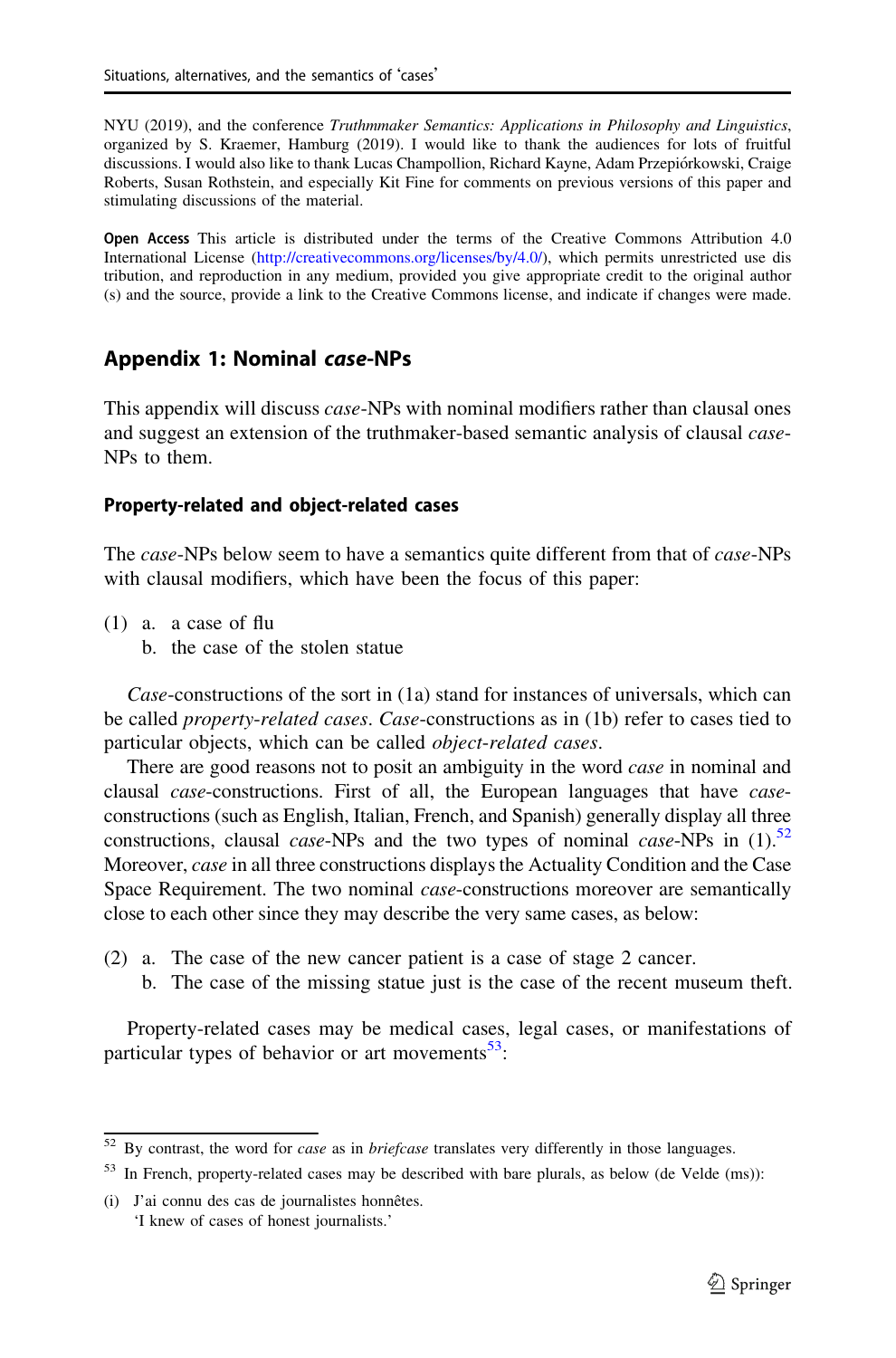- (3) a. This is a case of insanity.
	- b. What John has is a case of schizophrenia.
	- c. The incident is a case of fraud.
	- d. John's behavior toward Mary is a case of harassment.
	- e. This building is an unusual case of art deco.

Property-related cases are often tropes, as in (3a) and perhaps (3b, c, d), but may also be objects, it appears, as in  $(3e)$ .  $\frac{54,55}{6}$ 

Typical object-related cases are generally restricted to contexts of medicine or law.<sup>56</sup> Further examples of object-related cases are those below:

- (4) a. the case of that incident
	- b. the case of the man that has suffered from this illness for more than 20 years
	- c. the case of the stolen statue

A property-related case has generally very different sorts of properties than what I will call its *correlated object* and should be considered an entity distinct from it.<sup>57</sup>

First, a case and its correlated object display different readings of predicates expressing object-related attitudes, and that whether the correlated object is a material object, a trope, or an event:

- (5) a. Mary thought about the case of the disabled student.
	- b. Mary thought about the disabled student.
	- c. Mary thought about the disability of the student.
- (6) a. The coach remembered an unexpected victory.
	- b. The coach remembered the case of an unexpected victory.

(5a), (5b) and (5c) mean different things. Unlike (5b) and (5c), understanding (5a) requires understanding what sort of case the case is meant to be, a legal or medical case, for example. What case it is depends on which features of the student or his disability are relevant, from a medical or legal point of view, for example. Those features will be constitutive of the medical or a legal case. Importantly, the features may include not only intrinsic properties of the object in question, but also relations it enters to other entities. No identification of relevant features is required for (5b) and

<sup>&</sup>lt;sup>54</sup> Trope-like cases appear to have inspired Woltersdorff's ([1970\)](#page-40-0) use of the noun *case* for tropes.

<sup>&</sup>lt;sup>55</sup> However, not all instances of universals are cases. For example, for an instance of a universal to be a case, it needs to have a particular complexity that does not make it too obviously an instance of the universal. Whiteness and darkness do not have instances that are cases (?? a case of whiteness, ?? a case of darkness), but insanity, fraud, and honesty do.

<sup>56</sup> Legal cases are also associated with a special case-construction in English of the sort the case Dominique Strauss-Kahn, which is a close apposition and syntactically distinct from the construction in (1b).

 $57$  The construction the city of Munich does convey an identity relation between the referent of the complement and the referent of the entire NP. But this is not so for object-related *case*-NPs.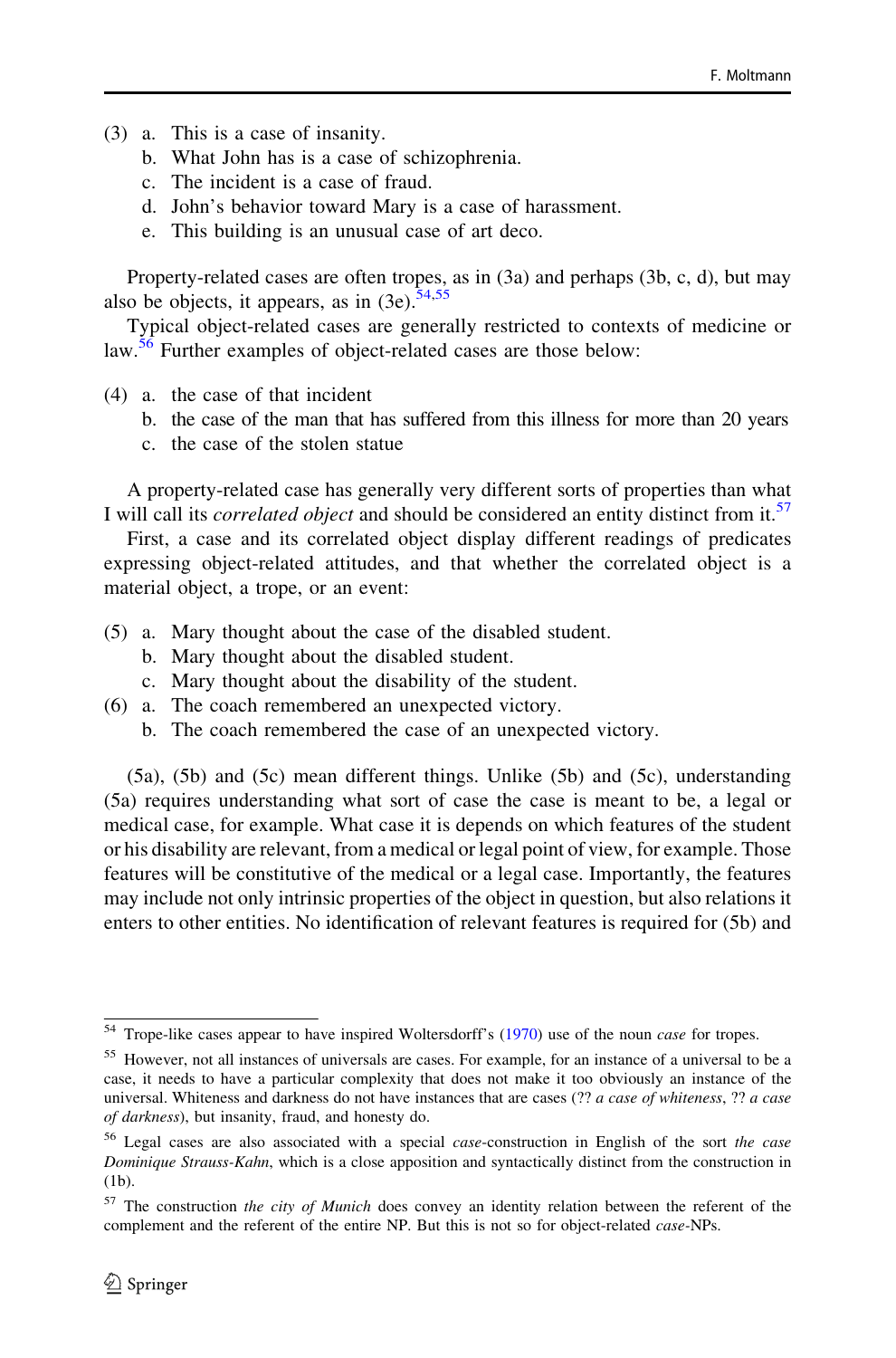(5c), where the object of study may simply be the student himself or his disability.<sup>58</sup> In (6a) the coach is likely to remember the details of the victory (as experienced by himself), whereas in (6b) it suffices entirely that the coach remembers just the fact that a victory happened (which she probably was not involved in).

Cases and their correlated objects differ also when acting as objects of discussion and evaluation:

- (7) a. We discussed the case of the book.
	- b. We discussed the book.
- (8) a. The case of the stolen statue is interesting.
	- b. The stolen statue is interesting.
	- c. The theft of the statue is interesting.
- (9) a. John compared the case of the first student to the case of the second student.
	- b. John compared the first student to the second student.

Again case-terms require the identification of relevant features of the correlated object making up the kind of case in question.

Finally, cases and their correlated objects generally have different part-whole structures. A case does not inherit its part-structure from its correlated object. Thus, (10a) has a different meaning from (10b), which is about the parts of an artifact, and from (10c), which is about the (temporal) parts of an event:

- (10) a. Part of the case of the stolen statue is familiar.
	- b. Part of the stolen statue is familiar.
	- c. Part of the theft of the stolen statue is familiar.

The part structure of a case involves not spatial, functional, or temporal parts, but rather parts based on the 'information content' of the situation made up from the relevant properties (intrinsic or relational) holding of the correlated object.

Thus, object-related cases are ontologically distinct from the correlated objects if the latter are material objects or events. The understanding of evaluative properties and the part structure of object-related cases indicate that object-related cases are on a par with cases that are situations acting as truthmakers of sentences, motivating a unified account of cases described by clausal and object-related *case*-NPs. Objectrelated cases carry just those properties relevant for verifying that the correlated object meets the contextually given condition. For the semantics of object-related case-terms, sentences are not available; instead simple propositions of the form  $\langle P, \rangle$  $\infty$  can serve as the entities that truthmakers stand in the truthmaking relation to, where P is a contextually given property of the relevant legal or medical type. The noun case in object-related case-NPs will also involve a case space, a set X of alternative situations s, s  $\Vdash \langle P, d \rangle$  for a suitable object d. An object-related *case*nominal will then have the semantics below:

<sup>&</sup>lt;sup>58</sup> An object-related case thus involves a filtering condition regarding the correlated object, which determines which properties or relations are constitutive of the object-related case. This condition may be called an *ontological case filter* mimicking the more familiar, but unrelated, syntactic notion of a 'Case Filter' of Chomsky ([1981\)](#page-38-0).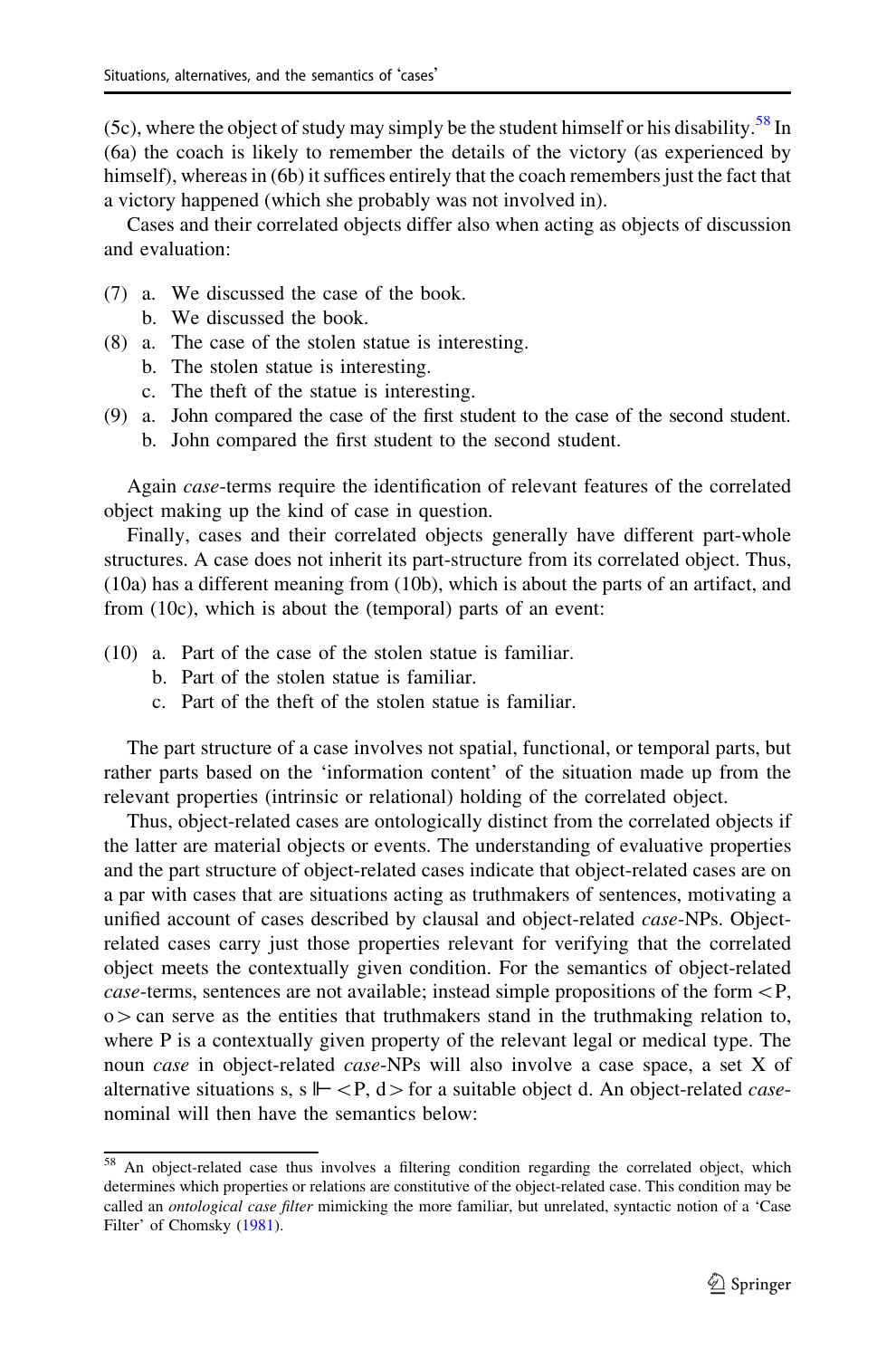(11) For a context c, [case of the stolen statue]<sup>c</sup>={ $\langle \langle s, X \rangle$  \exterminity  $(X \rangle \in [case]^c$ & s  $\vdash$  < P, [the stolen statue]<sup>c</sup> > }

Given that object-related cases can be identical to property-related cases, a property-related case nominal would have the semantics below, where  $X$  is a set of situation s, s  $\mathbb{H} <$  [theft], d > for objects d in a suitable contextually given set A<sub>c</sub>:<sup>59,60</sup>

(12) For a context c, [case of the ft]<sup>c</sup> = {  $\langle s, X \rangle$  |  $\exists d$  (d  $\in A_c$  &  $\langle s, X \rangle \in [case]^c$ & s  $\|$  < [theft], d > )}

Object-related cases may differ from their correlated objects in yet other respects. Generally, it is difficult for a case to have properties of concreteness. Thus, cases generally do not have a spatial location, even if their underlying object has one:

- (13) a. ??? The case of the stolen statue is on the table.
	- b. The statue is on the table.

Event-related cases, moreover, do not have the temporal properties of the correlated events, such as having a duration or being sudden:

(14) a. A snowfall might be long-lasting/sudden. b. ?? The case of a snowfall might be long-lasting/sudden.

A case of an event no longer has the temporal structure of the correlated event.

In addition, cases generally do not act as objects of perception:

- (15) a. ??? I saw/noticed the case of the broken vase.
	- b. I saw/noticed the broken vase.

Finally, cases generally are not causally efficacious (except, of course, as objects of mental attitudes):

(16) a. An overweight baby caused the cradle to break apart. b. ?? The case of an overweight baby caused the cradle to break apart.

(i) John's illness is a case of cancer.

It is plausible that (i) is not an ordinary subject-predicate sentence, but rather is on a par with (ii):

(ii) Wisdom is a property not many people have.

The predicate in (ii) arguably does not just attribute a property to the semantic value of the subject, but involves its reification as a property object (Moltmann [2013a](#page-39-0), Chapt. 6). Similarly, the predicate in (i) would involve 'filtering' of the subject referent as a case.

<sup>&</sup>lt;sup>59</sup> A somewhat different treatment is required when *case* occurs predicate-initially, as below:

 $60$  For property-related cases a more direct semantics may be available once truhmaking is extended from a relation of an entity to a sentence or epistemic state to a relation of an entity to a property (Fine, p.c). The latter relation should not be understood as instantiation, though. Instantiation is generally taken to be either a relation between tropes and properties or between objects and properties. But cases are neither tropes nor objects.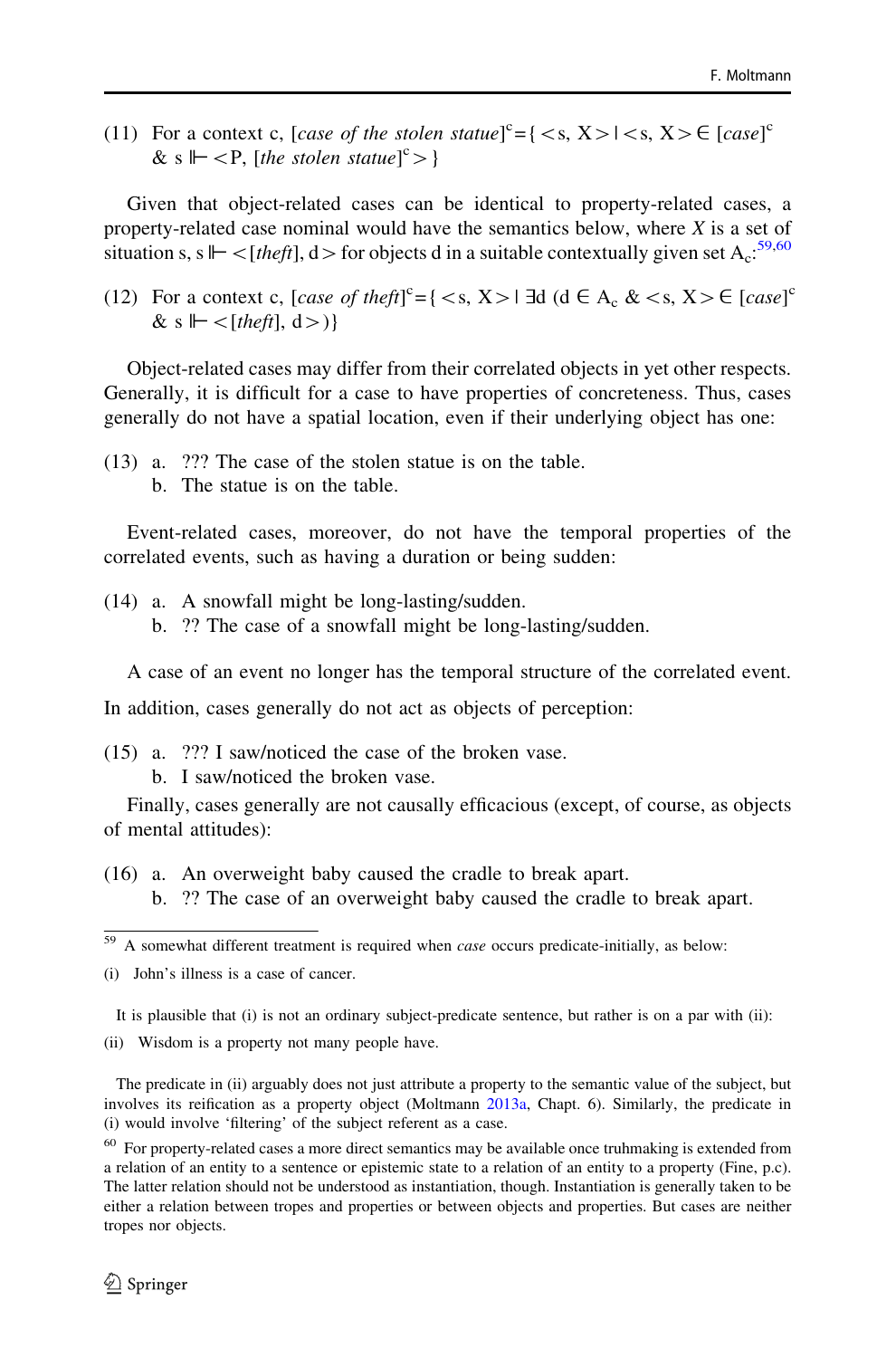<span id="page-36-0"></span>These restrictions are expected if cases are on a par with worldly facts, rather than material objects or events.<sup>61</sup> Events are spatially located, have a temporal structure and duration, and enter causal relations, but not facts, at least not on a common view. $62$ 

#### Appendix 2: Cases and the truthmaker debate in metaphysics

Fine's notion of truthmaker in 'truthmaker semantics' differs from the use of 'truthmaker' in metaphysics. Truthmaking in the sense of Fine and in the sense relevant in the context of this paper is simply the relation between a situation s and a sentence S such that s makes S true and is wholly relevant for the truth of S. Truthmaking in a different sense is a central topic of discussion in contemporary metaphysics and concerns the question whether the truth of a sentence needs to be grounded in ultimate reality, and in particular grounded in entities, that is, in truthmakers. Advocates of truthmaking for the grounding of truth generally do not assume that the truthmaking relation plays a role in the semantics of natural language itself. The metaphysical interest in truthmaking is completely different from that of truthmaker semantics in the sense of Fine, where the truthmaking relation only serves semantic purposes and truthmakers are not necessarily part of the world, but include both actual and possible (and even impossible) situations. Truthmakers thus are not meant to be part of what there ultimately is or to 'carve reality at its joints'. Truthmaker semantics, however, can be used so as to address the metaphysical question of the grounding of truth, by restricting it to sentences that are in fact true and taking only actual situations to be truthmakers (even if they

- (ii) a. The case of the cancer patient that Mary described exists/??? occurred/??? presented itself.
	- b. That case of fraud happened yesterday.

 $61$  The restrictions are not strict, though. Under special circumstances, object-related and property-related cases appear to act as objects of perception and relata of causal relations:

<sup>(</sup>i) a. This case of musical experimentation sounds horrible.

b. This one case of cholera/The case of that cholera infection was the cause of a great epidemic.

Cases described by nominal case-terms may differ from worldly facts also in that they may go along with the existence predicate exist or the existence predicate happen, unlike cases described by clausal case-terms, which have their own special existence predicate:

Here object-related cases inherit their mode of existence from the correlated object. Similarly, objectrelated and property-related cases may inherit perceptual or causal properties from the correlated objects. Perhaps case has another, related meaning, allowing nominal case-NPs to describe objects reduced to only some of their properties, those fulfilling the condition in question. Such 'filtered objects' are like the original objects, but they will have only some of the properties of the original objects, such as their modes of being and a filtered object would be something in between a 'thin particular' and a 'thick particular' in Armstrong's [\(1997](#page-38-0)) sense. See also Moltmann ([2017b](#page-39-0)).

<sup>62</sup> Note, though, that in Situation Semantics, situations (worldly facts) have been considered objects of (immediate) perception (Barwise and Perry [1981](#page-38-0)).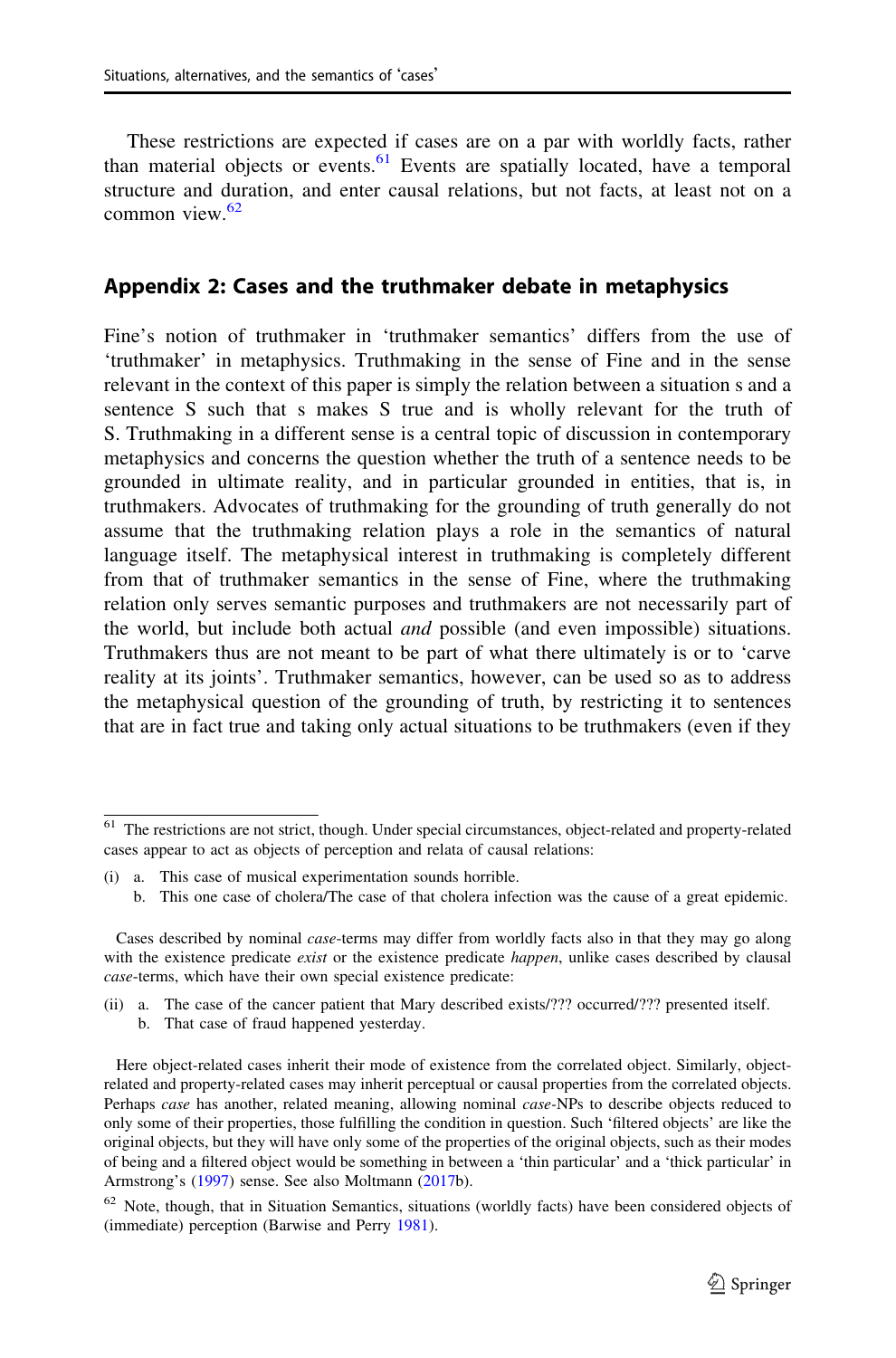are not part of ultimate reality). Cases as truthmakers might then shed some light on the issue of the nature of truthmakers that the philosophical debate raises.

Some philosophers, in particular Mulligan et al. [\(1984](#page-39-0)) and Lowe [\(2006](#page-39-0)), take truthmakers to be fully individuated entities that play an independent role in the world, for example as objects of perception and relata of causal relations. Truthmakers on their view are events, tropes, and objects.<sup>63</sup> An event of John's walking, for example, would be a truthmaker of the sentence *John walked*, and John himself the truthmaker of the sentence *John exists*. A potential difficulty for that view may be that fully individuated entities cannot fulfill the condition of exact truthmaking. There are always features about a particular walk, for example, that may not be relevant for the truth of *John walked* (for example the location of the walk and the way the walking was performed), and there are various aspects of John not relevant for the truth of *John exists*. One may want truthmakers for exact truthmaking to be thinner than or at least different from fully individuated objects. This is what the notion of a situation or case appears to. Situations or cases are primarily part of the world, not entities in the world.

Another potential difficulty for the view that truthmakers are ordinary objects is that it is not compatible with presentism, the view that only objects at the present moment exist (Sider [2001](#page-39-0); Merricks [2007](#page-39-0)). Given presentism, most true sentences will fail to have a truthmaker or will at some point lose their truthmaker if truthmakers are entities of the sort of events, tropes, and objects. Truthmakers conceived of as situations or 'cases', by contrast, appear to be compatible with presentism. Cases are entities that exist not in time, but time-independently—and thus, derivatively, at any time. This is reflected in the use of tense in natural language. Existential quantification over cases whose correlated objects are past events is possible with present tense. By contrast, existential quantification over past events requires past tense. Talking about events in the past, (1a) and (2a) are perfectly fine (that is, possibly true); but (1b) and (2b) are not, as opposed to (1c) and  $(2c)$ :

- (1) a. There are at least three cases of this disease.
	- b. ??? There are at least three outbreaks of this disease.
	- c. There were at least three outbreaks of the disease.
- (2) a. There are only three cases in which someone managed to cross the border.
	- b. ??? There are only three crossings of the border.
	- c. There were only three crossings of the border.

Cases are situations constituted by the holding of tensed properties or relations. As such, they will exist not relative to a particular time; but at any time.

There is another type of object-related entity that shows the same timeindependence as event-related cases. These are entities constituted by the lasting legacy of a person, such as philosophical or literary figures. Below, we see that

 $63$  Events and tropes also act as truthmakers in Moltmann ([2007\)](#page-39-0), where truthmaking is applied to the semantics of event and trope nominalizations and the semantics of adverbials.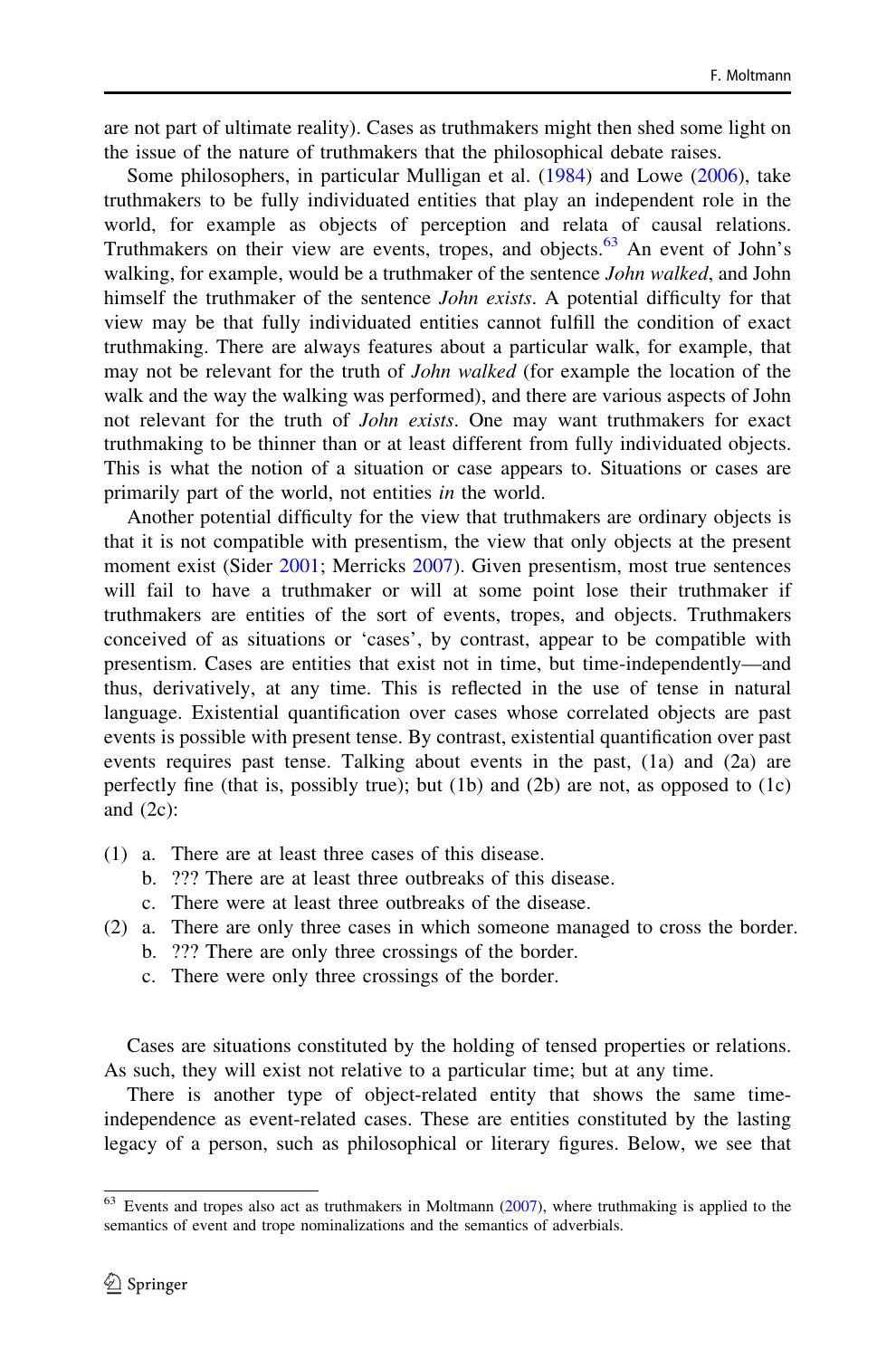<span id="page-38-0"></span>present tense can be used to quantify over philosophical figures that (as persons) no longer exist, which is not possible with entities viewed simply as persons:

- $(3)$  a. There are three famous philosophers that had studied in Tübingen, Hegel, Fichte and Schelling.
	- b. ??? There are three people that had studied in Tübingen and became famous philosophers, Hegel, Fichte, and Schelling.
	- c. There were three people that studied in Tübingen and became famous philosophers, Hegel, Fichte, and Schelling.

Philosophical figures are ontologically distinct from the actual persons; they are something like persons reduced to their philosophical views and achievements. As such, they share their time-independent existence (once they have come into existence in the first place) with cases.

#### References

Aloni, M. (2007). Free choice, modals and imperatives. Natural Language Semantics, 15, 65–94.

- Armstrong, D. (1997). A world of states of affairs. Cambridge: Cambridge University Press.
- Armstrong, D. (2004). Truth and truthmakers. Cambridge: Cambridge University Press.
- Austin, J. L. (1950). 'Truth'. Aristotelian Society Supplement, 24, 111–129. (Reprinted in Philosophical papers, by J. O. Urmson & G. J. Warnock, Ed., Clarendon Press, Oxford).
- Austin, J. L. (1961). Unfair to facts. In J. O. Urmson & G. J. Warnock (Eds.), Philosophical papers (pp. 102–222). Oxford: Clarendon Press.
- Barwise, J., & Perry, J. (1981). Semantic innocence and uncompromising situations. Midwest Studies in Philosophy, 6(1), 387–404.
- Carlson, G. (1977a). A unified analysis of the English bare plural. Linguistics and Philosophy, 1, 413– 457.
- Carlson, G. (1977b). Amount relatives. Language, 53, 520–542.
- Chomsky, N. (1965). Aspects of the theory of syntax. Cambridge, MA: MIT Press.
- Chomsky, N. (1981). Lectures on government and binding. Dordrecht: Foris.
- Ciardelli, I., Roloefsen, F., & Theiler, N. (2017). Composing alternatives. Linguistics and Philosophy, 40, 1–36.
- Cinque, G. (2015). Three phenomena discriminating between "raising" and "matching" relative clauses. Semantics–Syntax Interface, 2(1), 1–27.
- Fine, K. (1982). First-order modal theories III: Facts. Synthese, 53, 43–112.
- Fine, K. (2012). Counterfactuals without possible worlds. Journal of Philosophy, 109(3), 221-246.
- Fine, K. (2014). Truthmaker semantics for intuitionistic logic. Journal of Philosophical Logic, 43(2–3), 549–577.
- Fine, K. (2017). Truthmaker semantics. In B. Hale, C. Wright, & A. Miller (Eds.), A companion to the philosophy of language (Vol. 2, pp. 556–577). Oxford: Wiley-Blackwell.
- Fine, K. (2018a). Compliance and command I. Review of Symbolic Logic 11(4), 609-633.
- Fine, K. (2018b). Compliance and command II. Review of Symbolic Logic 11(4), 634–664.
- Hamblin, C. L. (1973). Questions in Montague English. Foundations of Language, 10(1), 41–53.
- Higgins, R. (1979). The pseudo-cleft construction in English. Bloomington: Indiana University Linguistics Club.
- Horwich, P. (1990). Truth. Oxford: Blackwell.
- Karttunen, L. (1972). Possible and must. In J. Kimball (Ed.), Syntax and semantics (Vol. 1, pp. 1–20). New York: Academic Press.
- Kayne, R. (1994). The antisymmetry of syntax. Cambridge, MA: MIT Press.
- Kayne, R. (2010). Why isn't this a complementizer? In R. Kayne (Ed.), Comparisons and contrasts (pp. 190–227). Oxford: Oxford University Press.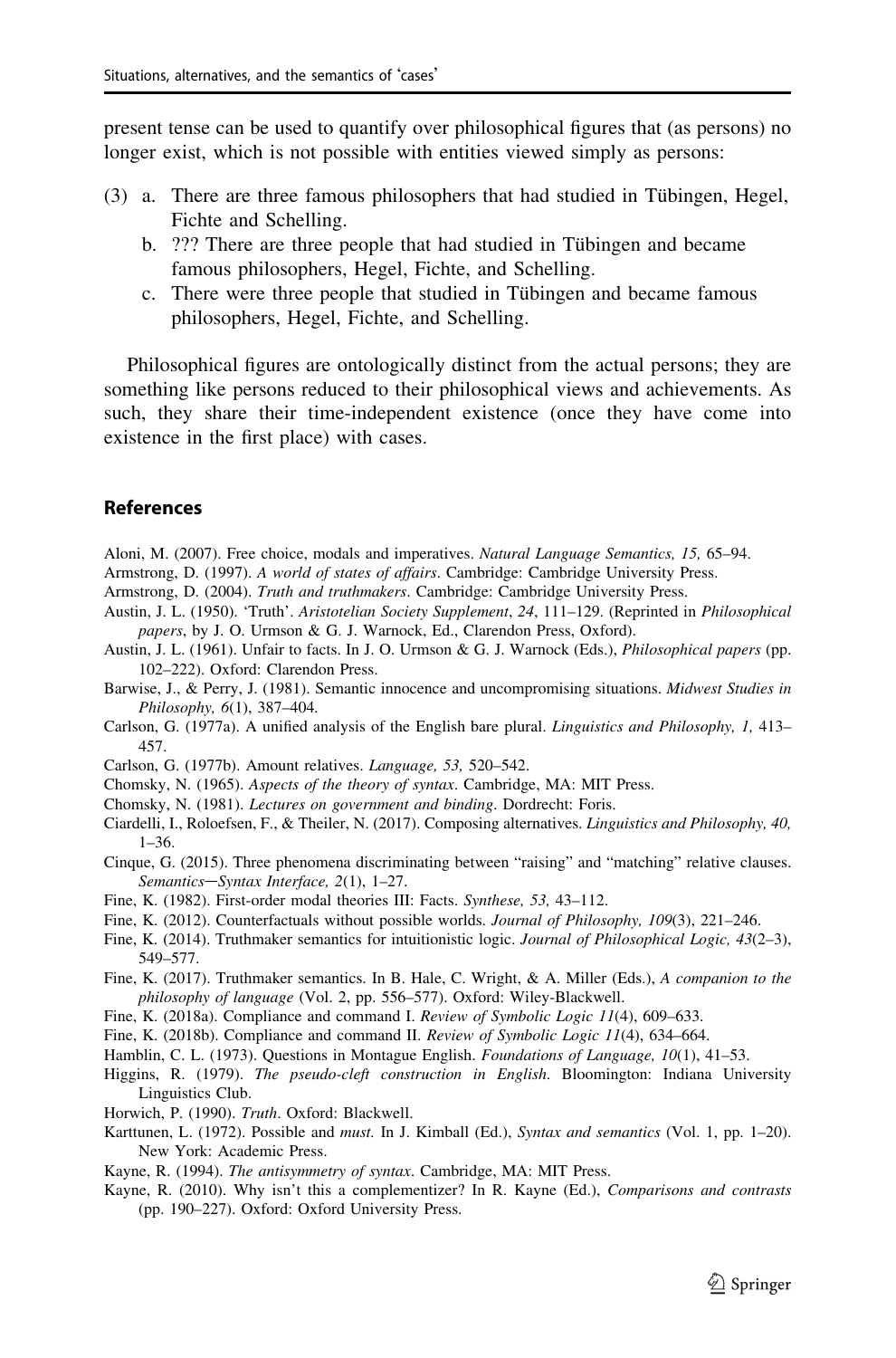<span id="page-39-0"></span>Kratzer, A. (2002). Facts: Particulars or information units. Linguistics and Philosophy, 25(5–6), 655–670.

Kratzer, A. (2014). Situations in natural language semantics. In E. Zalda (Ed.), The Stanford encyclopedia of philosophy (Spring 2014 edition). [https://plato.stanford.edu/archives/spr2014/entries/situations](https://plato.stanford.edu/archives/spr2014/entries/situations-semantics/)[semantics/.](https://plato.stanford.edu/archives/spr2014/entries/situations-semantics/)

- Kratzer, A., & Shimoyama, J. (2002). Indeterminate pronouns: The view from Japanese. In Y. Otsu (Ed.), Proceedings of the third Tokyo conference on psycholinguistics (pp. 1–25). Tokyo: Hituzi Syobo.
- Lewis, D. (1975). Adverbs of quantification. In E. Keenan (Ed.), *Formal semantics of natural language* (pp. 178–188). Cambridge: Cambridge University Press.
- Lowe, J. (2006). The four-category ontology. Oxford: Oxford University Press.
- Merricks, T. (2007). Truth and ontology. Oxford: Clarendon Press.
- Moltmann, F. (2007). Events, tropes and truthmaking. Philosophical Studies, 134, 363–403.
- Moltmann, F. (2013a). Abstract objects and the semantics of natural language. Oxford: Oxford University Press.
- Moltmann, F. (2013b). The semantics of existence. Linguistics and Philosophy, 36(1), 31–63.
- Moltmann, F. (2014). Propositions, attitudinal objects, and the distinction between actions and products. Canadian Journal of Philosophy, 43(5–6), 679–701.
- Moltmann, F. (2015a). Truth predicates in natural language. In D. Achourioti, et al. (Eds.), Unifying the philosophy of truth (pp. 57–83). Dordrecht: Springer.
- Moltmann, F. (2015b). A predicativist semantics of modals based on modal objects. In T. Brochagen, F. Roloefson & N. Theiler (Eds.), Proceedings of the 15th Amsterdam colloquium (pp. 296–302). Amsterdam: ILLC.
- Moltmann, F. (2015c). Quantification with intentional and with intensional verbs. In A. Torza (Ed.), Quantifiers, quantifiers, and quantifiers (pp. 141–168). Dordrecht: Springer.
- Moltmann, F. (2017a). Cognitive products and the semantics of attitude verbs and deontic modals. In F. Moltmann & M. Textor (Eds.), Act-based conceptions of propositional content. Contemporary and historical perspectives (pp. 254–289). Oxford: Oxford University Press.
- Moltmann, F. (2017b). On the ontology of cases. In N. Flaux, P. Haas, V. Mostrov, K. Paykina, & F. Tayalati (Eds.), De la Passion du Sense en Linguistique. Hommage Á Daniéle van de Velde (pp. 171–186). Valenciennes: Presses Universitaires de Valenciennes.
- Moltmann, F. (2018a). An object-based truthmaker semantics for modals'. Philosophical Issues, 28(1), 255–288.
- Moltmann, F. (2018b). Existence predicates. Synthese. [https://doi.org/10.1007/s11229-018-1847-z.](https://plato.stanford.edu/archives/win2017/entries/facts/)
- Moltmann, F. (to appear a). Abstract objects and the core-periphery distinction in the ontological and conceptual domain of natural language. In J. L. Falguera & C. Martinez (Eds.), Abstract objects. For and against. Dordrecht: Springer.
- Moltmann, F. (to appear b). Variable objects and truthmaking. In M. Dumitru (Ed.), The philosophy of Kit Fine. New York: Oxford University Press.
- Mulligan, K., & Correira, F. (2017). Facts. In E. Zalta (Ed.), The Stanford encyclopedia of philosophy (Winter 2017 edition). <https://plato.stanford.edu/archives/win2017/entries/facts/>.
- Mulligan, K., Simons, P., & Smith, B. (1984). Truthmakers. Philosophy and Phenomenological Research, 44, 287–321.
- Papafragou, A. (2006). Epistemic modality and truth conditions. Lingua, 116, 1688-1702.
- Priest, G. (2005). Towards non-being: The logic and metaphysics of intentionality. Oxford: Oxford University Press.
- Rooth, M. (1992). A theory of focus interpretation. Natural Language Semantics, 1(1), 75–116.
- Santorio, P. (2018). Alternatives and truthmakers in conditional semantics. Journal of Philosophy, 115, 10.
- Sider, T. (2001). Four-dimensionalism. Oxford: Oxford University Press.
- Stalnaker, R. (1984). Inquiry. Cambridge: MIT Press.
- Stoljar, D., & Damnjanovic, N. (2014). The deflationary theory of truth. In E. Zalda (Ed.), The Stanford encyclopedia of philosophy (Fall 2014 edition). [https://plato.stanford.edu/archives/fall2014/entries/](https://plato.stanford.edu/archives/fall2014/entries/truth-deflationary/) [truth-deflationary/](https://plato.stanford.edu/archives/fall2014/entries/truth-deflationary/).
- Strawson, P. F. (1949). Truth. Analysis, 9(6), 83–97.
- Van de Velde, D. (ms). Cas et Fait. Ms University of Lille.
- Vergnaud, J.-R. (1974). French relative clauses. Ph.D. Dissertation, MIT.
- Von Fintel, K., & Gillies, A. (2010). Must…stay…strong! Natural Language Semantics, 18, 351–383.